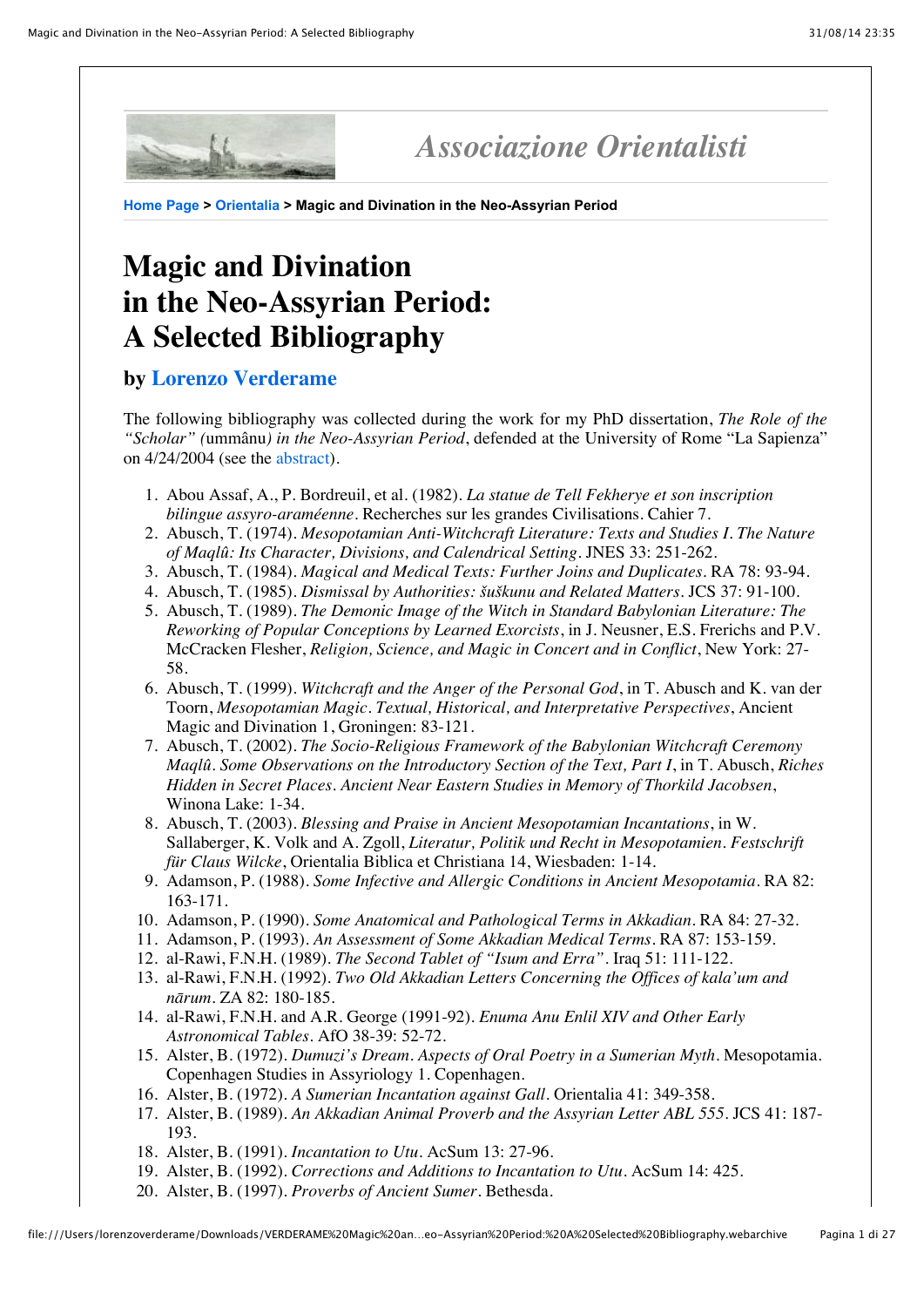- 21. Amandry, P. (1966). *La divination en Grèce: état actuel de quelques problèmes*, in F. Wendel, *La divination en Mésopotamie ancienne et dans les régions voisines. XIVe Rencontre assyriologique internationale (Strasbourg, 2-6 juillet 1965)*, Paris: 171-178.
- 22. Anbar, M. (1981). *L'activité divinatoire de l'āpilum*. RA 75: 91.
- 23. Andrae, W. (1923). *Farbige Keramik aus Assur und ihre Vorstufen in altassyrischen Wandmalereien*. Berlin.
- 24. Archi, A. (1975). *L'ornitomanzia ittita*. SMEA 16: 119-180.
- 25. Arnaud, L. (1996). *L'édition ougaritienne de la série astrologique «Éclipses du dieu-Soleil»*. Semitica 45: 7-18.
- 26. Arndt-Jeamart, J. (1992). *Zur Konstruktion und Stimmung von Saiteninstrumenten nach den Musikalischen Keilschrifttexten*. Orientalia 61: 425-447.
- 27. Arneth, M. (1999). *"Möge Šamaš dich in das Hirtenamt über die vier Weltgegenden einsetzen". Der "Krönungshymnus Assurbanipals" (SAA III, 11) und die Solarisierung des neuassyrischen Königtums*. ZAR 5: 28-53.
- 28. Aro, J. (1966). *Remarks on the Practice of Extispicy in the Time of Esarhaddon*, in F. Wendel, *La divination en Mésopotamie ancienne et dans les régions voisines. XIVe Rencontre assyriologique internationale (Strasbourg, 2-6 juillet 1965)*, Paris: 109-117.
- 29. Aro, J. and J. Nougayrol (1973). *Trois nouveaux recueils d'haruspicine ancienne*. RA 67: 41- 56.
- 30. Artzi, P. *The King and the Evil Portending, Ominous Sign in His House (EA 358)*, in *RAI 25*: 317-320.
- 31. Astour, M. (1992). *Sparagmos, Omophagia, and Estatic Prophecy at Mari*. UF 24: 23-39.
- 32. Atac, M.-A. (2003). *Scribal-sacerdotal agency in the production of the Neo-Assyrian palace reliefs: toward a hermeneutics of iconography*. PhD Dissertation, Harvard University, Cambridge, Massachusetts.
- 33. Avalos, H. (1995). *Illness and Health Care in the Ancient Near East. The Role of the Temple in Greece, Mesopotamia, and Israel*. Harvard Semitic Monographs 54. Atlanta.
- 34. Baker, H.D., ed., *The Prosopography of the Neo-Assyrian Empire. 2/I: H-K*. Helsinki.
- 35. Baker, H.D., ed., *The Prosopography of the Neo-Assyrian Empire. 2/II: L-N*. Helsinki.
- 36. Baker, H.D. (2002). *Approaches to Akkadian Name-Giving in First-Millennium BC Mesopotamia*, in C. Wunsch, *Mining the Archives. Festschrift for Christopher Walker on the Occasion of His 60th Birthday, 4 October 2002*, Babylonische Archive Band 1, Dresden: 1-24.
- 37. Baker, H.D., ed., *The Prosopography of the Neo-Assyrian Empire. 3/I: P-Ṣ.* Helsinki.
- 38. Barrelet, M.-T. (1977). *Un inventaire de Kar-Tukulti-Ninurta: Textiles décorés assyriens et autres*. RA 71: 51-92.
- 39. Battini, L. (1996). *La localisation des archives du palais sud-ouest de Ninive*. RA 90: 33-40.
- 40. Bauer, T. (1933). *Das Inschriftenwerk Assurbanipals*. Assyriologische Bibliothek. N.F. 1-2. Leipzig.
- 41. Bauer, T. (1936). *Eine Sammlung von Himmels Vorzeichen* (review of Šileiko, *Mondlaufprognosen*, 1927). ZA 43: 308-314.
- 42. Bayliss, M. (1973). *The Cult of Dead Kin in Assyria and Babylonia*. Iraq 35: 115-125.
- 43. Beaulieu, P.-A. (1992). *New Light on Secret Knowledge in Late Babylonian Culture*. ZA 82: 98-111.
- 44. Beaulieu, P.-A. (1993). *The Impact of Month-Lenghts on the Neo-Babylonian Cultic Calendar*. ZA 83: 66-87.
- 45. Beaulieu, P.-A. and J.P. Britton (1994). *Rituals for an Eclipse Possibility in the 8th Year of Cyrus*. JCS 46: 73-86.
- 46. Beckman, G. and B.R. Foster (1988). *Assyrian Scholarly Texts in the Yale Babylonian Collection*, in E. Leichty, M. d. Ellis and P. Gerardi, *A Scientific Humanist. Studies in Memory of Abraham Sachs*, Occasional Publications of the Samuel Noah Kramer Fund 9, Philadelphia: 1-32.
- 47. Berlejung, A. (1998). *Die Theologie der Bilder. Herstellung und Einweihung von Kultbildern in Mesopotamien und die alttestamentliche Bilderpolemik*. OBO 162. Göttingen.
- 48. Betrò, M. (2000). *La storia del Mago Hi-Hor: variazioni egiziane sul tema di Ahiqar*, in P. Negri Scafa and P. Gentili, *Donum Natalicium*, Roma.
- 49. Bezold, C. (1889-1914). *Catalogue of the Cuneiform Tablets in the Kouyunjik Collection of the British Museum, I-V*. London.
- 50. Biggs, R. (1969). *A propos des textes de libanomancie*. RA 63: 73-74.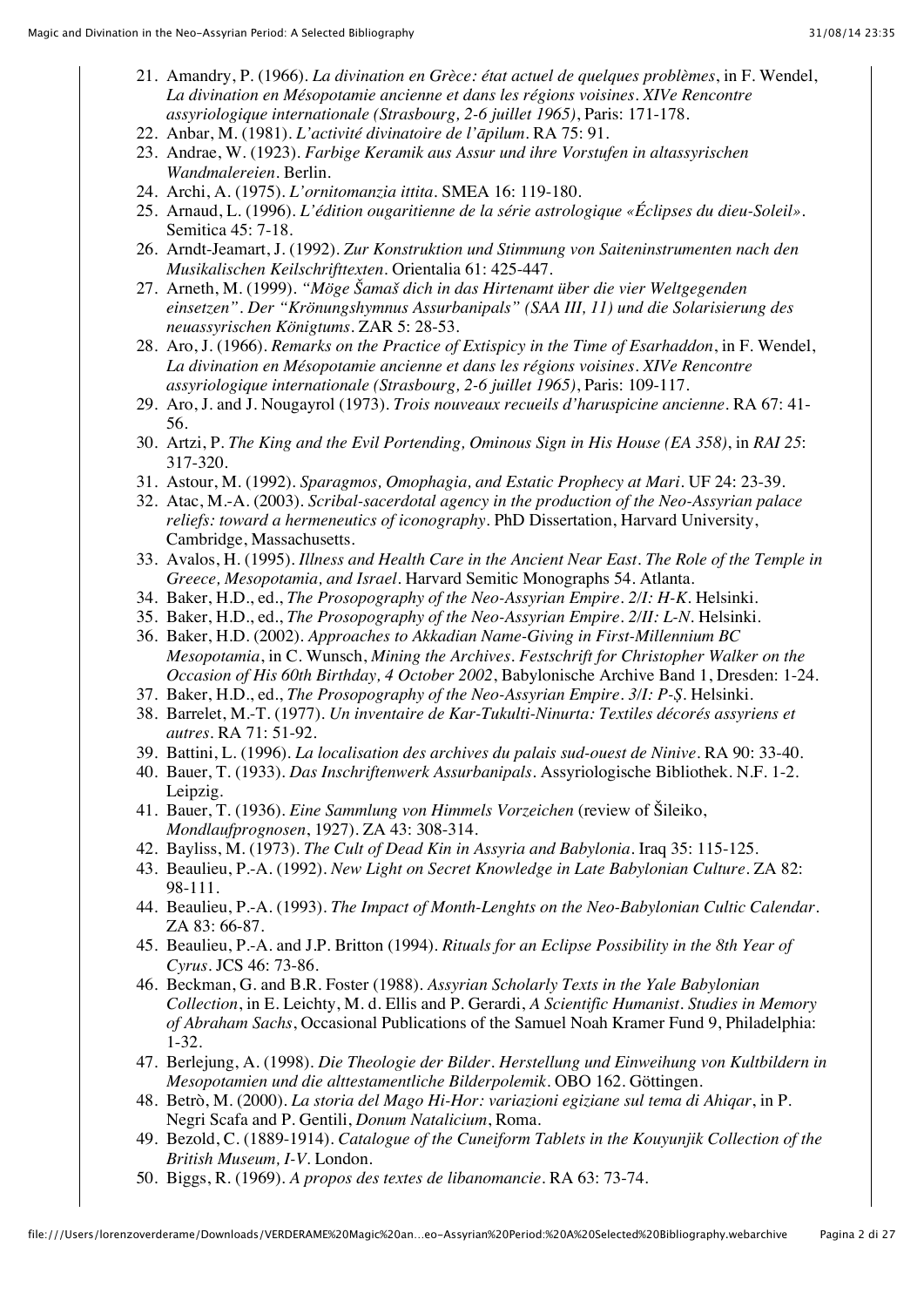- 51. Biggs, R.D. (1966). *Le lapis-lazuli dans les textes sumériens archaïques*. RA 60: 175-176.
- 52. Biggs, R.D. (1967). *More Babylonian "Prophecies"*. Iraq 29: 117-132.
- 53. Biggs, R.D. (1967). *SÀ.ZI.GA. Ancient Mesopotamian Potency Incantations*. TCS 2. Locust Valley.
- 54. Biggs, R.D. (1968). *An Esoteric Babylonian Commentary*. RA 62: 51-58.
- 55. Biggs, R.D. (1969). *Qutnu, maṣrahu and Related Terms in Babylonian Extispicy*. RA 63: 159- 167.
- 56. Biggs, R.D. (1974). *A Babylonian Extispicy Text Concerning Holes*. JNES 33: 351-356.
- 57. Biggs, R.D. (1985). *The Babylonian Prophecies and the Astrological Traditions of Mesopotamia*. JCS 37: 86-90.
- 58. Biggs, R.D. (1987-90). *Medizin*, in *Reallexikon der Assyriologie VII*, Berlin New York: 623- 629.
- 59. Biggs, R.D. (1991). *Ergotism and Other Mycotoxicoses in Ancient Mesopotamia?* AuOr 9: 15- 21.
- 60. Biggs, R.D. (1995). *Medicine, Surgery, and Public Health in Ancient Mesopotamia*, in J.M. Sasson, *Civilizations of the Ancient Near East*, 3, New York: 1911-1924.
- 61. Biggs, R.D. (2000). *Conception, Contraception, and Abortion in Ancient Mesopotamia*, in A.R. George and I.L. Finkel, *Wisdom, Gods and Literature. Studies in Assyriology in Honour of W.G. Lambert*, Winona Lake: 1-13.
- 62. Biggs, R.D. and M.W. Stolper (1983). *A Babylonian Omen Text from Susiana*. RA 77: 155-162.
- 63. Black, J. (2003). *Sumerian Noises: Ideophones in Context*, in W. Sallaberger, K. Volk and A. Zgoll, *Literatur, Politik und Recht in Mesopotamien. Festschrift für Claus Wilcke*, Orientalia Biblica et Christiana 14, Wiesbaden: 35-52.
- 64. Black, J.A. (1984). *Sumerian Grammar in Babylonian Theory*. Studia Pohl SM 12. Rome.
- 65. Bloch, R. (1966). *Liberté et déterminisme dans la divination étrusque et romaine*, in F. Wendel, *La divination en Mésopotamie ancienne et dans les régions voisines. XIVe Rencontre assyriologique internationale (Strasbourg, 2-6 juillet 1965)*, Paris: 159-170.
- 66. Böck, B. (2000). *"An Esoteric Babylonian Commentary" Revisited*. JAOS 120: 615-620.
- 67. Böck, B. (2000). *Die Babylonisch-assyrische Morphoskopie*. AfO 27. Wien.
- 68. Böck, B. (2003). *"When You Perform the Ritual of 'Rubbing'": On Medicine and Magic in Ancient Mesopotamia*. JNES 62: 1-16.
- 69. Boden, P.J. (1998). *The Mesopotamian Washing Mouth (Mīs Pî) Ritual*. Near Eastern Studies.
- 70. Borger, R. (1956). *Die Inschriften Asarhaddons Königs von Assyrien*. AfO Beiheft 9. Graz.
- 71. Borger, R. (1957). *niṣīrti bārûti, Geheimlehre der Haruspizin*. BiOr 14: 190-195.
- 72. Borger, R. (1957-75). *Geheimwissen*, in *Reallexikon der Assyriologie III*, Berlin New York: 188-191.
- 73. Borger, R. (1967). *Das dritte "Haus" der Serie bīt rimki*. JCS 21: 1-17.
- 74. Borger, R. (1969). *Die erste Teiltafel der zi-pà-Beschwörung (ASKT 11)*, in K. Bergerhof, M. Dietrich and O. Loretz, *Lišān Mithurti. Festschrift Wolfram Freigerr von Soden zum 19. VI. 1968 gewidmet von Schülern und Mitarbeitern*, AOAT 1, Neukirchen-Vluyn: 1-22.
- 75. Borger, R. (1969-70). *Bemerkungen zu den akkadischen Kolophonen*. WdO 5: 165-171.
- 76. Borger, R. (1969-70). *Neues Material zu ASKT Nr. 11*. WdO 5: 172-175.
- 77. Borger, R. (1970). *Notes brèves 8*. RA 64: 188.
- 78. Borger, R. (1971). *Das Tempelbau-Ritual K 48+*. ZA 61: 71-80.
- 79. Borger, R. (1971). *Weiteres Material zu V R 50-51 (JCS 21, S.1-17)*. ZA 61: 84-88.
- 80. Borger, R. (1971). *Zum Handerhebingsgebet an Nanna-Sin IV R 9*. ZA 61: 80-83.
- 81. Borger, R. (1973). *Die Weihe eines Enlil-Priesters*. BiOr 30: 163-176, pls. I-IV.
- 82. Borger, R. (1973). *Kelshrifttexte verschiedenen Inhalts*, in M.A. Beek and A.A. Kampman, *Symbolae Biblicae et Mesopotamicae, Festschrift Th. de Liagre Böhl*, Leiden: 38-55.
- 83. Borger, R. (1973). *Tonmänchen und Puppen*. BiOr 30: 176-183, pls. V-VII.
- 84. Borger, R. (1974). *Die Beschwörungsserie bīt mēseri und die Himmelfahrt Henochs*. JNES 33: 183-196.
- 85. Borger, R. (1996). *Beiträge zum Inschriftwerk Assurbanipals*. Wiesbaden.
- 86. Borger, R. (2000). *Šurpu II, III, IV und VIII in "Partitur"*, in A.R. George and I.L. Finkel, *Wisdom, Gods and Literature. Studies in Assyriology in Honour of W.G. Lambert*, Winona Lake: 15-90.
- 87. Bottéro, J. (1974). *Symptômes, signes, écritures*, in *Divination et Rationalité*, Paris: 70-197.
- 88. Bottéro, J. (1983). *Les morts et l'au-delà dans les rituels en accadien contre l'action des*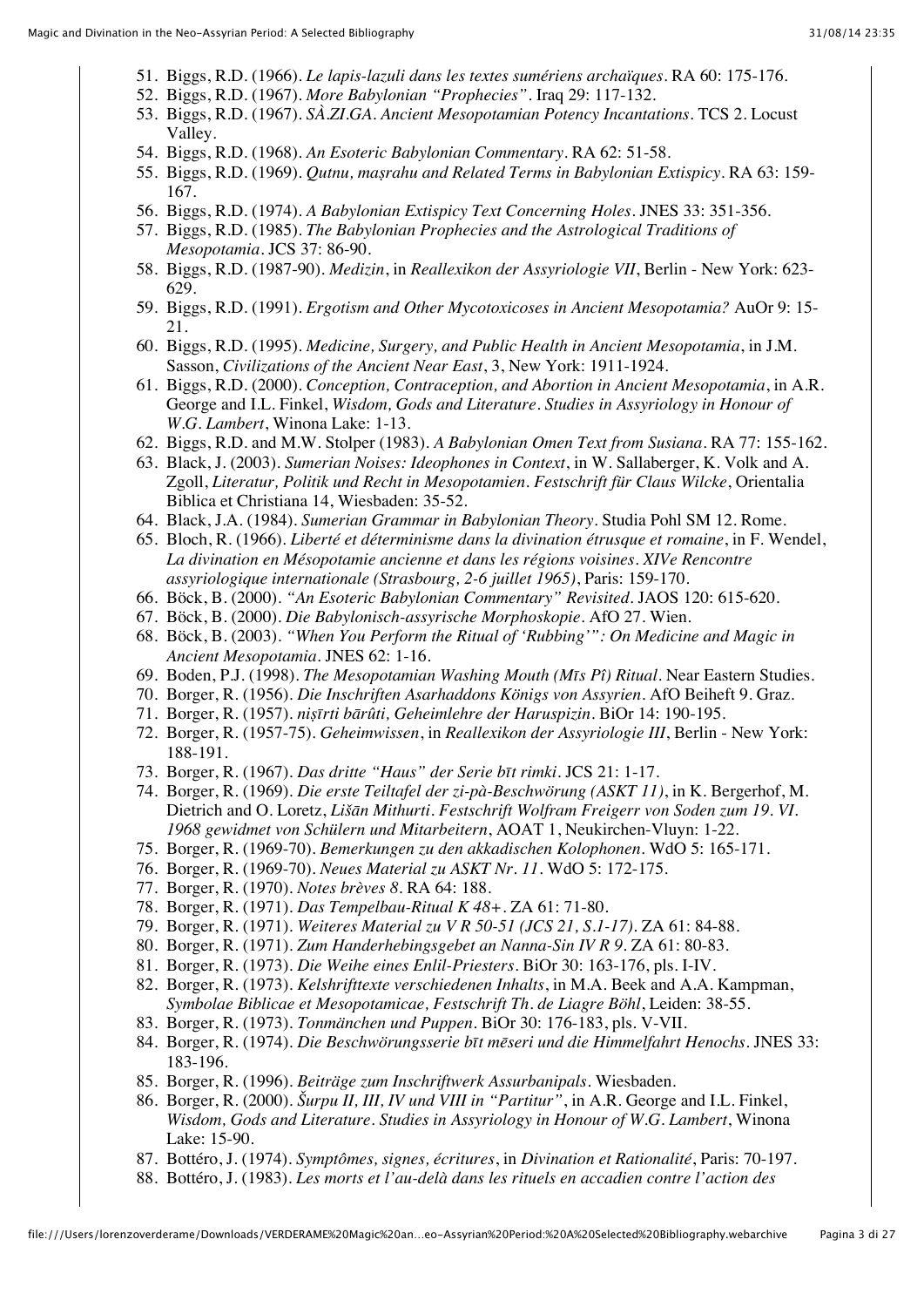*«revenants»*. ZA 73: 153-203.

- 89. Bottéro, J. (1985). *Mythes et rites de Babylone*. Paris.
- 90. Bottéro, J. (1987-90). *Magie*, in *Reallexikon der Assyriologie VII*, Berlin New York: 200-234.
- 91. Bottéro, J. (1991). *Mesopotamia. La scrittura, la mentalità e gli dèi*. Torino.
- 92. Bottéro, J. (1993). *L'exorcisme et le culte privé en Mésopotamie*, in E. Matsushima, *Official Cult and Popular Religion in the Ancient Near East*, Colloquium on the Ancient Near East 1, Heidelberg: 31-39.
- 93. Braun-Holzinger, E.A. (1999). *Apotropaic Figures at Mesopotamian Temples in the Third and Second Millennia*, in T. Abusch and K. van der Toorn, *Mesopotamian Magic. Textual, Historical, and Interpretative Perspectives*, Ancient Magic and Divination 1, Groningen: 149- 172.
- 94. Brinkman, J. (1965). *Elamite Military Aid to Merodach-Baladan*. JNES 24: 161-166.
- 95. Brinkman, J. (1968). *A Political History of Post-Kassite Babylonia 1158-722 BC*. Analecta Orientalia 43. Roma.
- 96. Brinkman, J. (1977). *Notes on Arameans and Chaldeans in Southern Babylonia in the Early Seventh Century B.C.* Orientalia 46: 304-325.
- 97. Brinkman, J. (1983). *Bēl-ibni's Letters in the Time of Sargon and Sennacherib*. RA 77: 175- 176.
- 98. Brinkman, J. (1983). *Through a Glass Darkly: Esarhaddon's Retrospects on the Downfall of Babylon*. JAOS 103: 35-42.
- 99. Brown, D. (2000). *Mesopotamian Planetary Astronomy-Astrology*. CM 18. Groningen.
- 100. Brown, D. and M. Linssen (1997). *BM 134701=1965-10-14,1 and the Hellenistic Period Eclipse Ritual from Uruk*. RA 91: 147-166.
- 101. Buccellati, G. and R.D. Biggs (1969). *Cuneiform Texts from Nippur. The Eigth and Ninth Seasons*. Assyriological Studies 17. Chicago.
- 102. Butler, S.A.L. (1998). *Mesopotamian Conceptions of Dreams and Dream Rituals*. AOAT 258. Münster.
- 103. Çaǧirgan, G. and W.G. Lambert (1991-93). *The Late Babylonian Kislīmu Ritual for Esagil*. JCS 43-45: 89-106.
- 104. Cagni, L. (1969). *L'epopea di Erra*. Studi Semitici 34. Roma.
- 105. Calmeyer, P. (1970). *Federkränze und Musik*, in A. Finet, *Actes de la XVII Rencontre Assyriologique Internationale*: 184-195.
- 106. Caplice, R. (1965). *Namburbi Texts in the British Museum. I*. Orientalia 34: 105-131, pls. XV-XVIII.
- 107. Caplice, R. (1967). *Namburbi Texts in the British Museum. II*. Orientalia 36: 1-38, pls. I-VI.
- 108. Caplice, R. (1967). *Namburbi Texts in the British Museum. III*. Orientalia 36: 273-298, pls. LVIII-LXII.
- 109. Caplice, R. (1967). *Participants in the Namburbi Rituals*. CBQ 29: 346-352.
- 110. Caplice, R. (1970). *Namburbi Texts in the British Museum. IV*. Orientalia 39: 111-151, pls. I-IX.
- 111. Caplice, R. (1971). *Namburbi Texts in the British Museum. V*. Orientalia 40: 133-183, pls. II-XVIII.
- 112. Caplice, R. (1974). *An Apotropaion against Fungus*. JNES 33: 345-349.
- 113. Castel, C. (1995). *Contexte archéologique et statut des documents. Les textes retrouvés dans les maisons mésopotamiennes du Ier millénaire av.J.C.* RA 89: 109-137.
- 114. Cavigneaux, A. (1980-83). *Lexikalische Listen*, in *Reallexikon der Assyriologie VI*: 609-641.
- 115. Cavigneaux, A. (1982). *Remarques sur les Commentaires a Labat TDP 1*. JCS 34: 231-241.
- 116. Cavigneaux, A. (1987). *Aux sources du Midrash: l'hermeneutique babylonienne*. AuOr 5: 243- 255.
- 117. Cavigneaux, A. (1994). *Magica Mariana*. RA 88: 155-161.
- 118. Cavigneaux, A. (1999). *A Scholar's Library in Meturan? With an Edition of the Tablet H 72 (Textes de Tel Haddad VII)*, in T. Abusch and K. van der Toorn, *Mesopotamian Magic. Textual, Historical, and Interpretative Perspectives*, Ancient Magic and Divination 1, Groningen: 251- 273.
- 119. Cavigneaux, A. and F.N.H. al-Rawi (1993). *Textes Magiques de Tell Haddad*. ZA 83: 170-205.
- 120. Cavigneaux, A. and F.N.H. al-Rawi (1995). *Textes Magiques de Tell Haddad (Textes de Tell Haddad II). Deuxième partie*. ZA 85: 19-46.
- 121. Cavigneaux, A. and F.N.H. al-Rawi (1995). *Textes Magiques de Tell Haddad (Textes de Tell*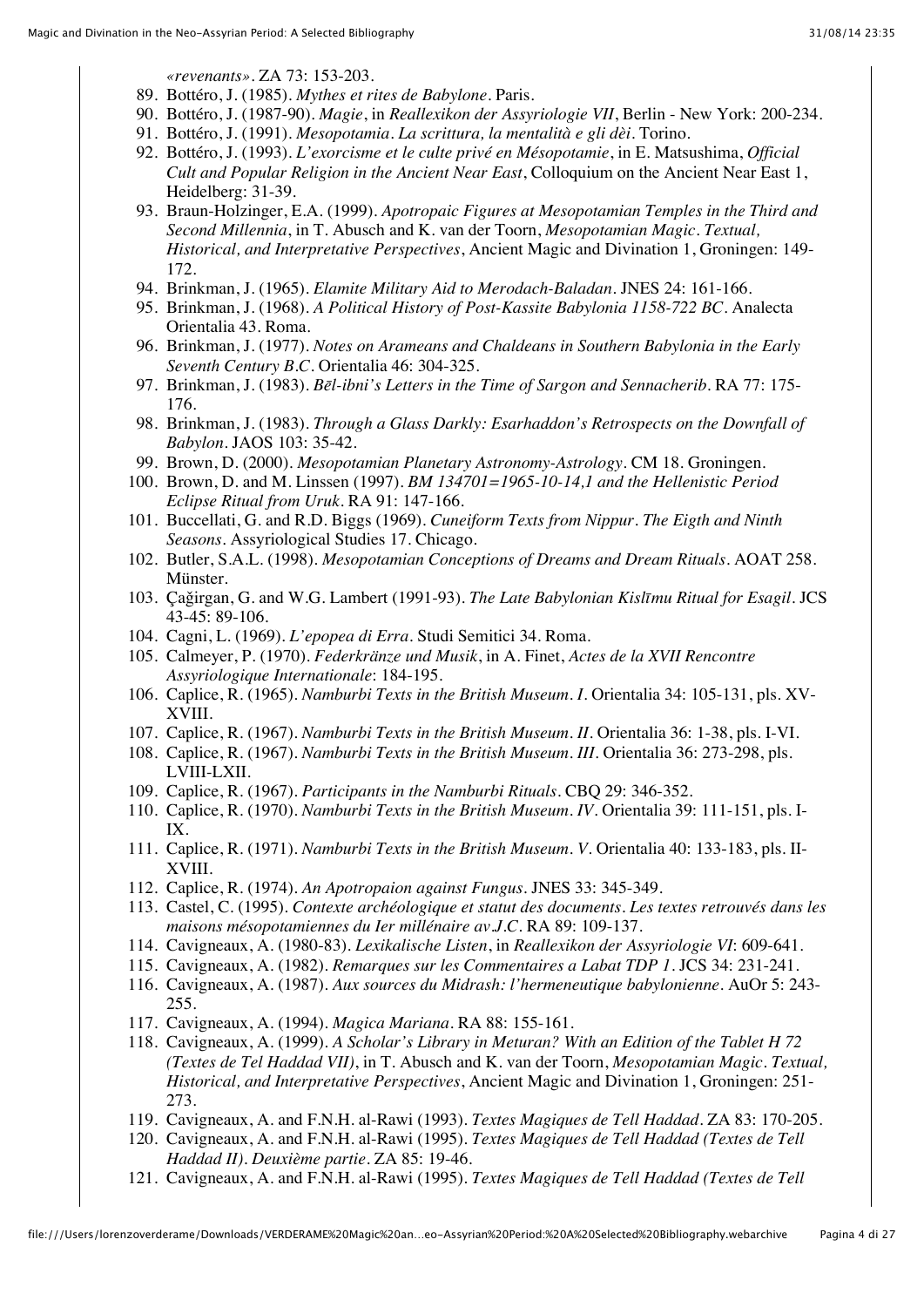*Haddad II). Troisième partie*. ZA 85: 169-220.

- 122. Charpin, D. (1979). *A propos d'une consultation oraculaire*. RA 73: 187-188.
- 123. Charpin, D. (1986). *Le clergé d'Ur au siècle d'Hammurabi (XIXe-XVIIIe siècles Av. J.-C.)*. Paris.
- 124. Charpin, D. (1989). *Un quartier de Nippur et le problème des écoles à l'époque paléobabylonienne*. RA 83: 97-112.
- 125. Charpin, D. (1990). *Un quartier de Nippur et le problème des écoles à l'époque paléobabylonienne (suite)*. RA 84: 1-16.
- 126. Charpin, D. (2001). *Prophètes et rois dans le Proche-Orient amorrite*, in A. Lemaire, *Prophètes et rois. Bible et Proche-Orient*, Paris: 21-53.
- 127. Civil, M. (1974). *Medical Commentaries from Nippur*. JNES 33: 329-338.
- 128. Civil, M. (1975). *Lexicography*, in S.N. Kramer, *Sumerological studies in honor of Thorkild Jacobsen on his seventieth birthday, June 7, 1974*, Assyriological Studies 20, Chicago.
- 129. Civil, M. (1985). *Sur les "livres d'écolier" à l'époque paléo-babylonienne*, in J.-M. Durand and J.-R. Kupper, *Miscellanea Babylonica. Mélanges offerts a Maurice Birot*, Paris: 67-78.
- 130. Civil, M. (1987). *Feeding Dumuzi's Sheep. The Lexicon as a Source of Literary Inspiration*, in F. Rochberg-Halton, *Language, Literature, and History. Philological and Historical Studies Presented to Erica Reiner*, American Oriental Series 67, New Haven: 37-55.
- 131. Civil, M. (2000). *From the Epistolary of the Edubba*, in A.R. George and I.L. Finkel, *Wisdom, Gods and Literature. Studies in Assyriology in Honour of W.G. Lambert*, Winona Lake: 105- 118.
- 132. Cogan, M. (1977). *Ashurbanipal Prism F. Notes on Scribal Techniques and Editorial Procedures*. JCS 29: 97-107.
- 133. Cohen, M.E. (1981). *Sumerian hymnology: the Eršemma*. HUCA Suppl. 2. Cincinnati.
- 134. Cohen, M.E. (1988). *The canonical lamentations of ancient Mesopotamia*. Potomac.
- 135. Cohen, M.E. (1993). *The Cultic Calendars of the Ancient Near East*. Bethesda, Maryland.
- 136. Cole, S.W. and P. Machinist (1998). *Letters from Priests to the Kings Esarhaddon and Assurbanipal*. SAA 13. Helsinki.
- 137. Collins, B.J. (1990). *The Puppy in Hittite Ritual*. JCS 42: 211-226.
- 138. Collon, D. (1999). *Depictions of Priests and Priestesses in the Ancient Near East*, in K. Watanabe, *Priests and Officials in the Ancient Near East*, Colloquium on the Ancient Near East 2, Heidelberg: 17-46.
- 139. Contenau, G. (1938). *La médecine en Assyrie et en Babylonie*. Paris.
- 140. Contenau, G. (1940). *La divination chez les Assyriens et les Babyloniens. Avec 13 figures, 1 carte et 8 gravures hors texte*. Paris.
- 141. Contenau, G. (1947). *La magie chez les Assyriens et les Babyloniens*. Paris.
- 142. Contenau, G. (1950). *La vie quotidienne à Babylone et en Assyrie*. Paris.
- 143. Conti, G. (1988). *Su una nuova attestazione di i7-zubi(r)*. RA 82: 115-129.
- 144. Cooper, J.S. (1988). *Warrior, Devastating Deluge, Destroyer of Hostile Lands: A Sumerian Šuila to Marduk*, in E. Leichty, M. d. Ellis and P. Gerardi, *A Scientific Humanist. Studies in Memory of Abraham Sachs*, Occasional Publications of the Samuel Noah Kramer Fund 9, Philadelphia: 83-93.
- 145. Cooper, J.S. (1991). *Posing the Sumerian Question: Race and Scholarship in the Early History of Assyriology*. AuOr 9: 47-66.
- 146. Cornelius, F. (1966). *Die Mondfinsternis von Akkad*, in F. Wendel, *La divination en Mésopotamie ancienne et dans les régions voisines. XIVe Rencontre assyriologique internationale (Strasbourg, 2-6 juillet 1965)*, Paris: 125-129.
- 147. Craig (1895-97). *Assyrian and Babylonian Religious Texts Being Prayers, Oracles, Hymns & c.* Assyriologische Bibliothek 13. Leipzig.
- 148. D'Agostino, F. (2001). *Il medico come figura comica presso gli assiro-babilonesi*. AuOr 19: 207-223.
- 149. Da Riva, R. and E. Frahm (1999-2000). *Šamaš-šumu-ukīn, die Herrin von Ninive und das babylonische Königssiegel*. AfO 46-47: 156-182.
- 150. Damdamayev, M.A. (1983). *Babylonian Scribes in the First Millennium B.C.* (in Russian). Moskow.
- 151. De Cesari, C. (2002). *Graves as Public Space? Some Questions about Possible "Public" Aspects of Graves and Cemeteries in Ancient Mesopotamia*. AoF 29: 355-366.
- 152. De Meis, S. and H. Hunger (1998). *Astronomical Dating of Assyrian and Babylonian Reports*.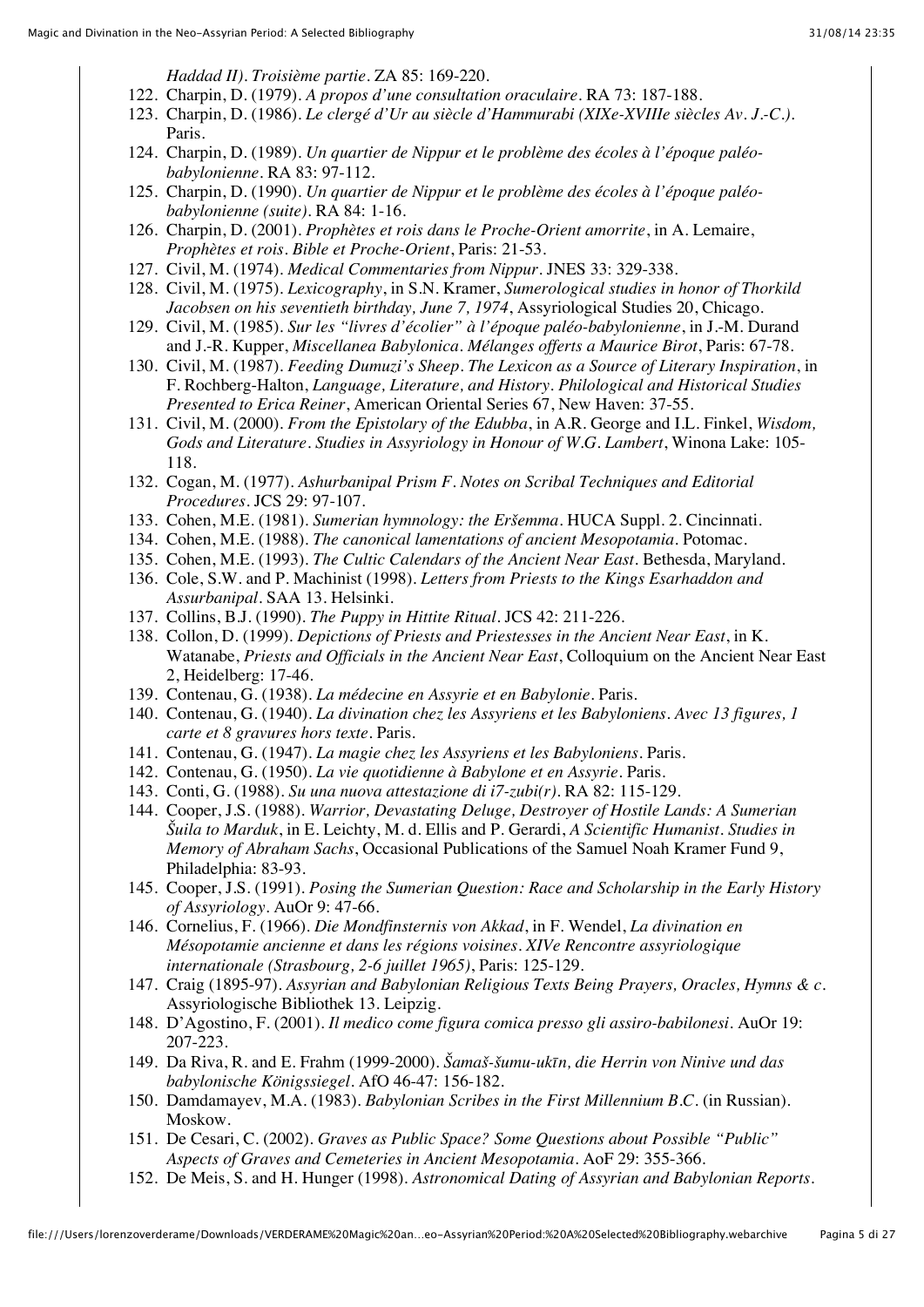Serie Orientale Roma 81. Roma.

- 153. De Meyer, L. (1989). *Une lettre d'Ur-Utu galamah à une divinité*, in M. Lebeau and P. Talon, Akkadica Supplementum 6, Leuven: 41-43.
- 154. De Odorico, M. (1995). *The use of numbers and quantifications in the Assyrian royal inscriptions*. State Archives of Assyria Studies 3. Helsinki.
- 155. deJong Ellis, M. (1989). *Observations on Mesopotamian Oracles and Prophetic Texts: Literary and Historiographic Considerations*. JCS 41: 127-186.
- 156. Deller, K. (1959). *Lautlehre des Neuassyrischen*. Vienna.
- 157. Deller, K. (1961). *Die Verdrängung des Grundstamms von ezēbu durch rammû in neuassyrischen*. Orientalia 30: 345-354.
- 158. Deller, K. (1961). *Zur Terminologie neuassyrischer Urkunden*. WZKM 57: 173-196.
- 159. Deller, K. (1962). *Studien zur neuassyrischen Orthographie*. Orientalia 31: 225-235.
- 160. Deller, K. (1962). *Zweisilbige Lautwerte des Typs KVKV im Neuassyrischen*. Orientalia 31: 7- 26.
- 161. Deller, K. (1964). *Getreidekursangaben in neuassyrischen Rechtsurkunden*. Orientalia 33: 257- 261.
- 162. Deller, K. (1965). OLZ 134.
- 163. Deller, K. (1965). Review of CAD A1, 1964. Orientalia 34: 259-274.
- 164. Deller, K. (1969). *Die Briefe des Adad-šumu-uṣur*, in K. Bergerhof, M. Dietrich and O. Loretz, *Lišān Mithurti. Festschrift Wolfram Freigerr von Soden zum 19. VI. 1968 gewidmet von Schülern und Mitarbeitern*, AOAT 1, Neukirchen-Vluyn.
- 165. Deller, K. (1982). *Das Siegel des Schreibers Aššur-šumī-aṣbat, Sohn des Rībāte*. BaM 13: 143- 154.
- 166. Deller, K. (1984). *Assyrisch um/nzarhu und Hebräisch 'äzraḥ*. ZA 74: 235-239.
- 167. Deller, K. (1987). *Assurbanipal in der Gartenlaube*. BaM 18: 229-238.
- 168. Deller, K. (1987). *SAG.DU UR.MAH. Eine Nachlese*. BaM 18: 219-220.
- 169. Deller, K. (1987). *The Sealed Burial Chamber*. SAAB 1: 69-71.
- 170. Deller, K. (1999). *The Assyrian Eunuchs and Their Predecessors*, in K. Watanabe, *Priests and Officials in the Ancient Near East*, Colloquium on the Ancient Near East 2, Heidelberg: 303- 311.
- 171. Deller, K. and V. Donbaz (1987). *Sanheribs Zababa-Tempel in Aššur*. BaM 18: 221-228.
- 172. Deller, K. and I.L. Finkel (1984). *A Neo-Assyrian Inventory Tablet of Unknown Provenance*. ZA 74: 76-91.
- 173. Deller, K. and S. Parpola (1966). *Die Schreibungen des Wortes etinnu «Baumeister» in Neuassyrischen*. RA 60: 59-70.
- 174. Denner, J. (1934). *Der assyrische Eingeweideschautext II R.43*. WZKM 41: 180-220.
- 175. Denton, G.B. (1943). *A New Interpretation of a Well-Known Assyrian Letter*. JNES 2: 314-315.
- 176. Derchain, P. (1966). *Essai de classement chronologique des influences babyloniennes et hellénistiques sur l'astrologie égyptienne des documents démotiques*, in F. Wendel, *La divination en Mésopotamie ancienne et dans les régions voisines. XIVe Rencontre assyriologique internationale (Strasbourg, 2-6 juillet 1965)*, Paris: 147-158.
- 177. Dhorme, E. (1936). *Quelques prêtres assyriens d'après leur correspondance*. RHR 113: 125- 148.
- 178. Dhorme, E. (1937). *Quelques prêtres assyriens d'après leur correspondance (suite)*. RHR 116: 5-25.
- 179. Dhorme, E. (1941). *Rituel funéraire assyrien*. RA 38: 57-66.
- 180. Dietrich, M. (1967-68). *Neue Quellen zur Geschichte Babyloniens (II)*. WdO 4(2): 183-251.
- 181. Dietrich, M. (1970). *Die Aramäer Südbabyloniens in der Sargonidenzeit (700-648)*. AOAT 7. Kevelaer/Neukirchen-Vluyn.
- 182. Dietrich, M. (2003). *Das Ritual für die Krönung des Assurbanipal (VAT 13831)*, in K. Kiesow and T. Meurer, *Textarbeit. Studien zu Texten und ihrer Rezeption aus dem Alten Testament und der Umwelt Israels. Festschrift für Peter Weimar*, AOAT 294, Münster: 127-156.
- 183. Dion, P.E. (1989). *Medical Personnel in the Ancient Near East. asû and āšipu in Aramaic Garb*. ARAM 1: 206-216.
- 184. Dombrowski, B.W.W. (1973). *The Original of British Museum Tablets 90, 984, 90, 979 and 92, 985 and the Oldest Part of the Main Inscriptions of Ashurnasirpal II*. RA 67: 131-145.
- 185. Dornseiff, F. (1922). *Das Alphabet in Mystik und Magie*. Stoicheia 7. Leipzig-Berlin.
- 186. Dossin, G. (1935). *Prières aux «dieux de la nuit»*. RA 32: 179-187.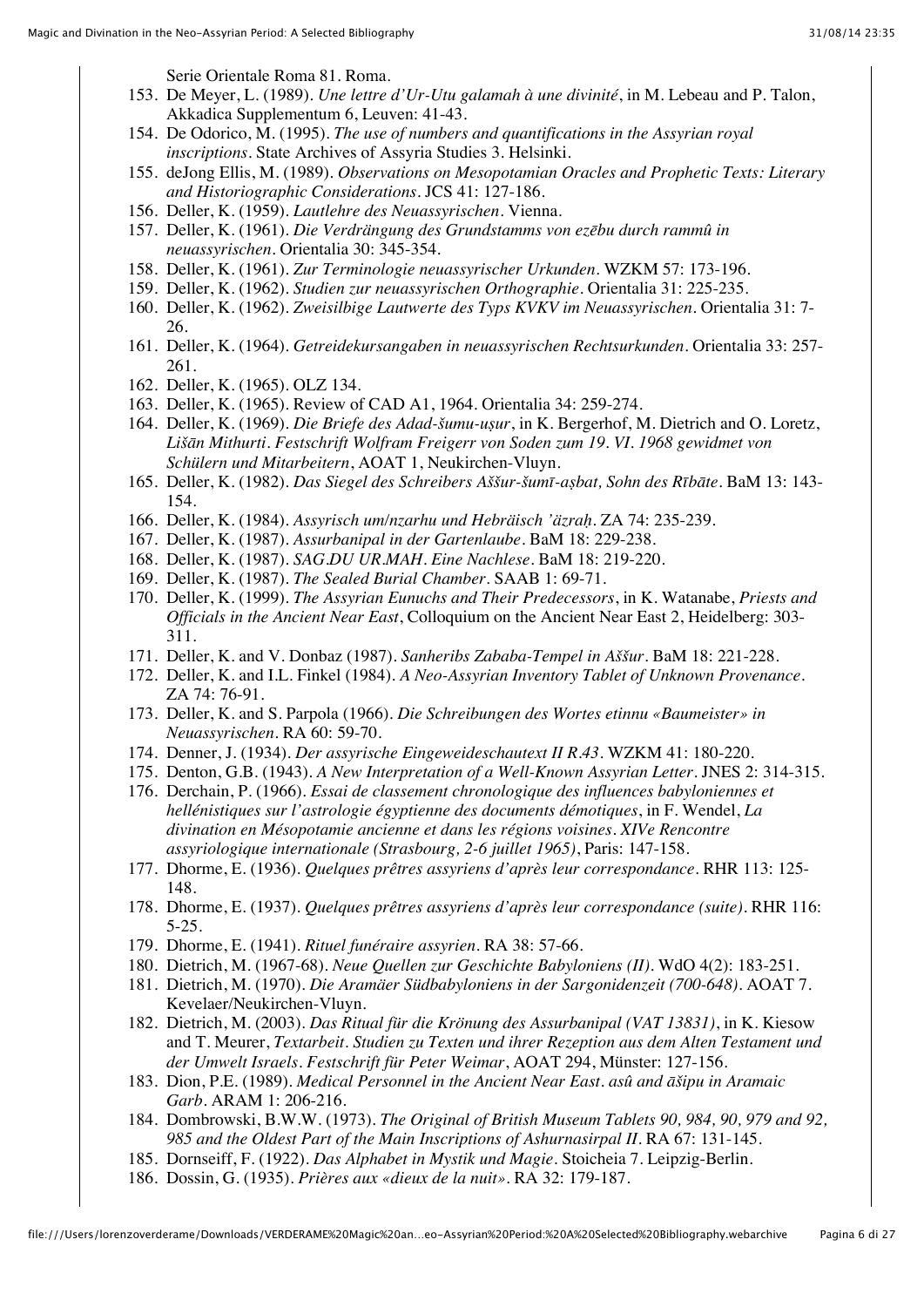- 187. Dossin, G. (1966). *Sur le prophétisme a Mari*, in F. Wendel, *La divination en Mésopotamie ancienne et dans les régions voisines. XIVe Rencontre assyriologique internationale (Strasbourg, 2-6 juillet 1965)*, Paris: 77-86.
- 188. Dossin, G. (1969), *Mélanges offerts à M. Maurice Dunand, I*. MUSJ 45. Beyrouth.
- 189. Doty, L.T. (1993). *Akkadian bīt pirišti*, in M.E. Cohen, D.C. Snell and D.B. Weisberg, *The Tablet and the Scroll. Near Eastern Studies in Honor of William W. Hallo*, Bethesda: 87-89.
- 190. Draffkorn Kilmer, A. (1965). *The Strings of Musical Instruments: Their Names, Numbers, and Significance*, in H.G. Güterbock and T. Jacobsen, *Studies in Honor of Benno Landsberger on His Seventy-Fifth Birthday, April 21, 1965*, Assyriological Studies 16, Chicago: 261-272.
- 191. Draffkorn Kilmer, A. (1987). *The Symbolism of the Flies in the Mesopotamian Flood Myth and Some Further Implications*, in F. Rochberg-Halton, *Language, Literature, and History. Philological and Historical Studies Presented to Erica Reiner*, American Oriental Series 67, New Haven: 175-180.
- 192. Drijvers, J.W. and A.A. MacDonald, eds., *Centres of Learning. Learning and Location in Pre-Modern Europe and the Near-East*. Brill's Studies in Intellectual History 61. Leiden - New York - Köln.
- 193. Drower, E.S. (1938). *Woman and Taboo in Iraq*. Iraq 5: 105-117.
- 194. Dupont-Sommer, A. (1941). *La tablette cunéiforme araméenne de Warka*. RA 38: 35-62.
- 195. Durand, J.-M. (1979). *Un commentaire a TDP I, AO 17661*. RA 73: 153-170.
- 196. Durand, J.-M. (1981). *Note à propos de la date d'ABL 290*. RA 75: 181-185.
- 197. Durand, J.-M. (1988). *Archives épistolaires de Mari I/1*. ARM 28. Paris.
- 198. Ebeling, E. (1915). *Assyrische Beschwörungen*. ZDMG 69: 89-103.
- 199. Ebeling, E. (1931). *Aus dem Tagewerk eines assyrischen Zauberpriesters*. MAOG 5(3): 1-52.
- 200. Ebeling, E. (1931). *Tod und Leben nach den Vorstellungen der Babylonier*. Berlin.
- 201. Ebeling, E. (1948). *Ein Gebet an einen "verfinsterten Gott" aus neuassyrischer Zeit*. Orientalia 17: 416-422.
- 202. Ebeling, E. (1949). *Beschwörungen gegen den Feind und den bösen Blick aus dem Zweistromlande*. ArOr 17: 172-211.
- 203. Ebeling, E. (1949). *Neubabylonische Briefe*. München.
- 204. Ebeling, E. (1952). *Parfümrezepte und kultische Texte aus Assur*. Rome.
- 205. Ebeling, E. (1953). *Kultische Texte aus Assur*. Orientalia 22: 25-46.
- 206. Ebeling, E. (1954). *Beiträge zur Kenntnis der Beschwörungsserie Namburbi*. RA 48: 1-15.
- 207. Ebeling, E. (1954). *Kultische Texte aus Assur*. Orientalia 23: 114-128.
- 208. Ebeling, E. (1954). *Stiftungen und Vorschriften für assyrische Tempel*. Deutsche Akademie der Wissenschaften zu Berlin Institut für Orientforschung 23. Berlin.
- 209. Ebeling, E. (1955). *Beiträge zur Kenntnis der Beschwörungsserie Namburbi*. RA 49: 32-41, 178-192.
- 210. Ebeling, E. (1955). *Ein neuassyrisches Beschwörungsritual gegen Bann und Tod*. ZA 51: 167- 179.
- 211. Ebeling, E. (1956). *Beiträge zur Kenntnis der Beschwörungsserie Namburbi*. RA 50: 22-33.
- 212. Ebeling, E. and F. Köcher (1953). *Literarische Keilschrifttexte aus Assur*. Berlin.
- 213. Eissfeldt, O. (1966). *Wahrsagung im alten Testament*, in F. Wendel, *La divination en Mésopotamie ancienne et dans les régions voisines. XIVe Rencontre assyriologique internationale (Strasbourg, 2-6 juillet 1965)*, Paris: 141-146.
- 214. Elayi, J. (1983). *Les cités phénicienne et l'empire assyrien à l'époque d'Assurbanipal*. RA 77: 45-58.
- 215. Ellis, R.S. (1967). *"Papsukkal" Figures Beneath the Daises of Mesopotamian Temples*. RA 61: 51-61.
- 216. Elman, Y. (1975). *Authoritative Oral Tradition in Neo-Assyrian Scribal Circles*. JANES 7: 19- 32.
- 217. Fales, F.M. (1973). *Censimenti e catasti di epoca Neo-Assira*. Centro per le antichità e la storia dell'arte del Vicino Oriente. Studi economici e tecnologici 2. Roma.
- 218. Fales, F.M. (1974). *L'ideologo Adad-šumu-uṣur*. RANL 29: 453-496.
- 219. Fales, F.M. (1977). *Un dieu comme «juge» dans un texte néo-assyrien*. RA 71: 177-179.
- 220. Fales, F.M. (1979-80). *Studies on Neo-Assyrian Texts I: Joins and Collations to the Tell Halaf Documents*. ZA 69: 192-216.
- 221. Fales, F.M. (1980). *New Assyrian Letters from the Kuyunjik Collection*. AfO 27: 136-153.
- 222. Fales, F.M. (1983). *Cento lettere neo-assire*. Quaderni del Seminario di Iranistica, Uralo-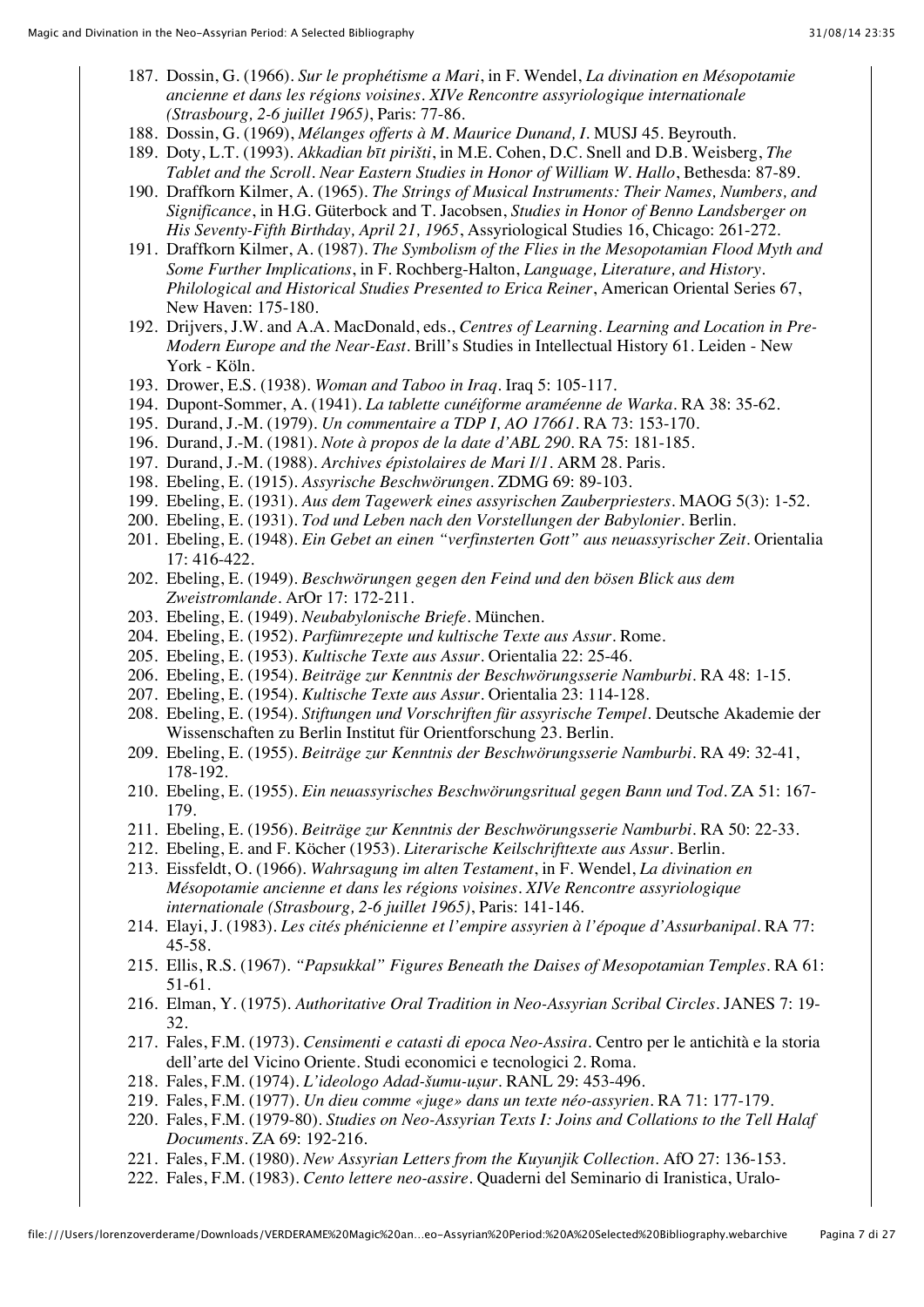Altaistica e Caucasologia dell'Università degli Studi di Venezia 17. Venezia.

- 223. Fales, F.M. (1983). *Studies on Neo-Assyrian Texts II: "Deeds and Documents" from the British Museum*. ZA 73: 232-254.
- 224. Fales, F.M. (1992). *Lettere dalla corte assira*. Venezia.
- 225. Fales, F.M. (1993). *Storia di Ahiqar tra Oriente e Grecia: la prospettiva dell'antico Oriente*. Quaderni di Storia.
- 226. Fales, F.M. (1994). *Riflessioni sull'Ahiqar di Elefantina*. Oriens Antiqui Miscellanea 1: 39-60.
- 227. Fales, F.M. (1995). *Rivers in Neo-Assyrian Geography*, in M. Liverani, *Neo-Assyrian Geography*, Quaderni di Geografia Storica 5, Roma: 203-215.
- 228. Fales, F.M. (1996). *Prices in Neo-Assyrian Sources*. SAAB 10: 11-35, tab. 18.
- 229. Fales, F.M. (1997). *People and Professions in Neo-Assyrian Assur*, in H. Waetzoldt and H. Hauptmann, *Assyrien im Wandel der Zeiten. XXXIXe Rencontre Assyriologique Internationale. Heidelberg 6.-10. Juli 1992*, Heidelberger Studien zum Alten Orient 6, Heidelberg: 33-40.
- 230. Fales, F.M. and L. Jacob-Rost (1991). *Neo-Assyrian Texts from Assur. Private Archives in the Vorderasiatisches Museum of Berlin – Part 1*. SAAB 5: 3-157.
- 231. Fales, F.M. and L. Jacob-Rost (1995). *Neo-Assyrian Texts from Assur. Private Archives in the Vorderasiatisches Museum of Berlin – Part 2*. SAAB 9: 3-137.
- 232. Fales, F.M. and G.B. Lanfranchi (1981). *ABL 1237: the Role of the Cimmerians in a Letter to Esarhaddon*. East and West 31: 9-33.
- 233. Fales, F.M. and G.B. Lanfranchi (1997). *The Impact of Oracular Material on the Political Utterances and Political Action of the Sargonid Dynasty*, in J.-G. Heintz, *Oracles et propheties dans l'antiquité, Actes du Colloque de Strasbourg 15-17 juin 1995*, Travaux du centre de recherche sur le Proche-Orient et la Grèce antiques 15: 99-114.
- 234. Fales, F.M. and J.N. Postgate (1992). *Imperial Administrative Records, Part I: Palace and Temple Administration*. SAA 7. Helsinki.
- 235. Fales, F.M. and J.N. Postgate (1995). *Imperial Administrative Records, Part II: Provincial and Military Administration*. SAA 11. Helsinki.
- 236. Falkenstein, A. (1939). *Sumerisches Beschwörungen aus Boÿazköy*. ZA 45: 8-41.
- 237. Falkenstein, A. (1953). *Die babylonische Schule*. Saeculum 4.
- 238. Falkenstein, A. (1966). *«Wahrsagung» in der sumerischen Überlieferung*, in F. Wendel, *La divination en Mésopotamie ancienne et dans les régions voisines. XIVe Rencontre assyriologique internationale (Strasbourg, 2-6 juillet 1965)*, Paris: 45-68.
- 239. Farber, G. (1984). *Another Old Babylonian Childbirth Incantation*. JNES 43: 311-316.
- 240. Farber, G. (1993). *Zur Orthographie von EAE 22: neue Lesungen und Versuch einer Deutung*, in H.D. Galter, *Die Rolle der Astronomie*, Graz: 247-257.
- 241. Farber, G. and W. Farber (2003). *Von einem, der auszog, ein gudu4 zu werden*, in W. Sallaberger, K. Volk and A. Zgoll, *Literatur, Politik und Recht in Mesopotamien. Festschrift für Claus Wilcke*, Orientalia Biblica et Christiana 14, Wiesbaden: 99-114.
- 242. Farber, W. (1977). *Beschwörungsrituale an Ištar und Dumuzi*. Akademie der Wissenschaften und der Literatur 30. Wiesbaden.
- 243. Farber, W. (1981-82). *Zur älteren akkadischen Beschwörungsliteratur*. ZA 71: 51-72.
- 244. Farber, W. (1984). *Early Akkadian Incantations: Addenda et Subtrahenda*. JNES 43: 69-71.
- 245. Farber, W. (1988). *Neues aus Uruk: Zur "Bibliothek des Iqīša"*. WdO 18: 26-42.
- 246. Farber, W. (1989). *Lamaštu, Enlil, Anu-ikṣur: Streiflichter aus Uruks Gelehrtenstuben*. ZA 79: 223-241.
- 247. Farber, W. (1989). *(W)ardat-lilî(m)*. ZA 79: 14-35.
- 248. Farber, W. (1990). *mannam lušpur ana Enkidu: Some New Thoughts about an Old Motif*. JNES 49: 299-321.
- 249. Farber, W. (1993). *"Forerunners" and "Standard Versions": A Few Thoughts about Terminology*, in M.E. Cohen, D.C. Snell and D.B. Weisberg, *The Tablet and the Scroll. Near Eastern Studies in Honor of William W. Hallo*, Bethesda: 95-97.
- 250. Farber, W. (1997). *Bīt rimki Ein assyrisches Ritual?*, in H. Waetzoldt and H. Hauptmann, *Assyrien im Wandel der Zeiten. XXXIXe Rencontre Assyriologique Internationale. Heidelberg 6.-10. Juli 1992*, Heidelberger Studien zum Alten Orient 6, Heidelberg: 41-46.
- 251. Farber, W. (1998). *māra/āt Anim oder: Des Anu Töchterlein*, in S.M. Maul, *tikip santakki mala bašmu. Festschrift für Rykle Borger zu seinem 65. Geburtstag am 24. Mai 1994*, CM 10, Groningen: 59-69.
- 252. Farber, W. and K. Kessler (1973). *Eine Inschrift Sargons II. aus Til Barsib*. RA 67: 163-164.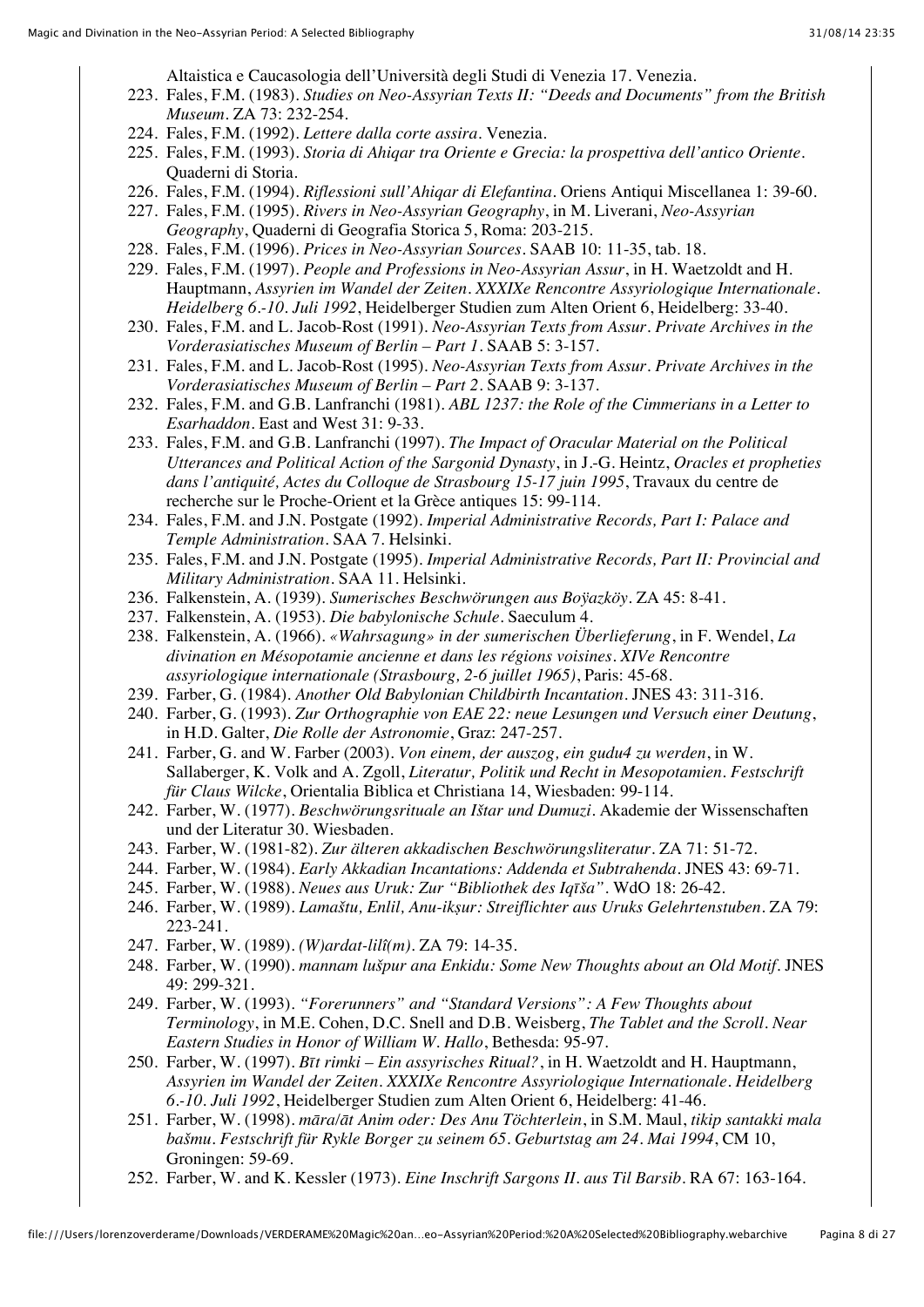- 253. Fincke, J.C. (2000). *Augenleiden nach keilschriftlichen Quellen. Untersuchungen zur altorientalischen Medizin*. Würzburger medizinhistorische Forschungen 70. Würzburg.
- 254. Fincke, J.C. (2001). *Der Assur-Katalog der Serie enūma anu enlil (EAE)*. Orientalia 70: 19-39.
- 255. Finet, A. (1954-57). *Les médecins au royaume de Mari*. AIPHOS 14: 123-144.
- 256. Finet, A. (1963). *Aleuromancie babylonienne*. Orientalia 32: 381-386.
- 257. Finet, A. (1966). *La place du devin dans la société de Mari*, in F. Wendel, *La divination en Mésopotamie ancienne et dans les régions voisines. XIVe Rencontre assyriologique internationale (Strasbourg, 2-6 juillet 1965)*, Paris: 87-93.
- 258. Finet, A. (1969). *Les symboles du cheveu, du bord du vêtement et de l'ongle en Mésopotamie*, in A. Abel, *Eschatologie et Cosmologie*, Annales du Centre d'Etude des Religions 3, Bruxelles: 101-130.
- 259. Finet, A. (1974). *Citations littéraires dans la correspondance de Mari*. RA 68: 35-47.
- 260. Finet, A. (1982). *Un cas de clédonomancie à Mari*, in G. van Driel, J.J. Krispijn, M. Stol and K.R. Veenhof, *Zikir šumim. Assyriological Studies Presented to F.R. Kraus on the Occasion of His Seventieth Birthday*, Nederlands Instituut voor Het Nabije Oosten. Studia Francisci Scholten Memoriae Dicata 5, Leiden: 48-55.
- 261. Finet, A. (1986). *Allusions et réminiscences comme source d'information sur la diffusion de la littérature*, Berliner Beiträge zum Vorderen Orient 6, Berlin: 13-17.
- 262. Finkel, I.L. (1983-84). *Necromancy in Ancient Mesopotamia*. AfO 29-30: 1-17.
- 263. Finkel, I.L. (1983-84). *A New Piece of Libanomancy*. AfO 29-30: 50-55.
- 264. Finkel, I.L. (1986). *On the Lugale Commentaries*. RA 80: 190-191.
- 265. Finkel, I.L. (1988). *Adad-apla-iddina, Esagil-kīn-apli, and the Series SA.GIG*, in E. Leichty, M. d. Ellis and P. Gerardi, *A Scientific Humanist. Studies in Memory of Abraham Sachs*, Occasional Publications of the Samuel Noah Kramer Fund 9, Philadelphia: 143-159.
- 266. Finkel, I.L. (1991). *Muššu'u, Qutāru, and the Scribe Tanittu-Bēl*. AuOr 9: 91-104.
- 267. Finkel, I.L. (1994). *On TDP Talets XXIX and XXXI, and the Nature of SA.GIG*. JCS 46: 87-88.
- 268. Finkel, I.L. (1995). *In Black and White: Remarks on the Assur Psephomancy Ritual*. ZA 85: 271-276.
- 269. Finkel, I.L. (1998). *A Study in Scarlet. Incantations against Samana*, in S.M. Maul, *tikip santakki mala bašmu. Festschrift für Rykle Borger zu seinem 65. Geburtstag am 24. Mai 1994*, CM 10, Groningen: 71-106.
- 270. Finkel, I.L. (1999). *On Some Dog, Snake and Scorpion Incantations*, in T. Abusch and K. van der Toorn, *Mesopotamian Magic. Textual, Historical, and Interpretative Perspectives*, Ancient Magic and Divination 1, Groningen: 213-250.
- 271. Finkel, I.L. (2000). *On Late Babbylonian Medical Training*, in A.R. George and I.L. Finkel, *Wisdom, Gods and Literature. Studies in Assyriology in Honour of W.G. Lambert*, Winona Lake: 137-223.
- 272. Finkel, I.L. and J.E. Reade (1996). *Assyrian Hieroglyphs*. ZA 86: 244-268.
- 273. Follet, R. (1957). *"Deuxième bureau" et information diplomatique dans l'Assyrie des Sargonides: quelques notes*. RSO 32: 61-81.
- 274. Fossey, C. (1945-46). *L'infusion par la bouche dans la médecine akkadienne*. RA 40: 109-112.
- 275. Foster, B.R. (1993). *Letters and Literature: A Ghost's Entreaty*, in M.E. Cohen, D.C. Snell and D.B. Weisberg, *The Tablet and the Scroll. Near Eastern Studies in Honor of William W. Hallo*, Bethesda: 98-102.
- 276. Foster, G.M. (1976). *Disease Etiologies in non-Western Medical Systems*. American Anthropologist 78: 773-782.
- 277. Foxvog, D.A. (1989). *A Manual of Sacrificial Procedure*, in H. Behrens, D. Loding and M.T. Roth, *DUMU-E2-DUB-BA-A. Studies in Honor of Ake Sjöberg*, Occasional Publications of the Samuel Noah Kramer Fund 11, Philadelphia: 167-176.
- 278. Foxvog, D.A. (1993). in M.E. Cohen, D.C. Snell and D.B. Weisberg, *The Tablet and the Scroll. Near Eastern Studies in Honor of William W. Hallo*, Bethesda: 281-289.
- 279. Frahm, E. (1997). *Einleitung in die Sanherib-Inschriften*. AfO Beiheft 26. Horn.
- 280. Frahm, E. (1999). *Nabû-zuqup-kēnu, das Gilgameš-Epos und der Tod Sargons II*. JCS 51: 73-  $90^{\circ}$
- 281. Frame, G. (1992). *Babylonia 689-627 B.C. A Political History*. PIHANS 69. Istanbul.
- 282. Frame, G. (1995). *Rulers of Babylonia. From the Second Dynasty of Isin to the End of Assyrian Domination (1157-612 BC)*. Royal Inscriptions of Mesopotamia. Toronto.
- 283. Frank, C. (1925). *bīt mēsiri*. ZA 36: 215-217.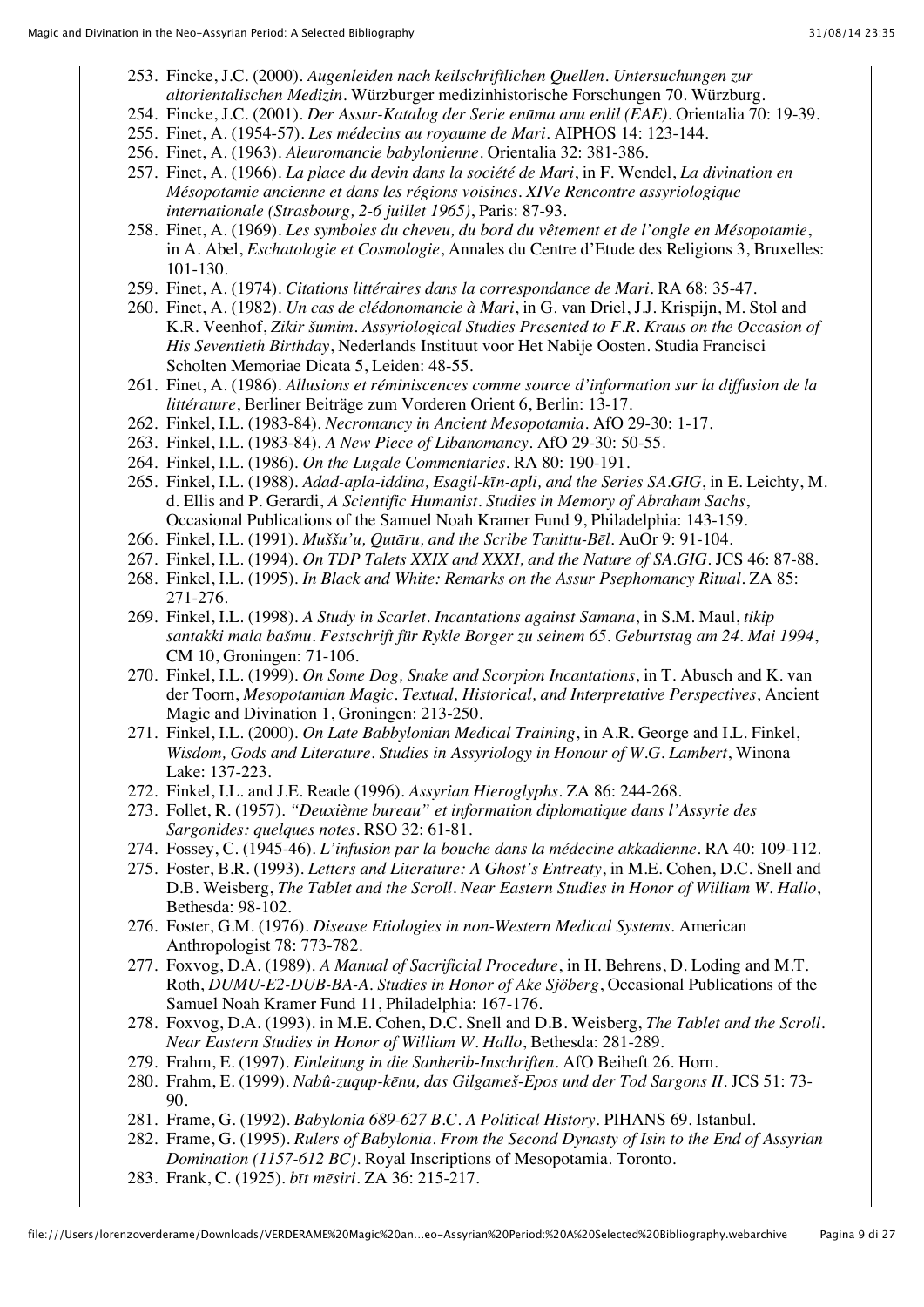- 284. Frank, C. (1941). *Lamaštu, Pazuzu und andere Dämonen. Ein Beitrag zur babylonischassyrischen Dämonologie*. MAOG 14(2).
- 285. Frankena, R. (1954). *Tākultu. De sacrale maaltijd in het assyrische ritueel*. Commentationes Orientales 2. Leiden.
- 286. Frankfurter, D. (1995). *Narrating Power: The Theory and Practice of the Magical Histotiola in Ritual Spells*, in M. Meyer and P. Mirecki, *Ancient Magic and Ritual Power*, Religions in the Graeco-Roman World 129, Leiden - New York - Köln: 457-476.
- 287. Freedman, S.M. (1998). *If a City Is Set on a Height. The Akkadian Omen Series Shumma Alu ina Mēlê Shakin. Volume 1: Tablets 1-21*. Occasional Publications of the Samuel Noah Kramer Fund 17. Philadelphia.
- 288. Friedrich, J., G.R. Meyer, et al., eds., *Die Inschriften von Tell Halaf. Keilschrifttexte und aramäische Urkunden aus einer assyrischen Provinzhauptstadt*. AfO 6. Berlin.
- 289. Fuchs, A. and S. Parpola (2001). *Legal Transactions of the Royal Court of Nineveh, Part II: Assurbanipal Through Sin-šarru-iškun*. SAA 15. Helsinki.
- 290. Furlani, G. (1926-27). *Il rito babilonese assiro della copertura del timpano sacro*. Atti dell'Accademia Torinese 62: 286-328.
- 291. Furlani, G. (1927). *Di un supposto gesto precatorio assiro*. RANL 3: 234-272.
- 292. Furlani, G. (1930). *Il bidenthal etrusco e un'iscrizione di Tiglatpileser I di Assiria*. SMSR 6: 9- 49.
- 293. Furlani, G. (1933). *Gli scavi italiani in Assiria*. Giornale della Società Asiatica Italiana 2(4): 1- 14.
- 294. Furlani, G. (1934-35). *Kakzu-Qas.r Šemāmok*. RSO 15: 119-142, pl. I.
- 295. Furlani, G. (1940). *Interdetti assiri*. SMSR 16: 1-50.
- 296. Gadd, C.J. (1956). *Teachers and Students in the Oldest Schools*. London.
- 297. Gadd, C.J. (1957). *Fragments of Assyrian Scholastic Literature*. BSOAS 20: 255-265.
- 298. Gadd, C.J. (1966). *Some Babylonian Divinatory Methods and Their Inter-Relations*, in F. Wendel, *La divination en Mésopotamie ancienne et dans les régions voisines. XIVe Rencontre assyriologique internationale (Strasbourg, 2-6 juillet 1965)*, Paris: 21-34.
- 299. Galter, H.D., ed., *Die Rolle der Astronomie in den Kulturen Mesopotamiens: Beiträge zum 3. Grazer Morgenländischen Symposion (23.-27. September 1991)*. Grazer Morgenländischen Studien 3. Graz.
- 300. Gelb, I.J. (1954). *Two Assyrian King Lists*. JNES 13: 209-230.
- 301. Geller, M.J. (1988). *New Duplicates to SBTU II*. AfO 35: 1-23.
- 302. Geller, M.J. (1990). *Taboo in Mesopotamia*. JCS 42: 105-117.
- 303. Geller, M.J. (1997-2000). *The Aramaic Incantation in Cuneiform Script (AO 6489 = TCL 6,58)*. JEOL 35-36: 127-146.
- 304. Geller, M.J. (1998). *An Incantation against Curses*, in S.M. Maul, *tikip santakki mala bašmu. Festschrift für Rykle Borger zu seinem 65. Geburtstag am 24. Mai 1994*, CM 10, Groningen: 127-140.
- 305. Geller, M.J. (1999). *Freud and Mesopotamian Magic*, in T. Abusch and K. van der Toorn, *Mesopotamian Magic. Textual, Historical, and Interpretative Perspectives*, Ancient Magic and Divination 1, Groningen: 49-55.
- 306. Geller, M.J. (1999-2000). Review of G. Cunningham, *Deliver me from evil*, 1997. AfO 46-47: 269-273.
- 307. Geller, M.J. (2000). *Incipits and Rubrics*, in A.R. George and I.L. Finkel, *Wisdom, Gods and Literature. Studies in Assyriology in Honour of W.G. Lambert*, Winona Lake: 225-258.
- 308. Geller, M.J. (2001-2002). *West Meets East: Early Greek and Babylonian Diagnosis*. AfO 48- 49: 50-75.
- 309. Geller, M.J. (2003). *Paranoia, the Evil Eye, and the Face of Evil*, in W. Sallaberger, K. Volk and A. Zgoll, *Literatur, Politik und Recht in Mesopotamien. Festschrift für Claus Wilcke*, Orientalia Biblica et Christiana 14, Wiesbaden: 115-134.
- 310. George, A.R. (1988). *Babylonian Texts from the Folios of Sidney Smith, Part One*. RA 82: 139- 162.
- 311. George, A.R. (1988). *On SBTU II 29 und 30*. AfO 35: 23.
- 312. George, A.R. (1991). *Babylonian Texts from the Folios of Sidney Smith, Part Two: Prognostic and Diagnostic Omens, Tablet I*. RA 85: 137-167.
- 313. George, A.R. (1993). *House Most High. The Temples of Ancient Mesopotamia*. Mesopotamian Civilizations 5. Winona Lake.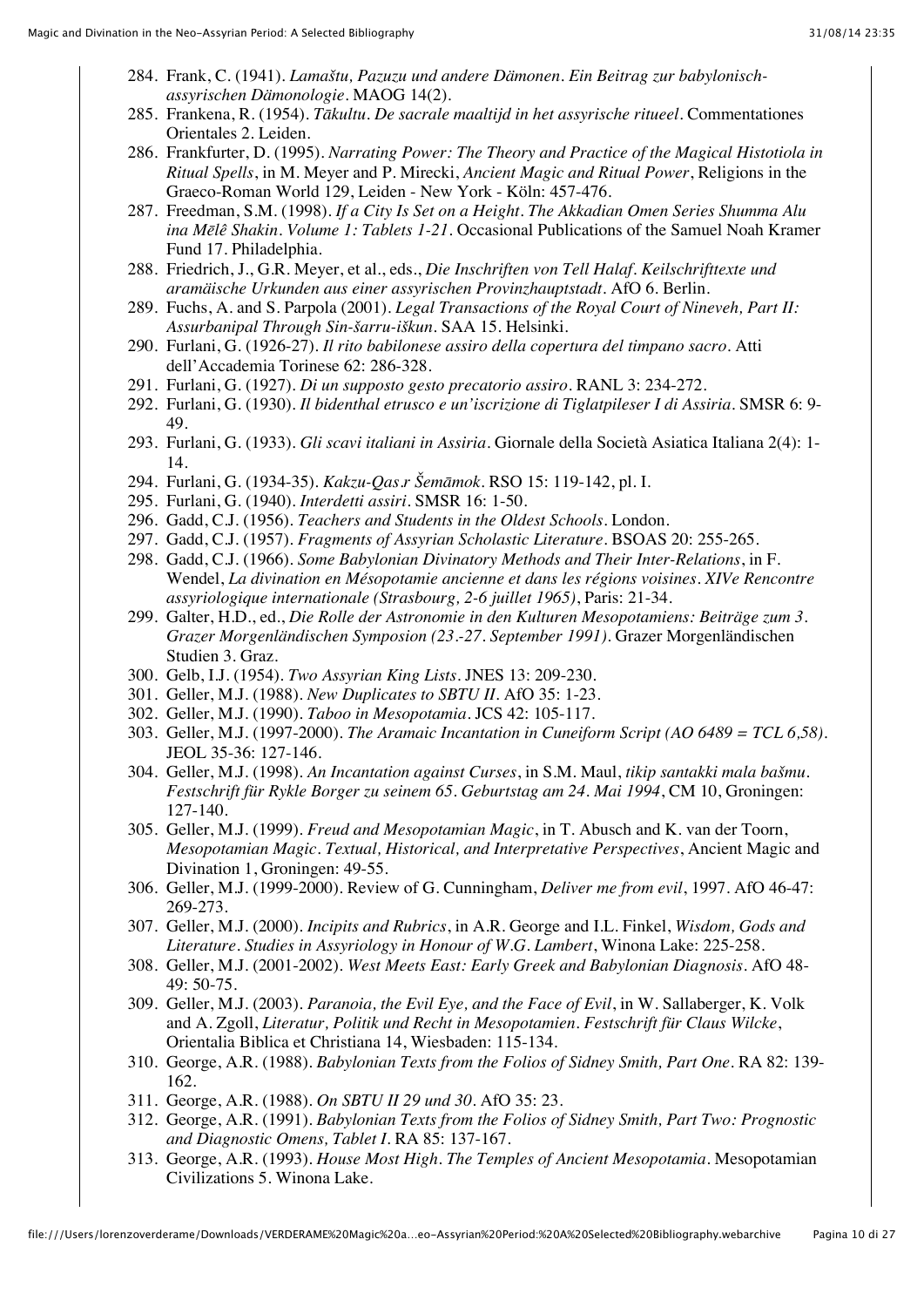- 314. George, A.R. (1993). *Ninurta-pāqidāt's Dog Bite, and Notes on Other Comic Tales*. Iraq 55: 63-75.
- 315. George, A.R. (2000). *Four Temple Rituals from Babylon*, in A.R. George and I.L. Finkel, *Wisdom, Gods and Literature. Studies in Assyriology in Honour of W.G. Lambert*, Winona Lake: 259-299.
- 316. Gesche, P.D. (2000). *Shulunterricht in Babylonien im ersten Jahrtausend v.Chr.* AOAT 275. Münster.
- 317. Glassner, J.-J. (1983). *Naram-Sîn poliorcète, les avatars d'une sentence divinatoire*. RA 77: 3- 10.
- 318. Goetze, A. (1968). *An Old Babylonian Prayer of the Divination Priest*. JCS 22: 25-29.
- 319. Grayson, A.K. (1966). *Divination and the Babylonian Chronicles*, in F. Wendel, *La divination en Mésopotamie ancienne et dans les régions voisines. XIVe Rencontre assyriologique internationale (Strasbourg, 2-6 juillet 1965)*, Paris: 69-76.
- 320. Grayson, A.K. (1975). *Assyrian and Babylonian Chronicles*. TCS 5. Locust Valley.
- 321. Grayson, A.K. (2000). *Murmuring in Mesopotamia*, in A.R. George and I.L. Finkel, *Wisdom, Gods and Literature. Studies in Assyriology in Honour of W.G. Lambert*, Winona Lake: 301- 308.
- 322. Green, A. (1983). *Neo-Assyrian Apotropaic Figures*. Iraq 45: 87-96, pl. XV.
- 323. Green, A. (1988). *The Iconography of Meslamtaea*. RA 82: 173-175.
- 324. Greenfield, J.C. and A. Shaffer (1983). *Notes on the Akkadian-Aramaic Bilingual Statue from Tell Fekherye*. Iraq 45: 109-116.
- 325. Guinan, A.K. (2002). *A Severed Head Laughed: Stories of Divinatory Interpretation*, in L. Ciraolo and J. Seidel, *Magic and Divination in the Ancient World*, Ancient Magic and Divination 2, Leiden-Boston-Köln: 7-40.
- 326. Gurney, O.R. (1935). *Babylonian Prophylactic Figures and Their Rituals*. AAA 22: 31-.
- 327. Gurney, O.R. (1960). *A Tablet of Incantations against Slander*. Iraq 22: 221-227.
- 328. Gurney, O.R. (1981). *The Babylonians and Hittites*, in M. Loewe and C. Blacker, *Divination and Oracles*, London: 142-173.
- 329. Gurney, O.R. and J.J. Finkelstein (1957). *The Sultantepe Tablets I*. Occasional Publications of the British Institute of Archeology at Ankara 3. London.
- 330. Gurney, O.R. and P. Hulin (1964). *The Sultantepe Tablets II*. Occasional Publications of the British Institute of Archeology at Ankara 7. London.
- 331. Hallo, W.W. (1999). *More Incantations and Rituals from the Yale Babylonian Collection*, in T. Abusch and K. van der Toorn, *Mesopotamian Magic. Textual, Historical, and Interpretative Perspectives*, Ancient Magic and Divination 1, Groningen: 275-289.
- 332. Hämeen-Anttila, J. (2000). *A Sketch of Neo-Assyrian grammar*. SAAS 13. Helsinki.
- 333. Harper, R.F. (1892-1914). *Assyrian and Babylonian letters*. Chicago.
- 334. Hartman, L. (1962). *The Date of the Cimmerian Threat against Assurbanipal according to ABL 1391*. JNES 21: 25-37.
- 335. Hartmann, H. (1960). *Die Musik der sumerischen Kultur*. Frankfurt am Main.
- 336. Hartner, W. (1965). *The Earliest History of the Constellations in the Near East and the Motif of the Lion-Bull Combat*. JNES 24: 1-16.
- 337. Haupt, P. (1884). *Das babylonische Nimrodepos: Keilschrifttext der Bruchstücke der Sogenannten Izdubarlegenden mit dem Keilinschriftlichen Sintfluthberichte*. Assyriologische Bibliothek 3. Leipzig.
- 338. Haussperger, M. (1996). *Einige medizinische Anmerkungen zum Text BAM 393*, in H. Gasche and B. Hrouda, *Collectanea Orientalia. Histoire, Arts de l'Espace et Industrie de la Terre. Etudes offertes en hommage à Agnès Spycket*, Civilisations du Proche-Orient, Serie I: Archaeologie et Environnement 3, Neuchâtel-Paris: 129-132.
- 339. Haussperger, M. (1997). *Die mesopotamische Medizin und ihre Ärzte aus heutiger Sicht*. ZA 87: 196-218.
- 340. Haussperger, M. (2002). *Die Krankheiten des Verdauungstraktes*. WdO 32: 33-73.
- 341. Heeßel, N.P. (2000). *Babylonische-assyrische Diagnostik*. AOAT 43. Münster.
- 342. Heeßel, N.P. (2001-2002). *"Wenn ein Mann zum Haus des Kranken geht."* AfO 48-49: 24-49.
- 343. Heimpel, W. (1996). *The River Ordeal in Hit*. RA 90: 7-18.
- 344. Henshaw, R.A. (1994). *The Female and Male: The Cultic Personnel. The Bible and the Rest of the Ancient Near East*. Allison Park.
- 345. Herbordt, S. (1992). *Neuassyrische Glyptik des 8.-7. Jh. v. Chr.: unter besonderer*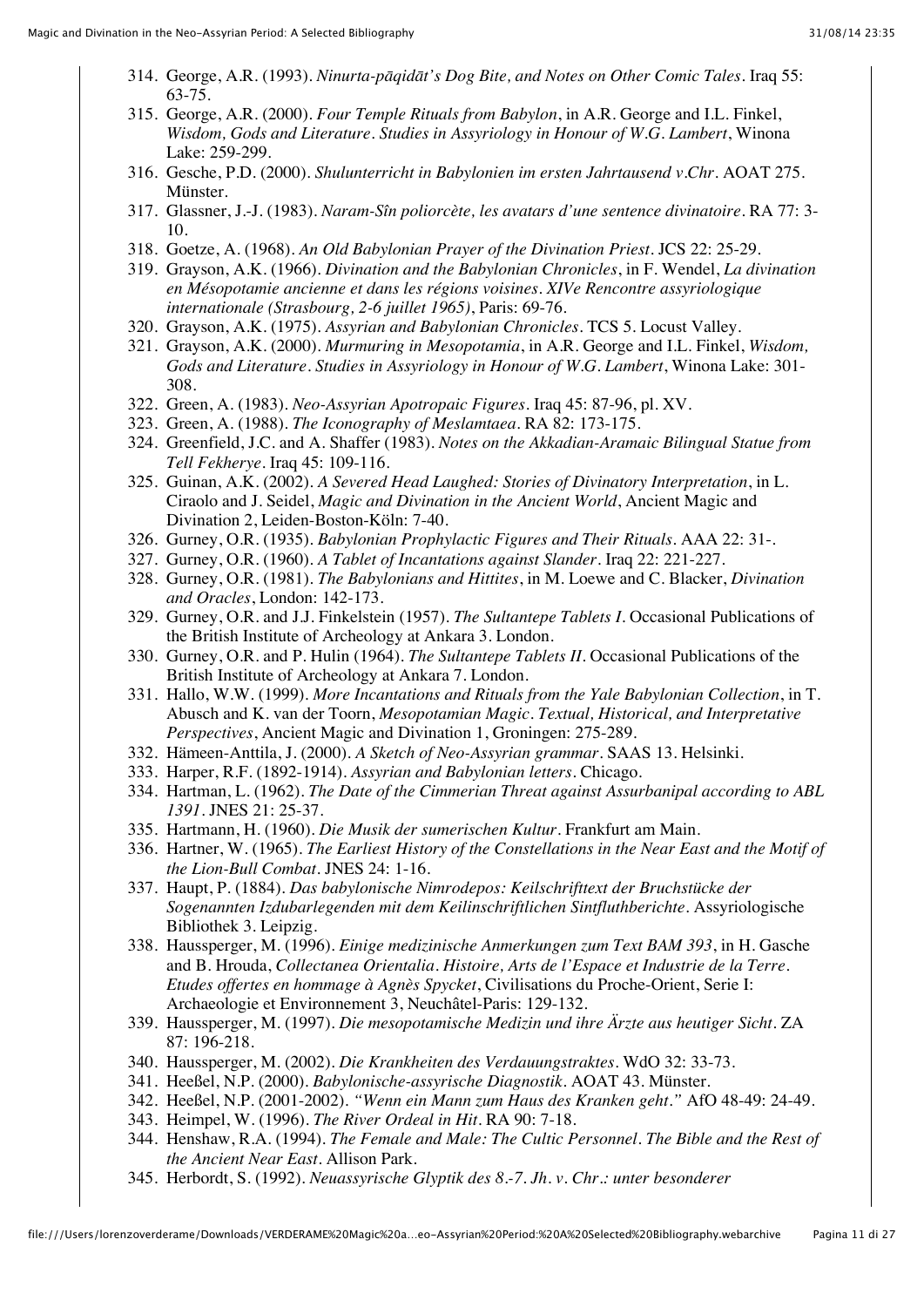*Berücksichtigung der Siegelungen auf Tafeln und Tonverschlüssen*. State Archives of Assyria Studies 1. Helsinki.

- 346. Herrero, P. (1975). *Une tablette médicale assyrienne inédite*. RA 69: 41-53.
- 347. Herrero, P. (1984). *La thérapeutique mésopotamienne*. Mémoire 48. Paris.
- 348. Herrero, P. and J.-J. Glassner (1993). *Haft-Tépé, choix de textes III*. IrAnt 28: 97-136.
- 349. Holloway, S.W. (1996). *Porch Lights in Neo-Assyrian Temples*. RA 90: 27-32.
- 350. Horowitz, W. (1991). *Antiochus I, Esagil and a Celebration of the Ritual for Renovation of Temples*. RA 85: 75-77.
- 351. Hulin, P. (1962). *Another Esarhaddon Cylinder from Nimrud*. Iraq 24: 116-118, pl. XXXV.
- 352. Hunger, H. (1968). *Babylonische und assyrische Kolophone*. AOAT 2. Neukirchen-Vluyn.
- 353. Hunger, H. (1969). *Kryptographische astrologische Omina*, in K. Bergerhof, M. Dietrich and O. Loretz, *Lišān Mithurti. Festschrift Wolfram Freigerr von Soden zum 19. VI. 1968 gewidmet von Schülern und Mitarbeitern*, AOAT 1, Neukirchen-Vluyn: 133-145.
- 354. Hunger, H. (1970-71). *Die Tafeln des Iqīša*. WdO 6: 163-165.
- 355. Hunger, H. (1972). *Ein «neues» historisches Omen*. RA 66: 180-181.
- 356. Hunger, H. (1972). *Neues von Nabû-zuqup-kēna*. ZA 62: 99-101.
- 357. Hunger, H. (1987). *Empfehlungen an den König*, in F. Rochberg-Halton, *Language, Literature, and History. Philological and Historical Studies Presented to Erica Reiner*, American Oriental Series 67, New Haven: 157-166.
- 358. Hunger, H. (1992). *Astrological Reports to Assyrian Kings*. SAA 8. Helsinki.
- 359. Hunger, H. and S. Parpola (1983-84). *Bedeckungen des Planeten Jupiter durch den Mond*. AfO 29-30: 46-49.
- 360. Hunger, H. and D. Pingree (1989). *MUL.APIN. An Astronomical Compendium in Cuneiform*. AfO Beiheft 24. Horn.
- 361. Hunger, H. and D. Pingree (1999). *Astral Sciences in Mesopotamia*. Handbuch der Orientalistik 1. Der nahe und mittlere Osten 44. Leiden.
- 362. Hurowitz, V. (1990). *The etymology of Biblical Hebrew 'ayin 'appearance' in light of Akkadian šiknu*. Zeitschrift für Althebraistik 3: 90-94.
- 363. Huxley, M. (1997). *The Shape of the Cosmos According to Cuneiform Sources*. JRAS 1997: 189-198.
- 364. Isma'el, K.S. and A.R. George (2002). *Tablets from the Sippar Library XI. The Babylonian Almanac*. Iraq 64: 249-258.
- 365. Jacobsen, T. (1939). *The Sumerian King List*. AS 11. Chicago.
- 366. Jacobsen, T. (1988). *Sumerian Grammar Today*. JAOS 108: 123-133.
- 367. Jas, R. (1996). *Neo-Assyrian Judicial Procedures*. SAAS 5. Helsinki.
- 368. Jeyes, U. (1978). *The "Palace Gate" of the Liver. A Study of Terminology and Methods in Babylonian Extispicy*. JCS 30: 107-121.
- 369. Jeyes, U. (1989). *Old Babylonian extispicy. Omen texts in the British Museum*. Uitgaven van het Nederlands Historisch-Archaeologisch Instituut te Istanbul 64. Leiden.
- 370. Jeyes, U. (1991-92). *Divination as a Science in Ancient Mesopotamia*. JEOL 32: 23-41.
- 371. Jeyes, U. (1997). *Assurbanipal's bārûtu*, in H. Waetzoldt and H. Hauptmann, *Assyrien im Wandel der Zeiten. XXXIXe Rencontre Assyriologique Internationale. Heidelberg 6.-10. Juli 1992*, Heidelberger Studien zum Alten Orient 6, Heidelberg: 61-65.
- 372. Johns, C.H.W. (1898-1923). *Assyrian Deeds and Documents Recording the Transfer of Property*. Cambridge.
- 373. Johns, C.H.W. (1901). *An Assyrian Doomsday Book*. Assyriologische Bibliothek 17. Leipzig.
- 374. Kämmerer, T.R. (2000). *Pathologische Veränderungen an Leber und Galle. Das Krankheitsbild der Gelbsucht*. RA 94: 57-93.
- 375. Kataja, L. and R.M. Whiting (1995). *Grants, Decrees and Gifts of the Neo-Assyrian Period*. SAA 12. Helsinki.
- 376. Kinnier Wilson, J.V. (1956). *Two Medical Texts from Nimrud*. Iraq 18: 130-146.
- 377. Kinnier Wilson, J.V. (1957). *Two Medical Texts from Nimrud (continued)*. Iraq 19: 40-49.
- 378. Kinnier Wilson, J.V. (1965). *An Introduction to Babylonian Psychiatry*, in H.G. Güterbock and T. Jacobsen, *Studies in Honor of Benno Landsberger on His Seventy-Fifth Birthday, April 21, 1965*, AS 16, Chicago: 289-298.
- 379. Kinnier Wilson, J.V. (1966). *Leprosy in Ancient Mesopotamia*. RA 60: 47-58.
- 380. Kinnier Wilson, J.V. (1972). *The Nimrud Wine Lists*. CTN 1. London.
- 381. Kinnier Wilson, J.V. (1994). *The sāmānu Disease in Babylonian Medicine*. JNES 53: 111-115.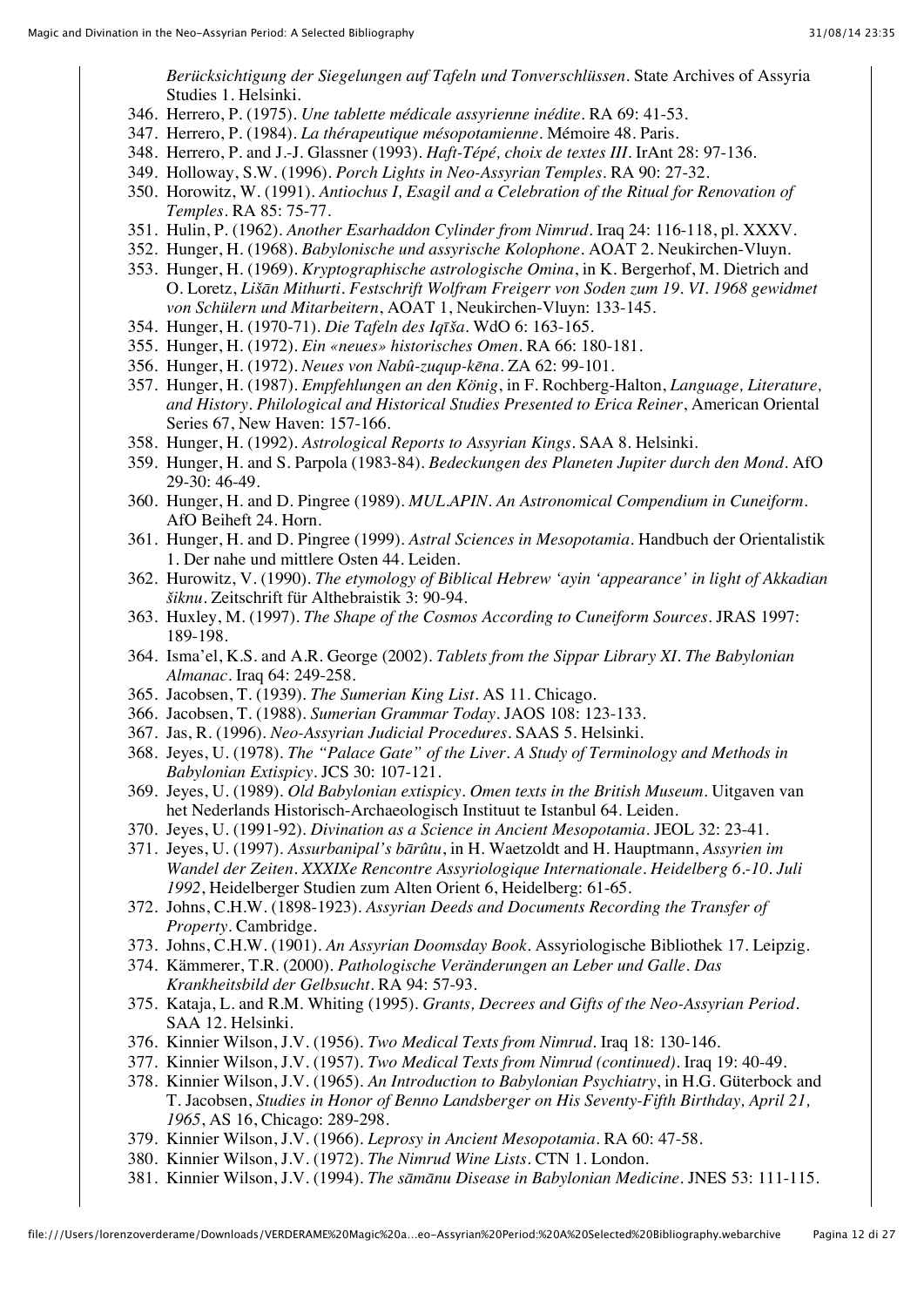- 382. Klauber, E.G. (1913). *Politisch-Religiöse Texte aus der Sargonidenzeit*. Leipzig.
- 383. Klengel-Brandt, E. and K. Radner (1997). *Die Stadtbeamten von Assur und ihre Siegel*, in S. Parpola and R.M. Whiting, *Assyria 1995*, Helsinki: 137-159.
- 384. Knudtzon, J.A. (1893). *Assyrische Gebete an den Sonnengott für Staat und königliches Haus aus der Zeit Asarhaddons und Asurbanipals*. Leipzig.
- 385. Koch-Westenholz, U. (1995). *Mesopotamian Astrology. An Introduction to Babylonian and Assyrian Celestial Divination*. CNI Publications 19. Copenhagen.
- 386. Koch-Westenholz, U. (1999). *The Astrological Commentary Šumma Sîn ina tāmartīšu Tablet I*, in *La science des cieux. Sages, mages, astrologues*, Res Orientales 12: 149-265.
- 387. Koch-Westenholz, U. (2000). *Babylonian Liver Omens. The Chapter Manzāzu, Padānu and Pān tākalti of the Babylonian Extispicy Series mainly from Asurbanipal's Library*. CNI Publications 25. Copenhagen.
- 388. Köcher, F. (1955). *Keilschrifttexte zur assyrisch-babylonischen Drogen- und Pflanzenkunde*. Deutsche Akademie der Wissenschaften zu Berlin. Institut für Orientforschung 28. Berlin.
- 389. Köcher, F. (1963-80). *Die babylonisch-assyrische Medizin in Texten und Untersuchungen*. Berlin.
- 390. Köcher, F. (1966). *Die Ritualtafel der magisch-medizinischen Tafelserie "Einreibung"*. AfO 21: 13-20.
- 391. Köcher, F. (1978). *Medizinische Diagnostik in Geschichte und Gegenwart*, in C. Habrich, F. Marguth and J.H. Wolf, *Medizinische Diagnostik in Geschichte und Gegenwart. Festschrift für Heinz Goerke zum sechzigsten Geburtstag*, München.
- 392. Kraeling, C.H. and R.M. Adams, eds., *City Invincible. A Symposium on Urbanization and Cultural Development in the Ancient Near East Held at the University of Chicago, December 4- 7, 1958*. Chicago.
- 393. Kraus, F.R. (1935). *Die Physiognomischen omina der Babylonier*. MVAG 40.2. Leipzig.
- 394. Kraus, F.R. (1985). *Mittelbabylonische Opferschauprotokolle*. JCS 37: 127-218.
- 395. Kraus, F.R. (1987). *Ein verirrter Ninive-Text*, in F. Rochberg-Halton, *Language, Literature, and History. Philological and Historical Studies Presented to Erica Reiner*, American Oriental Series 67, New Haven: 181-185.
- 396. Kraus, F.R. (1987). *Verstreute Omentexte aus Nippur im Istanbuler Museum*. ZA 77: 194-206.
- 397. Krecher, J. (1966). *Sumerische Kultlyrik*. Wiesbaden.
- 398. Krecher, J. (1976-80). *Kataloge, Literarische*, in *Reallexikon der Assyriologie VI*: 478-485.
- 399. Kümmel, H.M. (1967). *Ersatzrituale für den hethitischen König*. Studien zu den Bogazköy-Texten 3. Wiesbaden.
- 400. Kwasman, T. and S. Parpola (1991). *Legal Transactions of the Royal Court of Nineveh, Part I: Tiglath-Pileser III through Esarhaddon*. SAA 6. Helsinki.
- 401. Labat, R. (1939). *Hémérologies et ménologies d'Assur*. Paris.
- 402. Labat, R. (1939). *Le caractère religieux de la royauté assyro-babylonienne*. Etudes d'Assyriologie 2. Paris.
- 403. Labat, R. (1941). *Fragments hémérologiques inédits*. RA 38: 91-96.
- 404. Labat, R. (1941). *Un almanach babylonienne (V R 48-49)*. RA 38: 13-40.
- 405. Labat, R. (1945-46). *Le sort des substituts royaux en Assyrie au temps des Sargonides*. RA 40: 123-142.
- 406. Labat, R. (1945-46). *Un traité médical akkadien. Essai de reconstitution de la série enûma ana bît marṣi âšipu illiku*. RA 40: 27-45.
- 407. Labat, R. (1948). *Sur une graphie controversée du verbe «zâku»*. RA 42: 78-81.
- 408. Labat, R. (1951). *Traité akkadien de diagnostics et pronostics médicaux. I. Transcription et traduction*. Collection de travaux de l'académie internationale d'histoire des sciences 7. Paris-Leiden.
- 409. Labat, R. (1959). *Asarhaddon et la ville de Zaqqap*. RA 53: 113-118.
- 410. Labat, R. (1959). *Le premier chapitre d'un précis médical assyrien*. RA 53: 1-18.
- 411. Labat, R. (1965). *Cryptographie cunéiforme*. RA 59: 183.
- 412. Labat, R. (1965). *Jeux numériques dans l'idéographie susienne*, in H.G. Güterbock and T. Jacobsen, *Studies in Honor of Benno Landsberger on His Seventy-Fifth Birthday, April 21, 1965*, Assyriological Studies 16, Chicago: 257-260.
- 413. Labat, R. (1965). *Un calendrier babylonien des travaux, des signes et des mois (Séries Iqqur îpuš)*. Paris.
- 414. Labat, R. and J. Tournay (1945-46). *Un texte médical inédit*. RA 40: 113-122.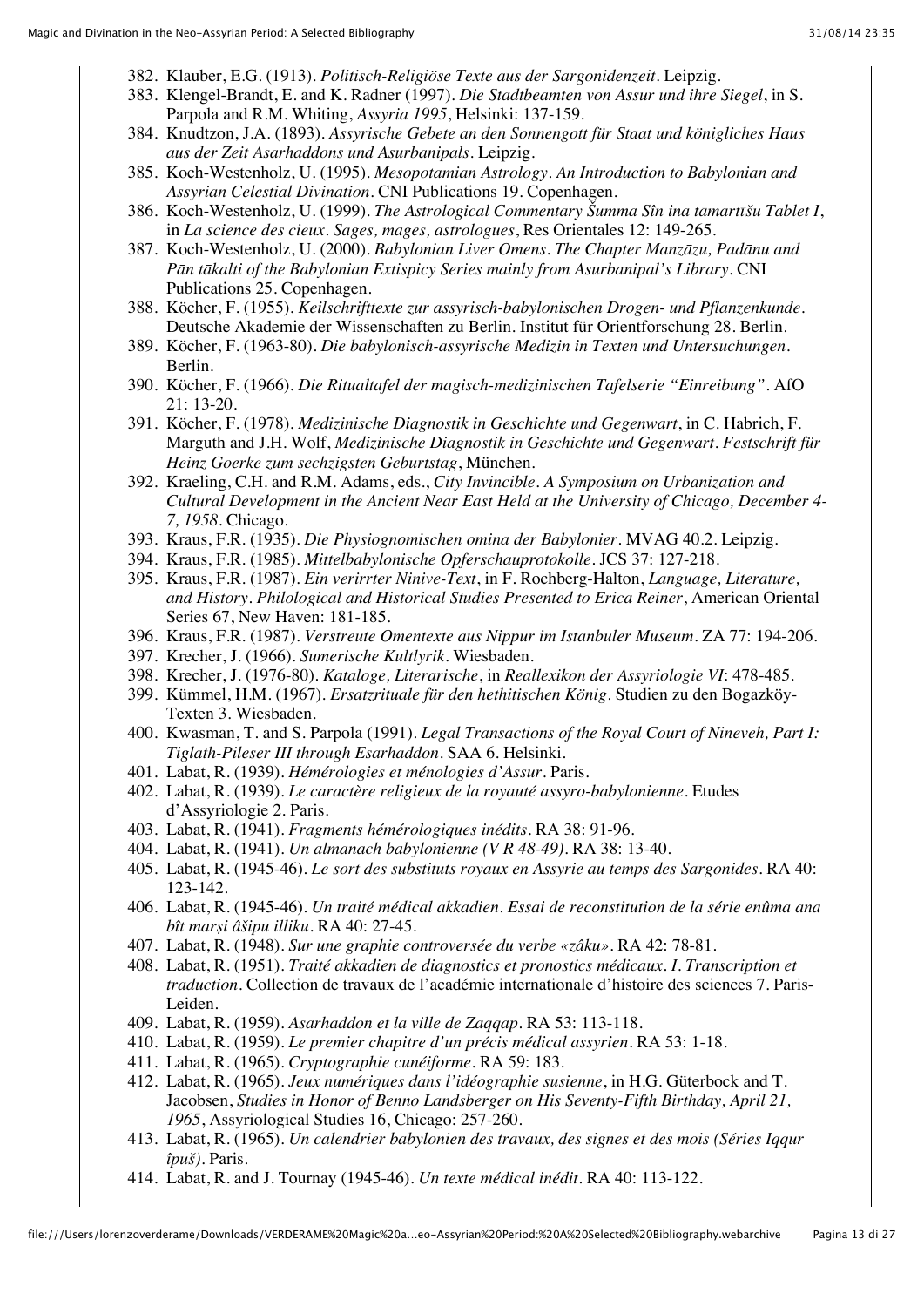- 415. Lackenbacher, S. (1971). *Note sur l'ardat-lilî*. RA 65: 119-154.
- 416. Lackenbacher, S. (1977). *Un nouveau fragment de la «Fête d'Ištar»*. RA 71: 39-50.
- 417. Laessoe, J. (1953). *Literacy and Oral Tradition*, in *Studia Orientalia Ioanni Pedersen septuagenario a collegis discipulis amicis dicata*, Copenhagen.
- 418. Laessoe, J. (1955). *Studies on the Assyrian ritual and series bît rimki*. København.
- 419. Laessoe, J. (1956). *A Prayer to Ea, Shamash, and Marduk, from Hama*. Iraq 18: 60-67.
- 420. Lambert, W.G. (1954-56). *An Address of Marduk to the Demons*. AfO 17: 310-321.
- 421. Lambert, W.G. (1957). *Ancestors, Authors, and Canonicity*. JCS 11: 1-14.
- 422. Lambert, W.G. (1957-58). *An Incantation of the Maqlû Type*. AfO 18: 288-299.
- 423. Lambert, W.G. (1957-58). *Morals in Ancient Mesopotamia*. JEOL 15: 184-196.
- 424. Lambert, W.G. (1957-58). *A Part of the Ritual for the Substitute King*. AfO 18: 109-112.
- 425. Lambert, W.G. (1957-58). *Two Texts from the Early Part of the Reign of Ashurbanipal*. AfO 18: 382-387.
- 426. Lambert, W.G. (1958). Review of F. Köcher, *Pflanzenkunde*. RA 52: 238-241.
- 427. Lambert, W.G. (1959). *The Sultantepe Tablets*. RA 53: 119-138.
- 428. Lambert, W.G. (1959-60). *An Address of Marduk to the Demons. New Fragments*. AfO 19: 114-119.
- 429. Lambert, W.G. (1959-60). *Three Literary Prayers of the Babylonians*. AfO 19: 47-66.
- 430. Lambert, W.G. (1960). *Babylonian Wisdom Literature*. Oxford.
- 431. Lambert, W.G. (1962). *A Catalogue of Texts and Authors*. JCS 16: 59-77.
- 432. Lambert, W.G. (1966). *The «tamītu» Texts*, in F. Wendel, *La divination en Mésopotamie ancienne et dans les régions voisines. XIVe Rencontre assyriologique internationale (Strasbourg, 2-6 juillet 1965)*, Paris: 119-123.
- 433. Lambert, W.G. (1967). *Enmeduranki and Related Matter*. JCS 21: 126-138.
- 434. Lambert, W.G. (1967). *The Gula Hymn of Bulluṭsa-rabi*. Orientalia 36: 105-132.
- 435. Lambert, W.G. (1969). *An Eye-Stone of Esarhaddon's Queen and Other Similar Gems*. RA 63: 65-71.
- 436. Lambert, W.G. (1970). *Fire Incantations*. AfO 23: 39-45.
- 437. Lambert, W.G. (1974). *DINGIR.ŠÀ.DIB.BA Incantations*. JNES 33: 267-322.
- 438. Lambert, W.G. (1974). *A Piece of Esoteric Babylonian Learning*. RA 68: 149-156.
- 439. Lambert, W.G. (1976). *A Late Assyrian Catalogue of Literary and Scholarly Texts*, in B.L. Eichler, *Kramer Anniversary Volume. Cuneiform Studies in Honor of Samuel Noah Kramer*, AOAT 25, Neukirchen-Vluyn: 313-318.
- 440. Lambert, W.G. (1980). *The Training of a Seal-Cutter*. RA 73: 89.
- 441. Lambert, W.G. (1981). (ad Watson, RA 74, 1980: 93). RA 75: 91.
- 442. Lambert, W.G. (1983). *Exorcistic Mumbo Jumbo*. RA 77: 94-95.
- 443. Lambert, W.G. (1983). *The God Aššur*. Iraq 45: 82-86.
- 444. Lambert, W.G. (1987). *Babylonian Astrological Omens and Their Stars* (review of BPO I-II). JAOS 107: 93-96.
- 445. Lambert, W.G. (1989). *A Late Babylonian Copy of an Expository Text*. JNES 48: 215-221.
- 446. Lambert, W.G. (1989). *The Laws of Hammurabi in the First Millenium*, in M. Lebeau and P. Talon, Akkadica Supplementum 6, Leuven: 95-98.
- 447. Lambert, W.G. (1993). *Donations of Food and Drink to the Gods in Ancient Mesopotamia*, in J. Quaegebeur, *Sacrifice and Ritual in the Ancient Near East*, OLA 55, Leuven: 191-201.
- 448. Lambert, W.G. (1997). *Processions to the akītu House* (review of B. Pongratz-Leisten, *Ina šulmi īrub*). RA 91: 49-80.
- 449. Lambert, W.G. (1997). *Questions addressed to the Babylonian Oracle: the tamītu Texts*, in J.- G. Heintz, *Oracles et propheties dans l'antiquité. Actes du Colloque de Strasbourg 15-17 juin 1995*, Travaux du centre de recherche sur le Proche-Orient et la Grèce antiques 15: 85-98.
- 450. Lambert, W.G. (1998). *The Qualifications of Babylonian Diviners*, in S.M. Maul, *tikip santakki mala bašmu. Festschrift für Rykle Borger zu seinem 65. Geburtstag am 24. Mai 1994*, CM 10, Groningen: 141-158.
- 451. Lambert, W.G. (1999). *Marduk's Address to the Demons*, in T. Abusch and K. van der Toorn, *Mesopotamian Magic. Textual, Historical, and Interpretative Perspectives*, Ancient Magic and Divination 1, Groningen: 291-296.
- 452. Lambert, W.G. (1999-2000). *Literary Texts from Nimrud*. AfO 46-47: 149-155.
- 453. Lambert, W.G. (2002). *A Rare Exorcistic Fragment*, in T. Abusch, *Riches Hidden in Secret Places. Ancient Near Eastern Studies in Memory of Thorkild Jacobsen*, Winona Lake: 203-209.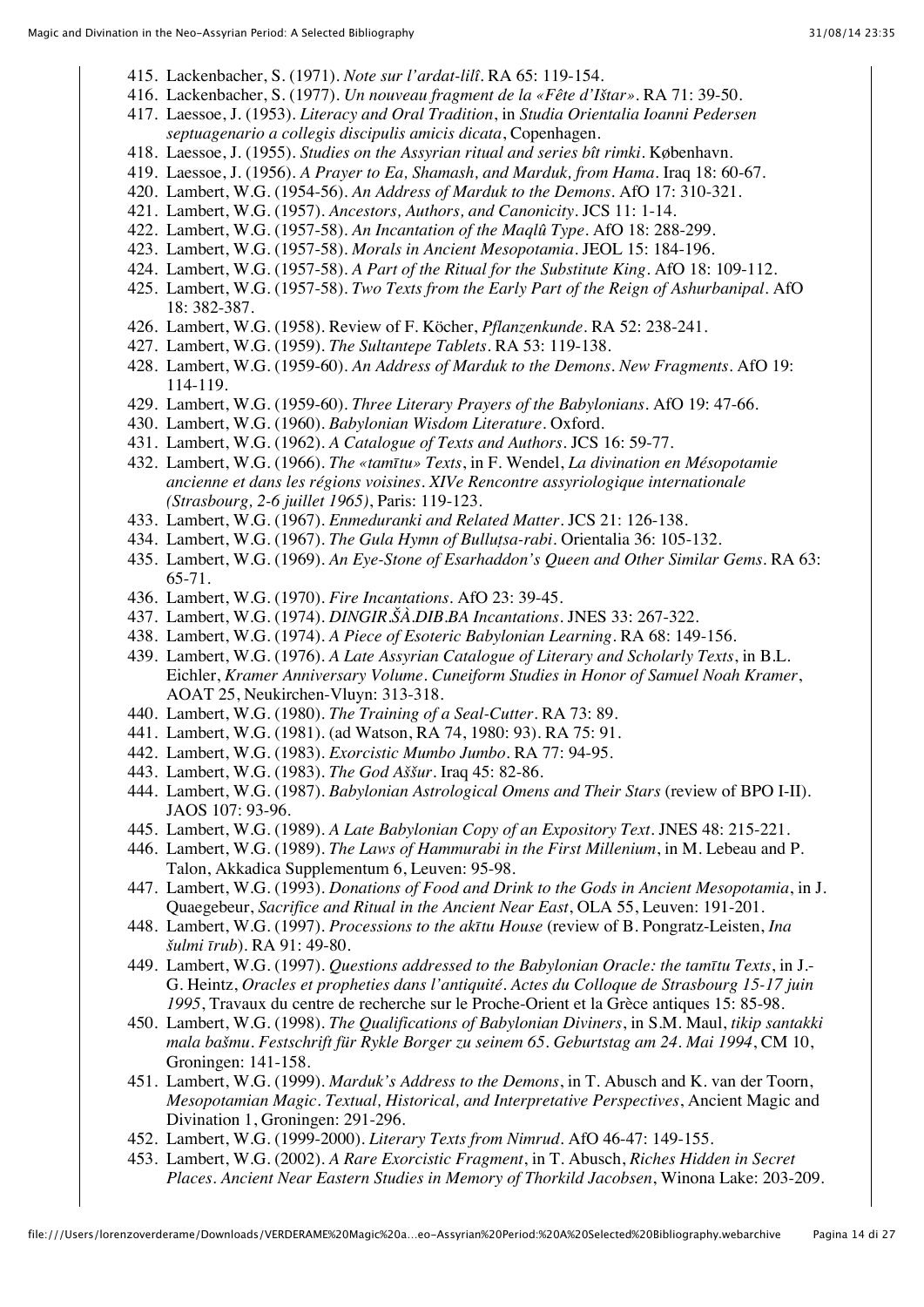- 454. Landsberger, B. (1915). *Der kultische-Kalender der Babylonier und Assyrer*. Leipziger Semitische Studien 6/I-II. Leipzig.
- 455. Landsberger, B. (1935-36). *Studien zu den Urkunden aus der Zeit des Ninurta-tukul-Aššur*. AfO 10: 140-159.
- 456. Landsberger, B. (1937-39). *Zu den aramäischen Beschwörungen in Keilschrift*. AfO 12: 247- 257.
- 457. Landsberger, B. (1954). *Babylonian Scribal Craft and Its Terminology*, in D. Sinor, *Proceedings of the Twenty-Third International Congress of Orientalists*, London.
- 458. Landsberger, B. (1960). *Scribal Concepts of Education*, in C.H. Kraeling and R.M. Adams, *City Invincible. A Symposium on Urbanization and Cultural Development in the Ancient Near East Held at the University of Chicago, December 4-7, 1958*, Chicago.
- 459. Landsberger, B. (1965). *Brief des Bischofs von Esangila an König Asarhaddon*. Mededelingen der Moninklijke Nederlandse Akademie van Wetenschappen, afd. Letterkunde. Nieuwe Reeks 28.6. Amsterdam.
- 460. Landsberger, B. and O.R. Gurney (1957-58). *Practical Vocabulary of Assur*. AfO 18: 328-341.
- 461. Lanfranchi, G.B. (1988). *Sargon's Letter to Aššur-šarru-usur: An Interpretation*. SAAB 2.
- 462. Lanfranchi, G.B. (1989). *Scholars and Scholarly Tradition in Neo-Assyrian Times: a Case Study*. SAAB 3(1): 99-114.
- 463. Lanfranchi, G.B. (1990). *I Cimmeri. Emergenza delle élites militari iraniche nel Vicino Oriente (VIII-VII sec. a.C.)*. History of the Ancient Near East Studies 2 bis. Padova.
- 464. Lanfranchi, G.B. (1995). *Astronomia e politica in età neo-assira*, in *Archeologia e astronomia: esperienze e prospettive future*, Atti dei convegni dei Lincei 121, Roma: 131-152.
- 465. Langdon, S.H. (1913). *Babylonian Liturgies*. Paris.
- 466. Langdon, S.H. (1914). *Tammuz and Ishtar*. Oxford.
- 467. Langdon, S.H. (1915). *A Fragment of a Series of Ritualistic Prayers to Astral Deities in the Ceremonies of Divination*. RA 12.
- 468. Langdon, S.H. (1927). *Babylonian Penitential Psalms to which are added Fragments of the Epic of Creation from Kish in the Weld Collection of the Ashmolean Museum*. Oxford Edition of Cuneiform Texts 6. Oxford.
- 469. Langdon, S.H. (1934). *Babylonian and Hebrew Demonology with Reference to the Supposed Borrowing of Persian Dualism in Judaism and Christianity*. JRAS: 46-56, pl. I.
- 470. Langdon, S.H. (1935). *Babylonian Menologies and the Semitic Calendars*. London.
- 471. Largement, R. (1957). *Contribution à l'Etude des Astres errants dans l'Astrologie chaldéenne (1)*. ZA 52: 235-264.
- 472. Leichty, E. (1964). *The Colophons*, in R.D. Biggs, *Studies Presented to A. Leo Oppenheim*, Chicago: 147-154.
- 473. Leichty, E. (1966). *Teratological Omens*, in F. Wendel, *La divination en Mésopotamie ancienne et dans les régions voisines. XIVe Rencontre assyriologique internationale (Strasbourg, 2-6 juillet 1965)*, Paris: 131-139.
- 474. Leichty, E. (1970). *The Omen Series Šumma Izbu*. Texts from Cuneiform Sources 4. Locust Valley.
- 475. Leichty, E. (1973). *Two Late Commentaries*. AfO 24: 78-86.
- 476. Leichty, E. (1987). *Omens from Doorknobs*. JCS 39: 190-196.
- 477. Leichty, E. (1988). *Guaranteed to Cure*, in E. Leichty, M. d. Ellis and P. Gerardi, *A Scientific Humanist. Studies in Memory of Abraham Sachs*, Occasional Publications of the Samuel Noah Kramer Fund 9, Philadelphia: 261-264.
- 478. Leichty, E. (1993). *The Origins of Scholarship*, in H.D. Galter, *Die Rolle der Astronomie in den Kulturen Mesopotamiens*, Graz: 21-29.
- 479. Leichty, E. (1997). *Divination, Magic, and Astrology in the Assyrian Royal Court*, in S. Parpola and R.M. Whiting, *Assyria 1995*, Helsinki: 161-164.
- 480. Lemaire, A. (2000). *Traditions amorrites et Bible: le prophetisme*. RA 93: 49-56.
- 481. Levine, L.D. (1982). *Sennacherib's Southern Front: 704-689 B.C.* JCS 34: 28-58.
- 482. Levine, L.D. (1989). *K 4675+ The Zamua Itinerary*. SAAB 3: 75-92.
- 483. Lewy, H. (1965). *Ištar-ṣâd and the Bow Star*, in H.G. Güterbock and T. Jacobsen, *Studies in Honor of Benno Landsberger on His Seventy-Fifth Birthday, April 21, 1965*, Assyriological Studies 16, Chicago: 273-281.
- 484. Lewy, H. and J. Lewy (1948). *The God Nusku*. Orientalia 17: 146-159.
- 485. Lewy, J. (1946). *The Late Assyro-Babylonian Cult of the Moon and Its Culmination at the Time*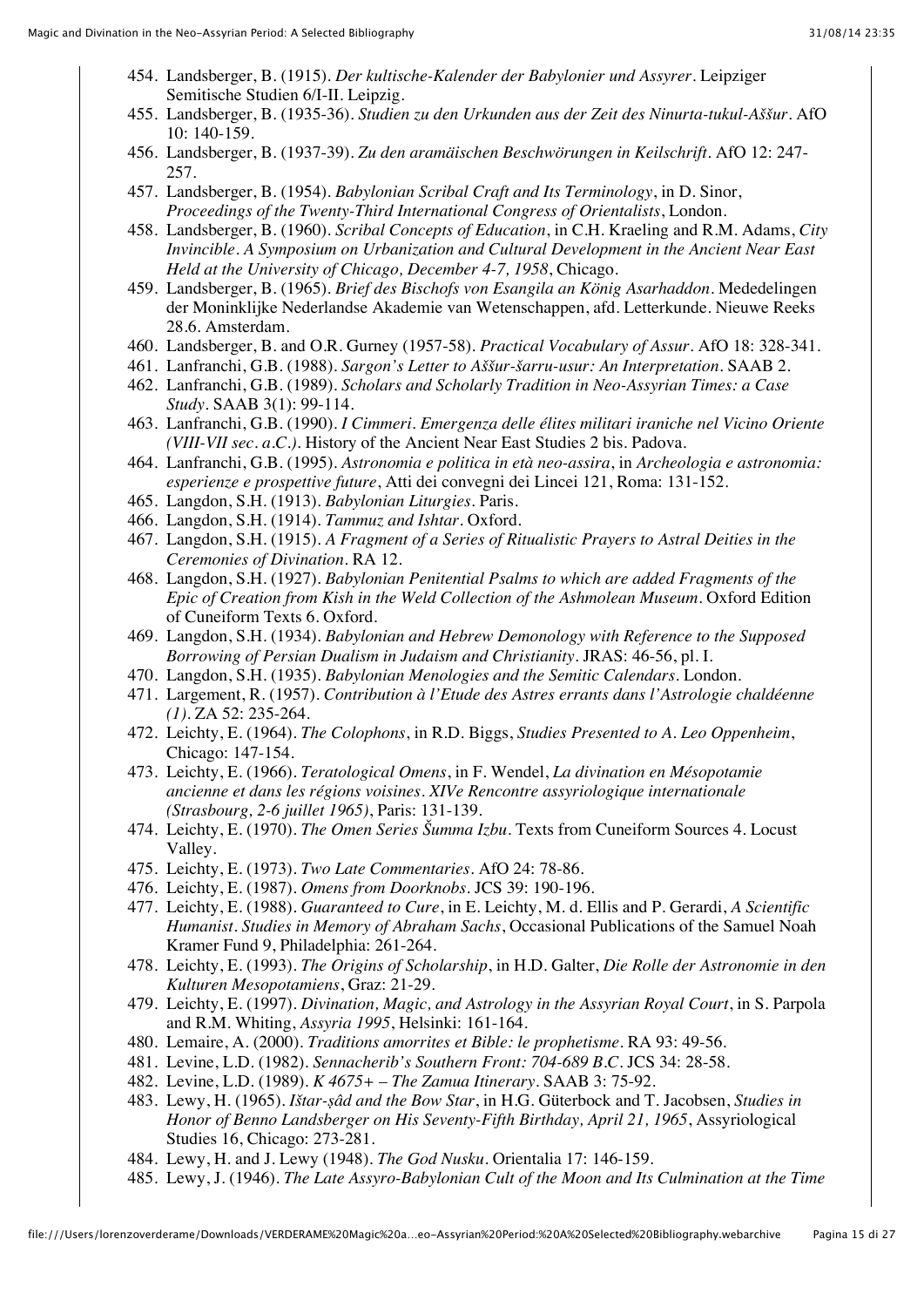*of Nabonidus*. HUCA 19: 405-489.

- 486. Lieberman, S.J. (1987). *A Mesopotamian Background for the So-Called Aggadic 'Measures' of Biblical*. HUCA 58: 157-223.
- 487. Lieberman, S.J. (1990). *Canonical and Official Cuneiform Texts: Towards an Understanding of Assurbanipal's Personal Tablet Collection*, in T. Abusch, J. Huehnergard and P. Steinkeller, *Lingering Over Words. Studies in Ancient Near Eastern Literature in Honor of William L. Moran*, Harvard Semitic Studies 37, Atlanta: 305-336.
- 488. Limet, H. (1982). *A Recipe against ŠU.GIDIM*, in *28. Rencontre Assyriologique Internationale in Wien. 6-10 Juli 1981*: 192-197.
- 489. Lion, B. (2000). *Les mentions de «prophètes» dans la seconde moitié du IIe millénaire av.J.-C.* RA 94: 21-32.
- 490. Litke, R.L. (1998). *A Reconstruction of the Assyro-Babylonian God-Lists, AN: dA-nu-um and AN: Anu šá amēli*. Texts from the Babylonian Collection 3. New Haven.
- 491. Livingstone, A. (1987). *Mystical and Mythological Explanatory Works of Assyrian and Babylonian Scholars*. Oxford.
- 492. Livingstone, A. (1989). *Court Poetry and Literary Miscellanea*. SAA 3. Helsinki.
- 493. Livingstone, A. (1993). *The Case of the Hemerologies: Official Cult, Learned Formulation and Popular Practice*, in E. Matsushima, *Official Cult and Popular Religion in the Ancient Near East*, Colloquium on the Ancient Near East 1, Heidelberg: 97-113.
- 494. Livingstone, A. (1997). *New Dimensions in the Study of Assyrian Religion*, in S. Parpola and R.M. Whiting, *Assyria 1995: Proceedings of the 10th Anniversary Symposium of the Neo-Assyrian Text Corpus Project, Helsinki, September 7-11, 1995*, Helsinki: 165-177.
- 495. Livingstone, A. (1998). *Babylonian Mathematics in the Context of Babylonian Thought*, in J. Prosecký, *Intellectual life of the ancient Near East*, Prague.
- 496. Livingstone, A. (1998). *The Use of Magic in the Assyrian and Babylonian Hemerologies and Menologies*. SEL 15: 58-67.
- 497. Livingstone, A. (1999). *The Magic of Time*, in T. Abusch and K. van der Toorn, *Mesopotamian Magic. Textual, Historical, and Interpretative Perspectives*, Ancient Magic and Divination 1, Groningen: 131-137.
- 498. Livingstone, A. (2000). *On the Organized Release of Doves to Secure Compliance of a Higher Authority*, in A.R. George and I.L. Finkel, *Wisdom, Gods and Literature. Studies in Assyriology in Honour of W.G. Lambert*, Winona Lake: 375-387.
- 499. Loretz, O. (1993). *Nekromantie und Totenevokation*, in B. Janowski, J. Koch and G. Wilhelm, *Religionsgeschichtliche Beziehungen zwischen Kleinasien, Nordsyrien und dem Alten Testament: Internationales Symposion Hamburg 17.-21 März 1990*, OBO 129, Freiburg.
- 500. Loretz, O. and W.R. Mayer (1978). *Šu-ila Gebete*. AOAT 34. Neukirchen-Vluyn.
- 501. Luckenbill, D.D. (1924). *The Annals of Sennacherib*. OIP 2. Chicago.
- 502. Lutz, H.L.F. (1930). *Two Assyrian Apotropaic Figurines Complementing KAR. 298, Rev. 4-7*, UCP 9.7, Berkeley.
- 503. Luukko, M. and G. Van Buylaere (2002). *The Political Correspondence of Esarhaddon*. SAA 16. Helsinki.
- 504. MacGinnis, J. (1987). *A Neo-Assyrian Text Describing a Royal Funeral*. SAAB 1: 1-12, pl. I.
- 505. MacGinnis, J. (1992). *Tablets from Nebi Yunus*. SAAB 6: 3-19.
- 506. MacGinnis, J. (2002). *The Use of the Writing Boards in the Neo-Babylonian Temple Administration at Sippar*. Iraq 64: 217-236.
- 507. Majno, G. (1975). *The Healing Hand. Man and Wound in the Ancient World*. Cambridge.
- 508. Mallowan, M.E.L. (1966). *Nimrud and its remains*. London.
- 509. Malul, M. (1988). *Studies in Mesopotamian Legal Symbolism*. AOAT 1988. Neukirchen-Vluyn.
- 510. Malul, M. (1999-2000). Review of K. Radner, *Die neuassyirschen Privatrechtsurkunden als Quelle für Mensch und Umwelt* (SAAS 6). AfO 46-47: 363-367.
- 511. Martiny, G. (1932). *Die kultrichtung in Mesopotamien*. Berlin.
- 512. Matoušová-Rajmová, M. (2000). *Der verheimlichte Tanz*, in S. Graziani, *Studi sul Vicino Oriente antico dedicati alla memoria di Luigi Cagni*, Istituto Universitario Orientale. Dipartimento di Studi Asiatici, Series Minor 61, Napoli: 693-708.
- 513. Matoušová-Rajmová, M. (2001). *Dance in Mesopotamia*. ArOr 69: 21-32.
- 514. Matsushima, E. (1987). *Le Rituel Hiérogamique de Nabû*. AcSum 9: 131-175.
- 515. Matsushima, E. (1993). *Divine Statues in Ancient Mesopotamia: Their Fashioning and Clothing and Their Interaction with the Society*, in E. Matsushima, *Official Cult and Popular*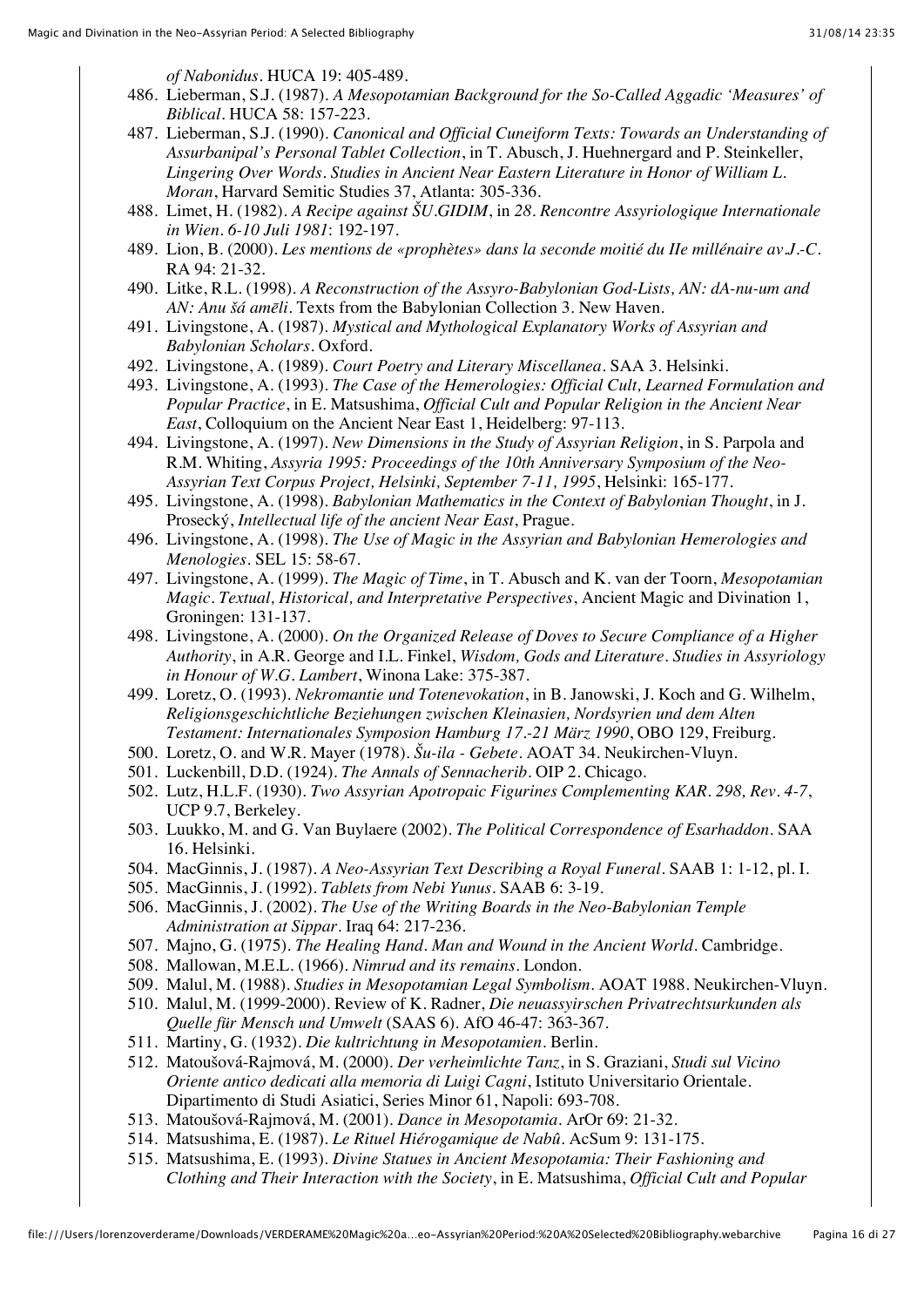*Religion in the Ancient Near East*, Colloquium on the Ancient Near East 1, Heidelberg: 209- 219.

- 516. Matsushima, E. (1998). *On the lubuštu-Ceremony of Bēl in the Seventh Century B.C.* AcSum 20: 111-119.
- 517. Matthiae, P. *Il sovrano e l'opera*.
- 518. Mattila, R. (2000). *The King's Magnates: A Study of the Highest Officials of the Neo-Assyrian Empire*. SAAS 11. Helsinki.
- 519. Mattila, R. (2002). *Legal Transactions of the Royal Court of Nineveh, Part II: Assurbanipal Through Sin-šarru-iškun*. SAA 14. Helsinki.
- 520. Mauer, G. (1986). *Ein Schülexzepert aus enūma anu enlil*. BaM 18: 239-242.
- 521. Maul, S.M. (1988). *'Herzberuhigungsklagen'. Die sumerisch-akkadischen Eršahunga-Gebete*. Wiesbaden.
- 522. Maul, S.M. (1991). *Zwei neue «Herzberuhigungsklagen»*. RA 85: 67-74.
- 523. Maul, S.M. (1994). *Zukunftsbewältigung: Eine Untersuchung altorientalischen Denkens anhand der babylonisch-assyrischen Löserituale (Namburbi)*. Baghdader Forschungen 18. Mainz am Rhein.
- 524. Maul, S.M. (1998). *Marduk, Nabû und der assyrische Enlil. Die Geschichte eines sumerischen Šu'ilas*, in S.M. Maul, *tikip santakki mala bašmu. Festschrift für Rykle Borger zu seinem 65. Geburtstag am 24. Mai 1994*, CM 10, Groningen: 159-197.
- 525. Maul, S.M. (1999). *Das assyrische König Hüter der Weltordnung*, in K. Watanabe, *Priests and Officials in the Ancient Near East*, Colloquium on the Ancient Near East 2, Heidelberg: 201-214.
- 526. Maul, S.M. (1999). *Das Wort im Worte. Orthographie und Etymologie als hermeneutische Verfahren babylonischer Gelehrter*, in G.W. Most, *Commentaries/Kommentare*, Aporemata. Kritische Studien zur Philologiegeschichte 4, Göttingen: 1-18.
- 527. Maul, S.M. (1999). *How the Babylonians Protected Themselves against Calamities Announced by Omens*, in T. Abusch and K. van der Toorn, *Mesopotamian Magic. Textual, Historical, and Interpretative Perspectives*, Ancient Magic and Divination 1, Groningen: 123-129.
- 528. Maul, S.M. (2000). *Der Sieg über die Mächte des Bösen. Götterkampf, Triumphrituale und Torarchitektur in Assyrien*, in T. Hölscher, *Gegenwelten zu den Kulturen Griechenlands und Roms in der Antike*, Leipzig: 19-46.
- 529. Maul, S.M. (2000). *Die Frühjahrsfeierlichkeiten in Aššur*, in A.R. George and I.L. Finkel, *Wisdom, Gods and Literature. Studies in Assyriology in Honour of W.G. Lambert*, Winona Lake: 389-420.
- 530. Maul, S.M. (2001). *Eine babylonische Kultordnung für den 'Klagesänger' (kalû)*, in T. Richter, D. Prechel and J. Klinger, *Kulturgeschichten. Altorientalische Studien für Volkert Haas zum 65. Geburtstag*, Saarbrücken: 255-265.
- 531. Maul, S.M. (2003). *Die Reste einer mittelassyrischen Beschwörerbibliothek aus dem Königspalast zu Assur*, in W. Sallaberger, K. Volk and A. Zgoll, *Literatur, Politik und Recht in Mesopotamien. Festschrift für Claus Wilcke*, Orientalia Biblica et Christiana 14, Wiesbaden: 181-194.
- 532. Mayer, W. (1995). *Politik und Kriegkunst der Assyrer*. ALASPM 9. Münster.
- 533. Mayer, W.R. (1976). *Untersuchungen zur Formensprache der babylonischen «Gebetsbeschwörungen»*. Studia Pohl SM 5. Rome.
- 534. Mayer, W.R. (1987). *Ein Mythos von der Erschaffung des Menschen und des Königs*. Orientalia 56: 55-68.
- 535. Mayer, W.R. (1988). *Ein neues Königsritual gegen feindliche Bedrohung*. Orientalia 57: 145- 164.
- 536. Mayer, W.R. (1990). *Ein Ritual gegen Feindschaft im Museo Nazionale d'Arte Orientale zu Rom*. Orientalia 59: 14-33.
- 537. Mayer, W.R. (1990). *Sechs Šu-ila-Gebete*. Orientalia 59: 449-490.
- 538. Mayer, W.R. (1993). *Das Ritual BMS 12 mit dem Gebet "Marduk 5"*. Orientalia 62: 313-337.
- 539. McEwan, G.J.P. (1980). *The Sargon Geography*. RA 74: 171-173.
- 540. McEwan, G.J.P. (1981). *Priest and Temple in Hellenistic Babylonia*. FAOS 4. Wiesbaden.
- 541. McEwan, G.J.P. (1981). *A Seleucid Augural Request*. ZA 70: 58-69.
- 542. Meier, G. (1937-39). *Kommentare aus dem Archiv der Tempelschule in Assur*. AfO 12: 237- 246.
- 543. Meier, G. (1939). *Ein Brief des assyrischen Gelehrten Balasī*. Orientalia 8: 306-309.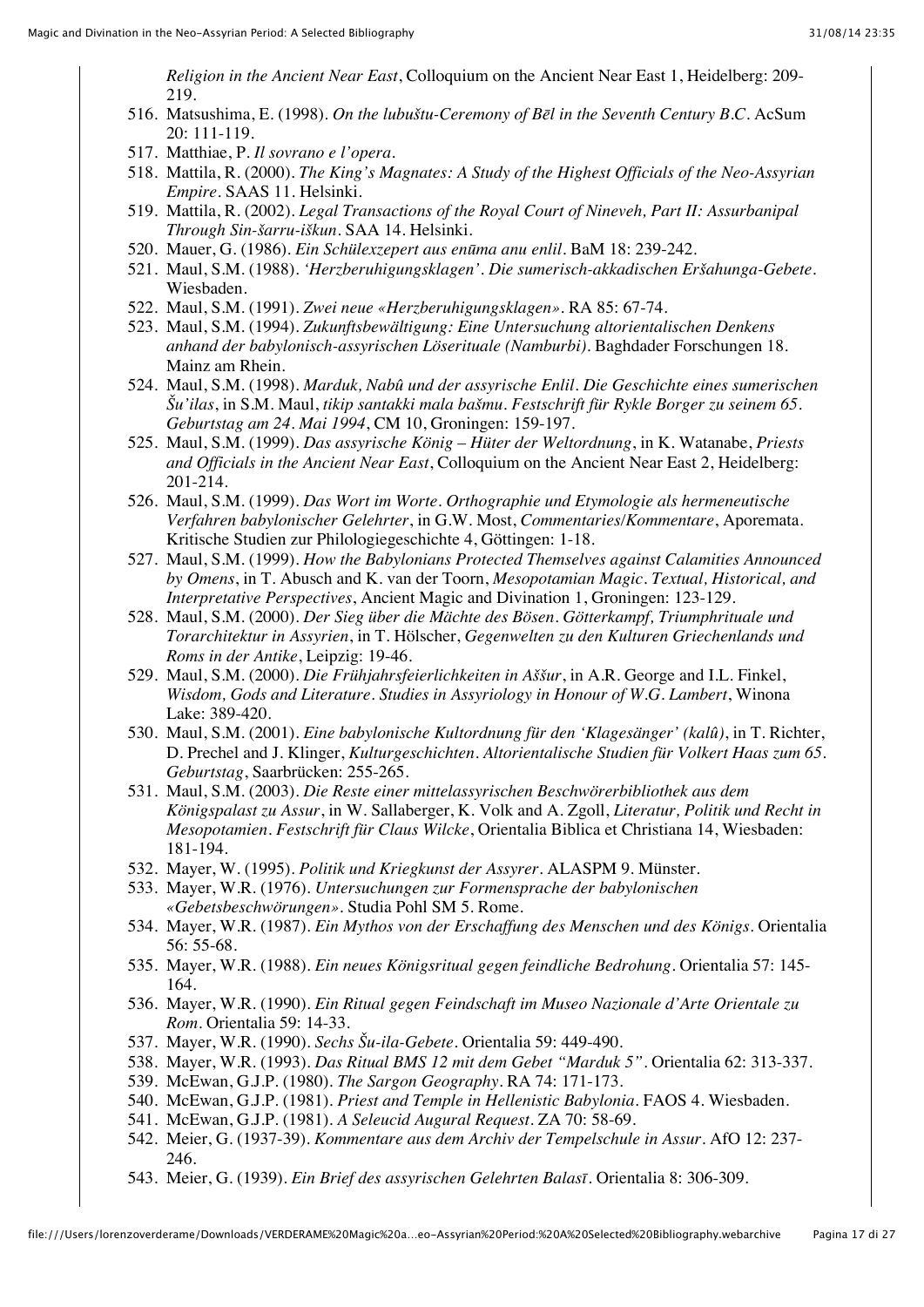- 544. Meier, G. (1939). *Lexikalische Bemerkungen*. Orientalia 8: 301-305.
- 545. Meier, G. (1967). *Die assyrische Beschwörungssammlung Maqlû*. AfO 2. Onasbrück.
- 546. Meier, S. (1989). *House Fungus: Mesopotamia and Israel (Lev. 14: 33-539)*. Revue Biblique 96: 184-192.
- 547. Meissner, B. (1934). MAOG 8(2): 14-26.
- 548. Meissner, B. (1934). *Zylinder mit einer Illustration zur 12. Tafel des Gilgamos-Epos*. MAOG 8(3): 26-28.
- 549. Meissner, B. (1935-36). *Neue Siegelzylinder mit Krankheitsbeschwörungen*. AfO 10: 160-162.
- 550. Menzel, B. (1981). *Assyrische Tempel*. Studia Pohl SM 10/I-II. Rome.
- 551. Millard, A.R. (1964). *Another Babylonian Chronicle Text*. Iraq 26: 14-35, pls. VI-VII.
- 552. Millard, A.R. (1965). *The Assyrian Royal Seal Type Again*. Iraq 27: 12-16 pl. I.
- 553. Millard, A.R. (1983). *Assyrians and Arameans*. Iraq 45: 101-108.
- 554. Millard, A.R. (1994). *The eponyms of the Assyrian empire 910-612 BC*. State Archives of Assyria Studies 2. Helsinki.
- 555. Moortgat, A. (1944). *Assyrische Glyptik des 12. Jahrhunderts*. ZA 48: 23-44.
- 556. Moren, S. (1977). *A Lost "Omen" Tablet*. JCS 29: 65-72.
- 557. Moren, S. (1980). *CT 54 n° 57 and 106*. RA 74: 190-191.
- 558. Moren, S. (1980). *Šumma Izbu XIX: New Light on the Animal Omens*. AfO 27: 53-70.
- 559. Moren, S. and B.R. Foster (1988). *Eagle Omens from Šumma Alu*, in E. Leichty, M. d. Ellis and P. Gerardi, *A Scientific Humanist. Studies in Memory of Abraham Sachs*, Occasional Publications of the Samuel Noah Kramer Fund 9, Philadelphia: 277-283.
- 560. Müller-Kessler, C. (1999). *Interrelations between Mandaic Lead Rolls and Incantations Bowls*, in T. Abusch and K. van der Toorn, *Mesopotamian Magic. Textual, Historical, and Interpretative Perspectives*, Ancient Magic and Divination 1, Groningen: 197-209.
- 561. Müller-Kessler, C. (2001). *Lilit(s) in der aramäisch-magischen Literatur der Spätantike*. AoF 28: 338-352.
- 562. Nassouhi, E. (1927). *Textes divers relatifs à l'histoire de l'Assyrie*. MAOG 3.
- 563. Nemet-Nejat, K.R. (1993). *Cuneiform Mathematical Texts as a Reflection of Everyday Life in Mesopotamia*. AOS 75. New Haven.
- 564. Nissinen, M. (1998). *Love Lyrics of Nabû and Tašmetu: An Assyrian Song of Songs?*, in M. Dietrich and I. Kottsieper, *"Und Mose schrieb dieses Lied auf." Studien zum Alten Testament und zum Alten Orient. Festschrift O. Loretz*, AOAT 250, Münster: 585-634.
- 565. Nissinen, M. (1998). *References to Prophecy in Neo-Assyrian Sources*. SAAS 7. Helsinki.
- 566. Nougayrol, J. OLZ 51.
- 567. Nougayrol, J. (1939). *Parallèles, duplicata, etc.* RA 36: 29-40.
- 568. Nougayrol, J. (1939). *Une fable baylonienne?*, in F. Cumont et al., *Mélanges syriens offerts à monsieur René Dussaud … par ses amis et ses élèves, I*, Paris: 73-74.
- 569. Nougayrol, J. (1941). *Textes hépatoscopiques d'époque ancienne conservés au musée du Louvre*. RA 38: 67-88.
- 570. Nougayrol, J. (1945-46). *Textes hépatoscopiques d'époque ancienne conservés au musée du Louvre (II)*. RA 40: 55-97.
- 571. Nougayrol, J. (1963). *Aleuromancie babylonienne*. Orientalia 32: 381-386.
- 572. Nougayrol, J. (1966). *Les quatre vents*. RA 60: 72-74.
- 573. Nougayrol, J. (1966). *Trente ans de recherches sur la divination babylonienne (1935-1965)*, in F. Wendel, *La divination en Mésopotamie ancienne et dans les régions voisines. XIVe Rencontre assyriologique internationale (Strasbourg, 2-6 juillet 1965)*, Paris: 5-19.
- 574. Nougayrol, J. (1968). *Le foie «d'orientation» BM 50494*. RA 62: 31-50.
- 575. Nougayrol, J. (1969). *Nouveaux textes sur le zihhu (I)*. RA 63: 149-157.
- 576. Nougayrol, J. (1970). *Une amulette de Syrie et un nouvel «oeil»*. RA 64: 67-68.
- 577. Nougayrol, J. (1971). *La Lamaštu à Byblos*. RA 65: 173-174.
- 578. Nougayrol, J. (1971). *Textes Religieux (I)*. RA 65: 155-166.
- 579. Nougayrol, J. (1972). *Textes Religieux (II)*. RA 66: 141-145.
- 580. Nougayrol, J. (1974). *Deux figures oubliées (K. 2092)*. RA 68: 61-68.
- 581. Nougayrol, J. (1979). *Tablettes diverses du Musée du Louvre*. RA 73: 63-80.
- 582. Oelsner, J. (1993). *Aus dem Leben babylonischer "Priester" in der 2. Hälfte des 1. Jahrtausends v.Chr. (am Beispiel der Funde aus Uruk)*, in J. Zablocka and S. Zawadski, *Šulmu IV. Everyday Life in Ancient Near East*, Poznan.
- 583. Onasch, H.-U. (1994). *Die assyrischen Eroberungen Ägyptens, I-II*. Ägypten und Altes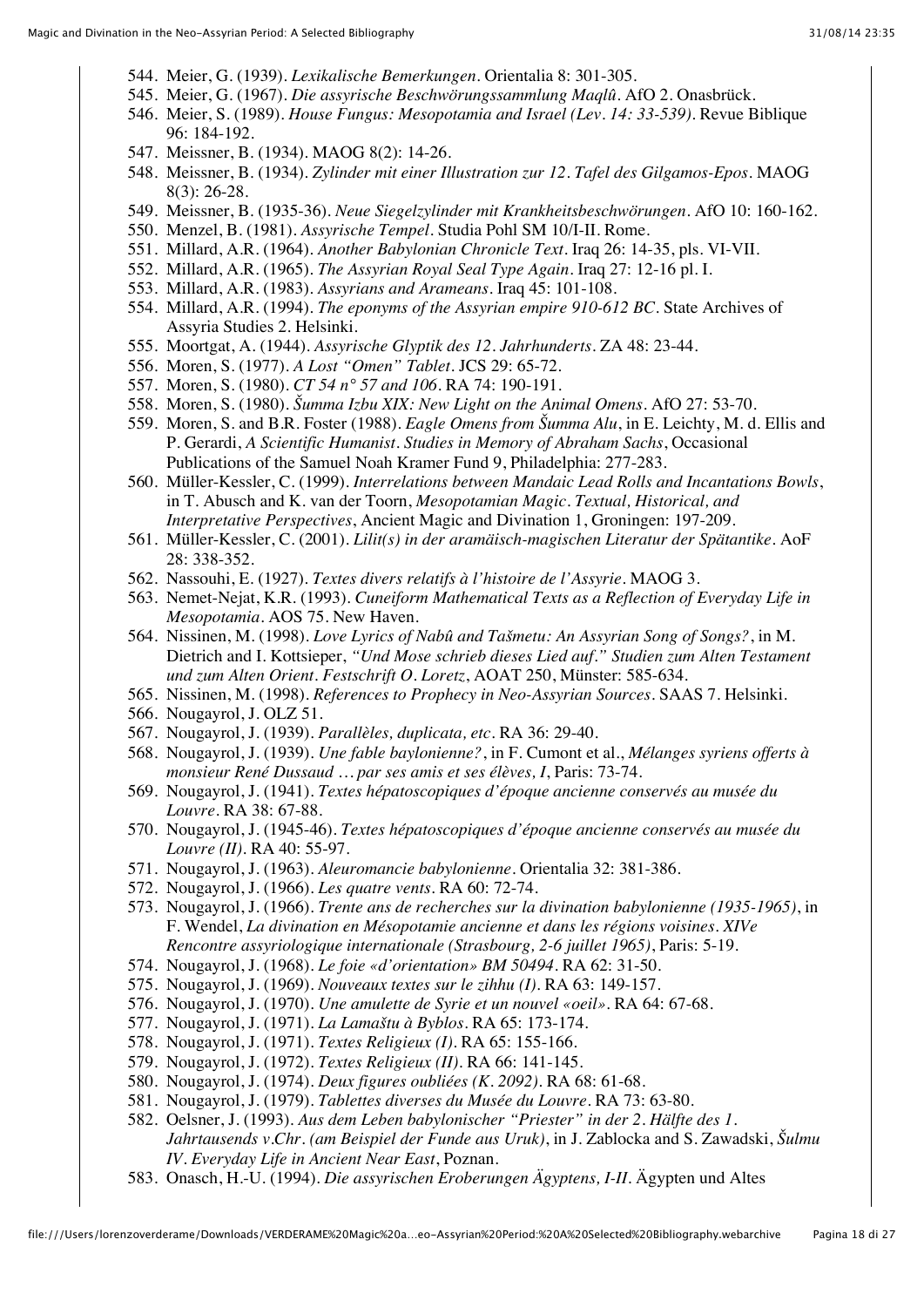Testament 27.1-2. Wiesbaden.

- 584. Oppenheim, A.L. (1941). JAOS 61.
- 585. Oppenheim, A.L. (1944). JAOS 64.
- 586. Oppenheim, A.L. (1945). *Studies in Akkadian Lexicography II*. Orientalia 14: 235-241.
- 587. Oppenheim, A.L. (1947). *The Shadow of the King*. BASOR 107: 7-.
- 588. Oppenheim, A.L. (1949). *The Golden Garment of the Gods*. JNES 8: 172-193.
- 589. Oppenheim, A.L. (1954-56). *Sumerian: inim.gar, Akkadian: egirrû = Greek kledon*. AfO 17: 49-55.
- 590. Oppenheim, A.L. (1956). *The Interpretation of Dreams in the Ancient Near East*. TAPS 46.3. Philadelphia.
- 591. Oppenheim, A.L. (1959). *A New Prayer to the "Gods of the Night"*. Analecta Biblica 12.
- 592. Oppenheim, A.L. (1960). *The City of Assur in 714 B.C.* JNES 19: 133-147.
- 593. Oppenheim, A.L. (1962). *On the Observation of the Pulse in Mesopotamian Medicine*. Orientalia 31: 27-33.
- 594. Oppenheim, A.L. (1965). *A Note on the Scribes in Mesopotamia*, in H.G. Güterbock and T. Jacobsen, *Studies in Honor of Benno Landsberger on His Seventy-Fifth Birthday, April 21, 1965*, Assyriological Studies 16, Chicago: 253-256.
- 595. Oppenheim, A.L. (1965). *On Royal Gardens in Mesopotamia*. JNES 24: 328-333.
- 596. Oppenheim, A.L. (1966). *Mesopotamia in the Early History of Alchemy*. RA 60: 29-45.
- 597. Oppenheim, A.L. (1966). *Perspectives on Mesopotamian Divination*, in F. Wendel, *La divination en Mésopotamie ancienne et dans les régions voisines. XIVe Rencontre assyriologique internationale (Strasbourg, 2-6 juillet 1965)*, Paris: 35-43.
- 598. Oppenheim, A.L. (1969). *Divination and Celestial Observation in the Last Assyrian Empire*. Centaurus 14: 97-.
- 599. Oppenheim, A.L. (1969). *New Fragments of the Assyrian Dream-Book*. Iraq 31: 153-165, pls. XXXV-XXXVI.
- 600. Oppenheim, A.L. (1974). *A Babylonian Diviner's Manual*. JNES 33: 197-220.
- 601. Oppenheim, A.L. (1975). *The Intellectual in Mesopotamian Society*. Daedalus 104(2).
- 602. Oppenheim, A.L. (1997). *L'antica Mesopotamia. Ritratto di una civiltà scomparsa*. Roma.
- 603. Pangas, J.C. (1989). *La "mano de un espectro". Una enfermedad de la Antigua Mesopotamia*. AuOr 7: 215-233.
- 604. Parker, B. (1957). *Nimrud Tablets, 1956 Economic and Legal Texts from the Nabu Temple*. Iraq 19: 125-138, pls. XXVII-XXXIII.
- 605. Parker, B. (1993). *Assyrian Temple Forniture*, in M.J. Mellink, E. Porada and T. Özgüç, *Aspects of Art and Iconography: Anatolia and Its Neighbours. Studies in Honor of Nimet Özgüç*, Ankara: 383-384.
- 606. Parpola, S. (1970). *Letters from Assyrian Scholars to the Kings Esarhaddon and Assurbanipal, I*. AOAT 5.1. Neukirchen-Kevelaer.
- 607. Parpola, S. (1970). *Neo-Assyrian Toponyms*. AOAT 6. Neukirchen-Kevelaer.
- 608. Parpola, S. (1972). *A Letter from Šamaš-šumu-ukīn to Esarhaddon*. Iraq 34: 21-34.
- 609. Parpola, S. (1980). *The Murderer of Sennacherib*, in B. Alster, *Death in Mesopotamia. XXVIe Rencontre assyriologique internationale*, Mesopotamia 8, Copenhagen: 171-182.
- 610. Parpola, S. (1983). *Assyrian Library Records*. JNES 42: 1-29.
- 611. Parpola, S. (1983). *Letters from Assyrian Scholars to the Kings Esarhaddon and Assurbanipal, II*. AOAT 5.2. Neukirchen-Kevelaer.
- 612. Parpola, S. (1987). *The Correspondence of Sargon II, Part I: Letters from Assyria and the West*. SAA 1. Helsinki.
- 613. Parpola, S. (1987). *The Forlorn Scholar*, in F. Rochberg-Halton, *Language, Literature, and History: Philological and Historical Studies Presented to Erica Reiner*, AOS 67, New Haven: 257-278.
- 614. Parpola, S. (1988). SAAB 2.
- 615. Parpola, S. (1993). *The Assyrian Tree of Life: Tracing the Origins of Jewish Monotheism and Greek Philosophy*. JNES 52: 161-208.
- 616. Parpola, S. (1993). *Letters from Assyrian and Babylonian Scholars*. SAA 10. Helsinki.
- 617. Parpola, S. (1993). *Mesopotamian Astrology and Astronomy as Domains of the Mesopotamian "Wisdom"*, in H.D. Galter, *Die Rolle der Astronomie*, Graz: 47-59.
- 618. Parpola, S. (1997). *Assyrian Prophecies*. SAA 9. Helsinki.
- 619. Parpola, S. (1997). *The Man Without a Scribe and the Question of Literacy in the Assyrian*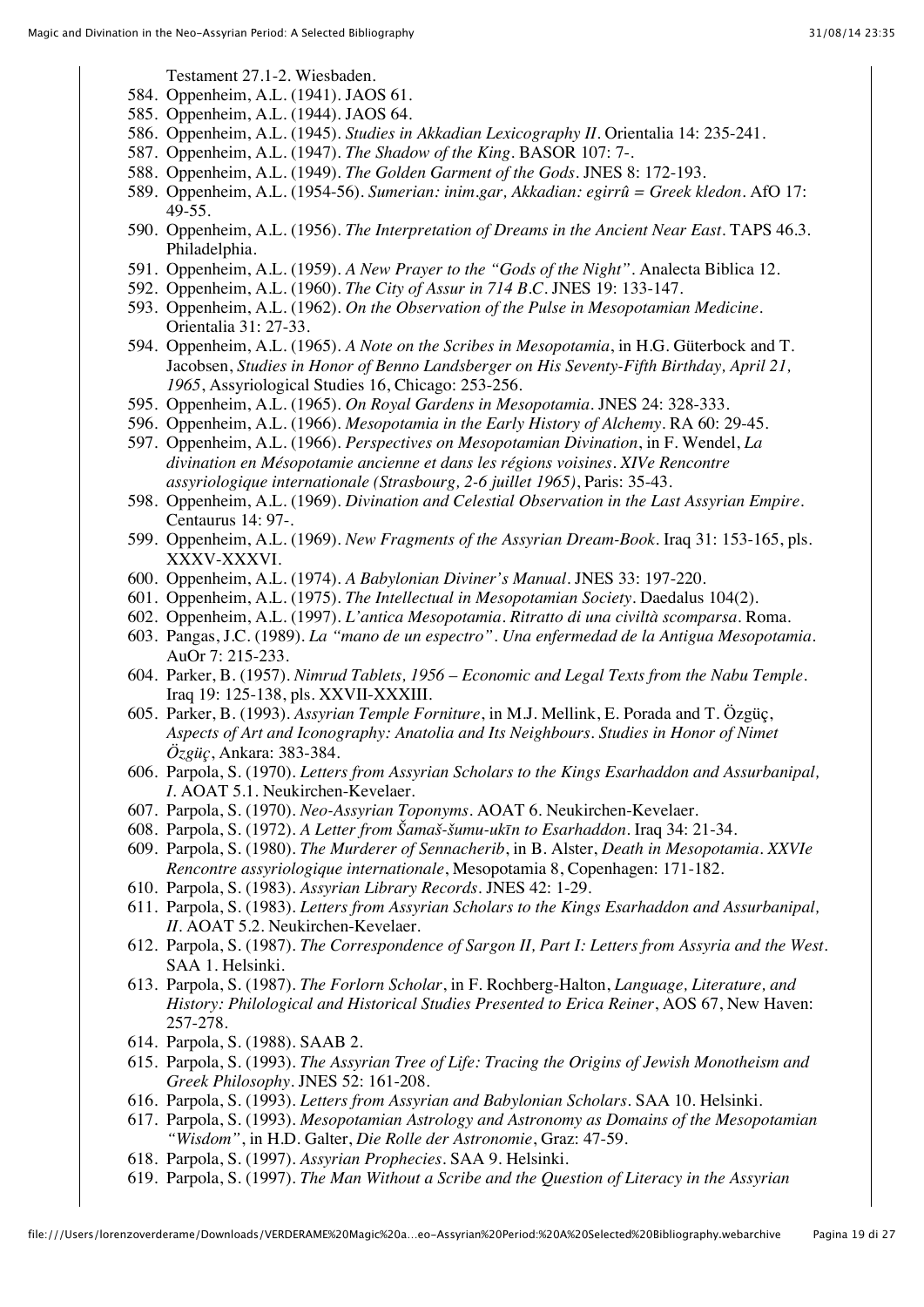*Empire*, in B. Pongratz-Leisten, H. Kühne and P. Xella, *Ana šadî Labnāni lū allik. Beiträge zu altorientalischen und mittelmeerischen Kulturen, Festschrift für Wolfgang Röllig*: 315-324.

- 620. Parpola, S. (1997). *The standard Babylonian Epic of Gilgamesh*. SAACT 1. Helsinki.
- 621. Parpola, S. (1998). *The Esoteric Meaning of the Name of Gilgamesh*, in J. Prosecký, *Intellectual life of the ancient Near East*, Prague: 315-329.
- 622. Parpola, S. (2000). *The Mesopotamian Soul of Western Culture*. BCSMS 35: 29-34.
- 623. Parpola, S. (2000). *Monotheism in Ancient Assyria*, in B.N. Porter, *One God or Many? Concepts of Divinity in the Ancient World*, Transactions of the Casco Bay Assyriological Institute 1, Bethesda: 165-209.
- 624. Parpola, S. (2001). *Mesopotamian Precursors of the Hymn of the Pearl*, in R.M. Whiting, Melammu Symposia 2, Helsinki: 181-193.
- 625. Parpola, S. and G.B. Lanfranchi (1990). *The Correspondence of Sargon II, Part II: Letters from the Northern and Northeastern Provinces*. SAA 5. Helsinki.
- 626. Parpola, S. and K. Watanabe (1988). *Neo-Assyrian Treaties and Loyalty Oaths*. SAA 2. Helsinki.
- 627. Parpola, S. and R.M. Whiting (1997). *Assyria 1995: Proceedings of the 10th Anniversary Symposium of the Neo-Assyrian Text Corpus Project, Helsinki, September 7-11, 1995*. Helsinki.
- 628. Pearce, L.E. (1982). *Cuneiform Cryptography: Numerical Substitutions for Syllabic and Logographic Signs*. PhD Dissertation, Yale University, New Haven, Connecticut.
- 629. Pearce, L.E. (1993). *Statements of Purpose: Why the Scribes Wrote*, in M.E. Cohen, D.C. Snell and D.B. Weisberg, *The Tablet and the Scroll. Near Eastern Studies in Honor of William W. Hallo*, Bethesda: 185-193.
- 630. Pearce, L.E. (1995). *The Scribes and Scholars of Ancient Mesopotamia*, in J.M. Sasson, *Civilizations of the Ancient Near East*, 4, New York: 2265-2278.
- 631. Pearce, L.E. (1998). *Babylonian Commentaries and Intellectual Innovation*, in J. Prosecký, *Intellectual life of the ancient Near East*, Prague: 331-338.
- 632. Pearce, L.E. and L.T. Doty (2000). *The Activities of Anu-belšunu, Seleucid Scribe*, in J. Marzahn and H. Neumann, *Assyriologica et Semitica. Festschrift für Joachim Oelsner anläßlich seines 65. Geburtstages am 18. Februar 1997*, AOAT 252, Münster.
- 633. Pecírková, J. (1985). *Divination and Politics in the Late Assyrian Empire*. ArOr 53: 155-168.
- 634. Pecírková, J. (1993). *Politics and Tradition in the Assyrian Empire*, in J. Zablocka and S. Zawadski, *Šulmu IV. Everyday Life in Ancient Near East*, Poznan: 243-248.
- 635. Pedersén, O. (1985). *Archives and Libraries in the City of Assur I*. Studia Semitica Upsaliensia 6. Uppsala.
- 636. Pedersén, O. (1986). *Archives and Libraries in the City of Assur II*. Studia Semitica Upsaliensia 8. Uppsala.
- 637. Pedersén, O. (1998). *Archives and Libraries in the Ancient Near East 1500-300 B.C.* Bethesda.
- 638. Pettinato, G. (1966). *Zur Überlieferungsgeschichte der aB-Ölomentexte*, in F. Wendel, *La divination en Mésopotamie ancienne et dans les régions voisines. XIVe Rencontre assyriologique internationale (Strasbourg, 2-6 juillet 1965)*, Paris: 95-107.
- 639. Pettinato, G. (1998). *La scrittura celeste*. Milano.
- 640. Pongratz-Leisten, B. (1997). *The Interplay of Military Strategy and Cultic Practice in Assyrian Politics*, in S. Parpola and R.M. Whiting, *Assyria 1995*, Helsinki: 245-252.
- 641. Pongratz-Leisten, B. (1999). *Herrschaftwissen in Mesopotamien. Formen der Kommunikation zwischen Gott und König im 2. und 1. Jahrtausend v.Chr.* SAAS X. Helsinki.
- 642. Pongratz-Leisten, B., K. Deller, et al. (1992). *Götterstreitwagen und Götterstandarten: Götter auf dem Feldzug und ihr Kult im Feldlager*. BaM 23: 291-356, pls. L-LXIX.
- 643. Porter, B.N. (1993). *Images, Power, and Politics: Figurative Aspects of Esarhaddon's Babylonian Policy*. Memoirs of the American Philosophical Society 208. Philadelphia.
- 644. Postgate, J.N. *Texts from Niniveh*. Texts in the Iraq Museum 11. Baghdad.
- 645. Postgate, J.N. (1969). *Neo-Assyrian Royal Grants and Decrees*. Studia Pohl SM 1. Rome.
- 646. Postgate, J.N. (1970). *More 'Assyrian Deeds and Documents'*. Iraq 32: 129-164, pls. XVIII-XXXI.
- 647. Postgate, J.N. (1973). *The Governor's Palace Archive*. CTN 2. London.
- 648. Postgate, J.N. (1974). *The bit akiti in Assyrian Nabu Temples*. Sumer 30: 51-74.
- 649. Postgate, J.N. (1974). *Taxation and Conscription in the Assyrian Empire*. Studia Pohl SM 3. Rome.
- 650. Postgate, J.N. (1976). *Fifty Neo-Assyrian Legal Documents*. Warminster.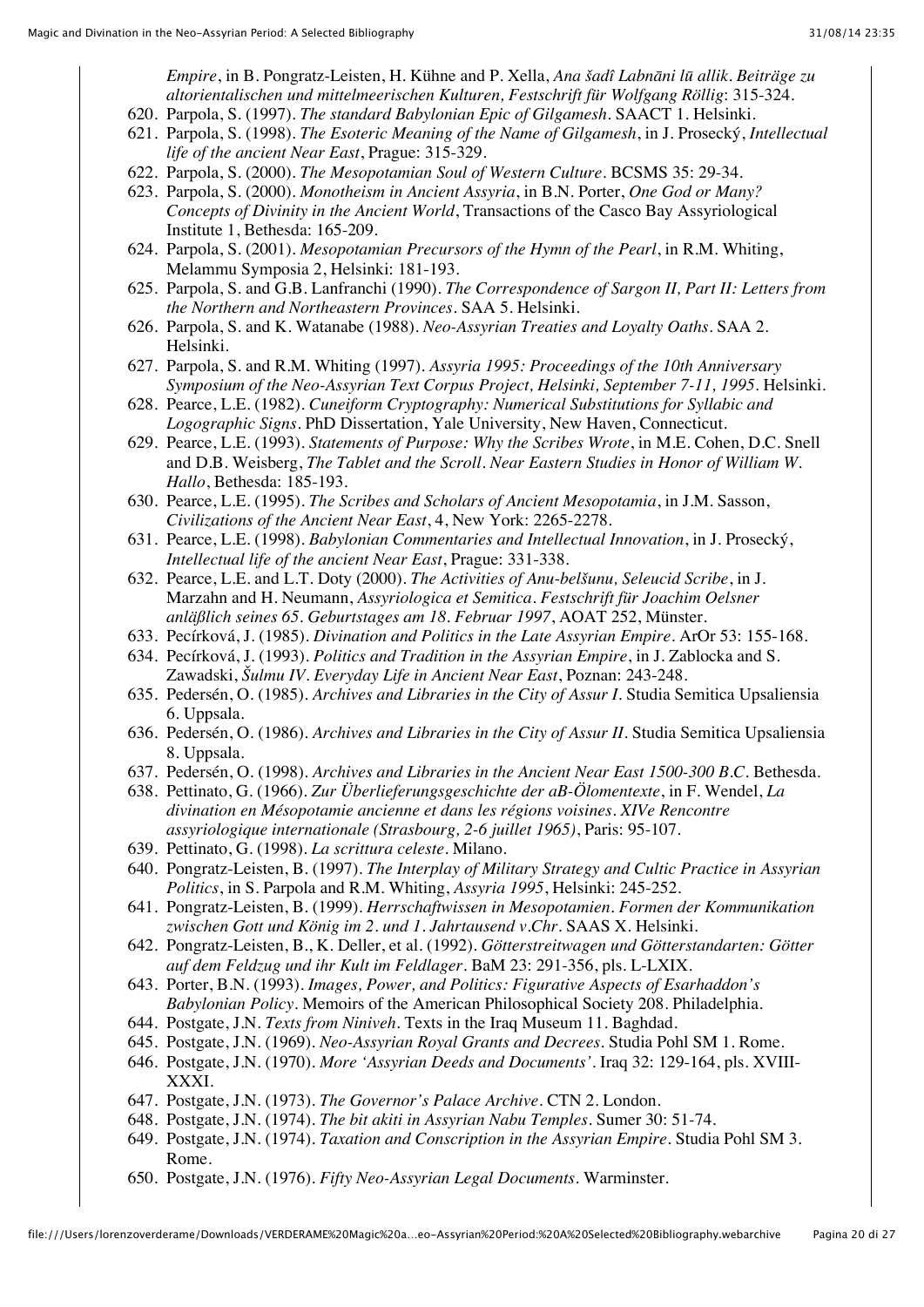- 651. Postgate, J.N. (1980). *"Princeps Iudex" in Assyria*. RA 74: 180-182.
- 652. Postgate, J.N. (1989). *The Ownership and Exploitation of Land in Assyria in the 1st Millennium B.C.*, in M. Lebeau and P. Talon, Akkadica Supplementum 6, Leuven: 141-152.
- 653. Radner, K. (1997). *Die neuassyirschen Privatrechtsurkunden als Quelle für Mensch und Umwelt*. SAAS 6. Helsinki.
- 654. Radner, K., ed., *The Prosopography of the Neo-Assyrian Empire. 1/I: A*. Helsinki.
- 655. Radner, K., ed., *The Prosopography of the Neo-Assyrian Empire. 1/II: B-G*. Helsinki.
- 656. Reade, J.E. (1978). *Studies in Assyrian Geography*. RA 72: 47-72, 157-180.
- 657. Reade, J.E. (2002). *The Ziggurat and Temples of Nimrud*. Iraq 64: 135-216.
- 658. Reade, J.E. and C.B.F. Walker (1981-82). *Some Neo-Assyrian Royal Inscriptions*. AfO 28: 113- 122.
- 659. Reiner, E. *Nocturnal Talk*, in T. Abusch, *Lingering Over Words. Studies in Ancient Near Eastern Literature in Honor of William L. Moran*, Harvard Semitic Studies 37, Atlanta: 421- 424.
- 660. Reiner, E. (1950). *Fortune-Telling in Mesopotamia*. JNES 19: 23-35.
- 661. Reiner, E. (1956). *Lipšur Litanies*. JNES 15: 129-149.
- 662. Reiner, E. (1958). *The Series Bīt rimki: A Review Article*. JNES 17: 204-207.
- 663. Reiner, E. (1958). *Šurpu. A Collection of Sumerian and Akkadian Incantations*. AfO Beiheft 11. Graz.
- 664. Reiner, E. (1960). *Plague Amulets and House Blessings*. JNES 19: 148-155.
- 665. Reiner, E. (1961). *The Etiological Myth of the "Seven Sages"*. Orientalia 30: 1-11.
- 666. Reiner, E. (1965). *Dead of Night*, in H.G. Güterbock and T. Jacobsen, *Studies in Honor of Benno Landsberger on His Seventy-Fifth Birthday, April 21, 1965*, Assyriological Studies 16, Chicago: 247-251.
- 667. Reiner, E. (1967). *Another Volume of Sultantepe Tablets*. JNES 26: 177-211.
- 668. Reiner, E. (1969). *Deux cryptogrammes akkadiens*. RA 63: 170-171.
- 669. Reiner, E. (1974). *A Sumero-Akkadian Hymn of Nanâ*. JNES 33: 221-236.
- 670. Reiner, E. (1982). *Babylonian Birth Prognoses*. ZA 72: 124-138.
- 671. Reiner, E. (1982). *The Babylonian Fürstenspiegel in Practice*, in *Societies and Languages of the Ancient Near East. Studies in Honour of I.M. Diakonoff*, Warminster: 320-326.
- 672. Reiner, E. (1988). *Magic Figurines, Amulets and Talismans*, in *Monsters and Demons in the Ancient and Medieval Worlds. Papers Presented in Honor of Edith Porada*, Mainz on Rhine.
- 673. Reiner, E. (1995). *Astral Magic in Babylonia*. Philadelphia.
- 674. Reiner, E. (2000). *Early Zodiologia and Related Matters*, in A.R. George and I.L. Finkel, *Wisdom, Gods and Literature. Studies in Assyriology in Honour of W.G. Lambert*, Winona Lake: 421-427.
- 675. Reiner, E. and D. Pingree (1975). *Babylonian Planetary Omens, I. The Venus Tablet of Ammisaduqa*. Bibliotheca Mesopotamica 2.I. Malibu.
- 676. Reiner, E. and D. Pingree (1981). *Babylonian Planetary Omens, II. Enuma Anu Enlil, Tablets 50-51*. Bibliotheca Mesopotamica 2.II. Malibu.
- 677. Reiner, E. and D. Pingree (1998). *Babylonian Planetary Omens, III*. CM 11. Groningen.
- 678. Renger, J. (1967). *Untersuchungen zum Priestertum in der altbabylonischen Zeit. 1. Teil*. ZA 58: 110-188.
- 679. Renger, J. (1969). *Untersuchungen zum Priestertum in der altbabylonischen Zeit. 2. Teil*. ZA 59: 104-230.
- 680. Richter, T. (1993). *Untersuchungen zum Opferschauwesen I. Überlegungen zur Rekonstruktion der altbabylonischen bārûtum-Serie*. Orientalia 62: 121-141.
- 681. Richter, T. (1994). *Untersuchungen zum Opferschauwesen. II. Zu einigen speziellen Keulenmarkierungen*. AoF 21: 212-246.
- 682. Ritter, E. (1965). *Magical Expert (āšipu) and Physician (asû): Notes on Two Complementary professions in Babylonian Medicine*, in H.G. Güterbock and T. Jacobsen, *Studies in Honor of Benno Landsberger on His Seventy-Fifth Birthday, April 21, 1965*, AS 16, Chicago: 299-321.
- 683. Rochberg-Halton, F. (1984). *Canonicity in Cuneiform Texts*. JCS 36: 127-144.
- 684. Rochberg-Halton, F. (1987). *The Assumed 29th ahû Tablet of Enuma Anu Enlil*, in F. Rochberg-Halton, *Language, Literature, and History. Philological and Historical Studies Presented to Erica Reiner*, AOS 67, Locust Valley, NY: 327-350.
- 685. Rochberg-Halton, F. (1988). *Aspects of Babylonian Celestial Divination: The Lunar Eclipse Tablets of Enūma Anu Enlil*. AfO Beiheft 22. Horn.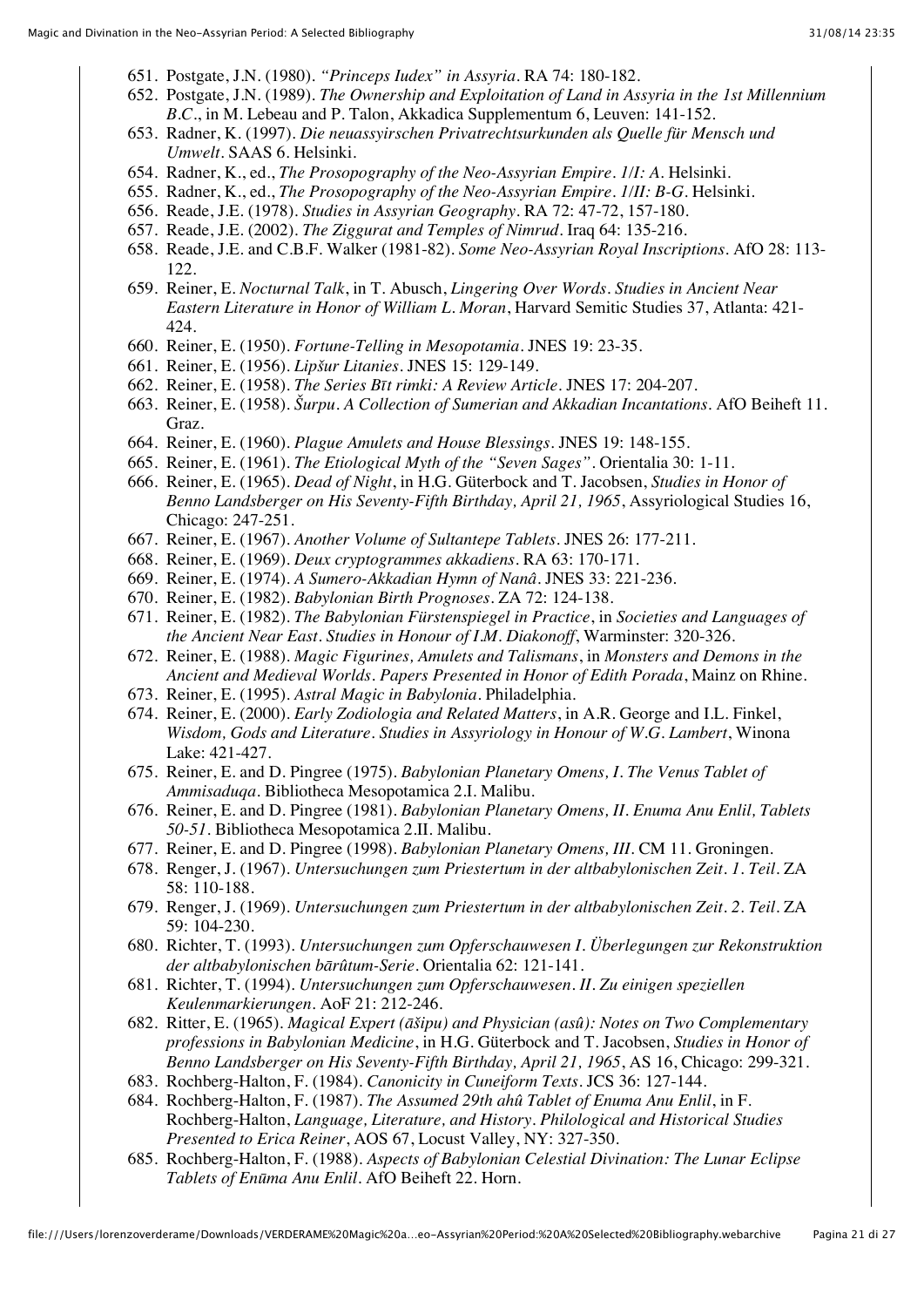- 686. Rochberg-Halton, F. (1991). *Between Observation and Theory in Babylonian Astronomical Texts*. JNES 50: 107-120.
- 687. Rochberg, F. (1993). *The Cultural Locus of Astronomy in Late Babylonia*, in H.D. Galter, *Die Rolle der Astronomie in den Kulturen Mesopotamiens*, Graz: 31-45.
- 688. Rochberg, F. (2000). *Scribes and Scholars: The ṭupšar Enūma Anu Enlil*, in J. Marzahn and H. Neumann, *Assyriologica et Semitica. Festschrift für Joachim Oelsner anläßlich seines 65. Geburtstages am 18. Februar 1997*, AOAT 252, Münster.
- 689. Römer, W.H.P. (1977). *Iets over school en schoolonerzoek in het oude Mesopotamië*. Assen.
- 690. Römer, W.H.P. (1989). *Eine Beschwörung gegen den 'Bann'*, in H. Behrens, D. Loding and M.T. Roth, *DUMU-E2-DUB-BA-A. Studies in Honor of Ake Sjöberg*, Occasional Publications of the Samuel Noah Kramer Fund 11, Philadelphia: 465-479.
- 691. Roth, M.T. (1995). *Law collections from Mesopotamia and Asia Minor*. Society of Biblical Literature. Writings from the Ancient World 6. Atlanta.
- 692. Russell, J.M. (1991). *Sennacherib's Palace without Rival at Nineveh*. Chicago.
- 693. Rutten, M. (1945-46). *Deux terres cuites inédites du Musée du Louvre*. RA 40: 99-103.
- 694. Saggs, H.W. (1955). *The Nimrud Letters*. Iraq 17: 21-.
- 695. Saggs, H.W. (1959-60). *Pazuzu*. AfO 19: 123-127.
- 696. Saggs, H.W. (1965). *The Nimrud Letters, 1952 Part VII*. Iraq 27: 17-32, pls. II-VII.
- 697. Sallabergher, W. (2000). *Das Erscheinen Marduks als Vorzeichen: Kultstatue und Neujahrfest in der Omenserie Šummālu*. ZA 90: 227-262.
- 698. Saporetti, C. (1978). *Ein mittelassyrischer bāri'u*. Assur 1.8: 5-7.
- 699. Schaumberger, J. and A. Schott (1938). *Den Konjunktion von Mars und Saturn im Frühjahr 669 v.Chr. nach Thompson, R. nr. 88 und anderen Texten*. ZA 44: 271-289.
- 700. Scheil, V. (1921). *Catalogue de la collection Eugène Tisserant*. RA 18: 1-33.
- 701. Scheil, V. (1925). *Passim. III. Un contrat assyrien*. RA 22: 145-147.
- 702. Schott, A. (1936). *Marduk und sein Stern*. ZA 43: 124-146.
- 703. Schott, A. (1937). Review of R.H. Pfeiffer, *State Letters of Assyria*, 1935. OLZ 40: 358-364.
- 704. Schott, A. (1938). *Nabû-ahhe-eriba, der Astrologer mit den Silbenlesungen*. ZA 44: 194-200.
- 705. Schott, A. and J. Schaumberger (1941-42). ZA 47.
- 706. Schramm, W. (2001). *Bann, bann! Eine sumerisch-akkadische Beschwörungsserie*. GAAL 2. Gottingen.
- 707. Schroeder, O. (1920). *Keilschrifttexte aus Assur: verschiedenen Inhalts*. Wissenschaftliche Veröffentlichung der Deutschen Orient-Gesellschaft 35. Leipzig.
- 708. Scurlock, J. (1989-90). *Was there a "Love-hungry" Ēntu-priestess Named Eṭirtum?* AfO 36-37.
- 709. Scurlock, J. (1991). *Taklimtu: A Display of Grave Goods?* NABU 1991: 3.
- 710. Scurlock, J. (1992). *K 164 (BA 2, p. 635): New Light on the Mourning Rites for Dumuzi?* RA 86: 53-67.
- 711. Scurlock, J. (1995). *Magical Uses of Ancient Mesopotamian Festivals of the Dead*, in M. Meyer and P. Mirecki, *Ancient Magic and Ritual Power*, Religions in the Graeco-Roman World 129, Leiden - New York - Köln: 93-107.
- 712. Scurlock, J. (1995). *pizzer or upinṣir. Creepy Medicine*. NABU 1995: 110.
- 713. Scurlock, J. (1999). *Physician, Exorcist, Conjurer, Magician: A Tale of Two Healing Professionals*, in T. Abusch and K. van der Toorn, *Mesopotamian Magic. Textual, Historical, and Interpretative Perspectives*, Ancient Magic and Divination 1, Groningen: 69-79.
- 714. Scurlock, J. (2001). *Translating Transfers in Ancient Mesopotamia*, in P. Mirecki and M. Meyer, *Magic and Ritual in the Ancient World*, Religions in the Graeco-Roman World 141, Leiden-Boston-Köln: 209-223.
- 715. Scurlock, J. (2002). *Magico-Medical Means of Treating Ghost-Induced Illness in Ancient Mesopotamia*. Studies in Ancient Magic and Divination 3. Leiden.
- 716. Scurlock, J. (2002). *Soul Emplacements in Ancient Mesopotamian Funerary Rituals*, in L. Ciraolo and J. Seidel, *Magic and Divination in the Ancient World*, Ancient Magic and Divination 2, Leiden-Boston-Köln: 1-6.
- 717. Seux, M.-J. (1976). *Hymnes et prieres aux dieux de Babylonie et d'Assyrie*. Paris.
- 718. Shaffer, A. (2000). *A New Look at Some Old Catalogues*, in A.R. George and I.L. Finkel, *Wisdom, Gods and Literature. Studies in Assyriology in Honour of W.G. Lambert*, Winona Lake: 429-436.
- 719. Shaked, S. (1999). *The Poetic of Spells. Language and Structure in Aramaic Incantations of Late Antiquity 1: The Divorce Formula and Its Ramifications*, in T. Abusch and K. van der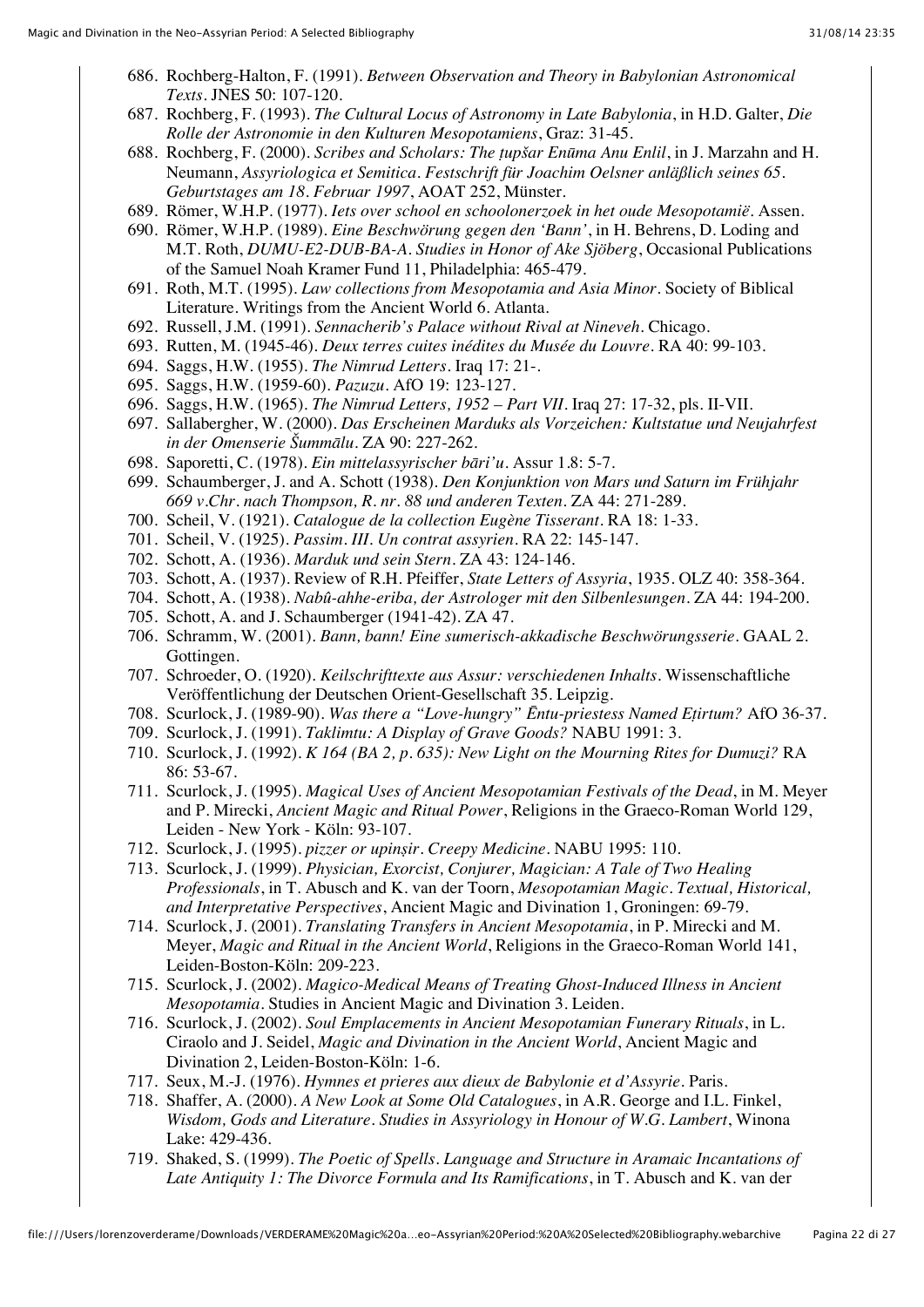Toorn, *Mesopotamian Magic. Textual, Historical, and Interpretative Perspectives*, Ancient Magic and Divination 1, Groningen: 173-195.

- 720. Šileiko (1894). ZA 9: 309ss.
- 721. Sjöberg, A. (1960). *Der Mondgott Nanna-Suen in der sumerischen Überlieferung. I. Teil: Texte*. Stockholm.
- 722. Sjöberg, A. (1975). *The Old Babylonian Eduba*, in *Sumerological Studies in Honor of Thorkild Jacobsen on His Seventieth Birthday, June 7, 1974*, Assyriological Studies 20: 159-180.
- 723. Snell, D.C. (1994). *A Neo-Babylonian Colophon*. RA 88: 59-63.
- 724. Speiser, E.A. (1965). *Pālil and Cogeners: A Sampling of Apotropaic Symbols*, in H.G. Güterbock and T. Jacobsen, *Studies in Honor of Benno Landsberger on His Seventy-Fifth Birthday, April 21, 1965*, Assyriological Studies 16, Chicago: 389-393.
- 725. Starr, I. (1977). *Notes on Some Published and Unpublished Historical Omens*. JCS 29: 157- 166.
- 726. Starr, I. (1983). *Omen Texts Concerning Lesser Known Parts of the Lung*. JNES 42: 109-121.
- 727. Starr, I. (1985). *Historical Omens Concerning Ashurbanipal's War against Elam*. AfO 32: 60- 67.
- 728. Starr, I. (1985). *The Rituals of the Diviner*. Bibliotheca Mesopotamica 12. Malibu.
- 729. Starr, I. (1990). *Queries to the Sungod: Divination and Politics in Sargonid Assyria*. SAA 4. Helsinki.
- 730. Stieglitz, R.R. (1981). *A Physician's Equipment List from Ugarit*. JCS 33: 52-55.
- 731. Stol, M. (1988). in J.H. Kamstra, *Funerary symbols and religion. Essays dedicated to Prof. M.S.H.G. Heerma van Voss on the occasion of his retirement from the chair of the History of ancient religions*, Kok.
- 732. Stol, M. (1989). *Old Babylonian Ophtalmology*, in M. Lebeau and P. Talon, Akkadica Supplementum 6, Leuven: 163-166.
- 733. Stol, M. (1991-92). *Diagnosis and Therapy in Babylonian Medicine*. JEOL 32: 42-65.
- 734. Stol, M. (1993). *Epilepsy in Babylonia*. CM 2. Groningen.
- 735. Stol, M. (1999). *Psychosomatic Suffering in Ancient Mesopotamia*, in T. Abusch and K. van der Toorn, *Mesopotamian Magic. Textual, Historical, and Interpretative Perspectives*, Ancient Magic and Divination 1, Groningen: 57-68.
- 736. Stol, M. (2000). *Birth in Babylonia and the Bible. Its Mediterranean Setting*. CM 14. Groningen.
- 737. Stolper, M.W. (1980). *Two Neo-Assyrian Fragments*. AfO 27: 83-85.
- 738. Streck, M. (1916). *Assurbanipal und die letzten assyrischen Könige bis zum Untergange Niniveh's*. VAB 7. Leipzig.
- 739. Streck, M.P. (1998-2001). *Nusku*, in *Reallexikon der Assyriologie IX*: 632-633.
- 740. Streck, M.P. (2002). *Die Wiederaufbau Babylons unter Asarhaddon und Assurbanipal in Briefen aus Ninive*. AoF 29: 205-233.
- 741. Sulaiman, A. (1971). *Discovery of the Assyrian City Tarbīs.u* (in Arabic). Adab al-Rafidain 2: 15-49.
- 742. Sweek, J. (2002). *Inquiring for the State in The Ancient Near East: Delineating Political Location*, in L. Ciraolo and J. Seidel, *Magic and Divination in the Ancient World*, Ancient Magic and Divination 2, Leiden-Boston-Köln.
- 743. Tadmor, H. (1981). *History and Ideology in the Assyrian Royal Inscriptions*, in F.M. Fales, *Assyrian Royal Inscriptions: New Horizons in Literary, Ideological and Historical Analysis*, OAC 17, Roma: 13-33.
- 744. Tadmor, H. (1997). *Propaganda, Literature, Historiography: Cracking the Code of the Assyrian Royal Inscriptions*, in S. Parpola and R.M. Whiting, *Assyria 1995: Proceedings of the 10th Anniversary Symposium of the Neo-Assyrian Text Corpus Project, Helsinki, September 7- 11, 1995*, Helsinki: 325-338.
- 745. Tadmor, H., B. Landsberger, et al. (1983). *The Sin of Sargon and Sennacherib's Last Will*. SAAB 3: 3-51.
- 746. Temple, R.K.G. (1982). *An Anatomical Verification of the Reading of a Term in Extispicy*. JCS 34: 19-27.
- 747. Thompson, R.C. (1900). *The Reports of the Magicians and Astrologers of Nineveh and Babylon in the British Museum*. Luzac's Semitic text and translation series 6-7. London.
- 748. Thompson, R.C. (1934). *An Assyrian Chemist's Vade-mecum*. JRAS: 771-785.
- 749. Thompson, R.C. (1940). *A Selection from the Cuneiform Historical Texts from Nineveh (1927-*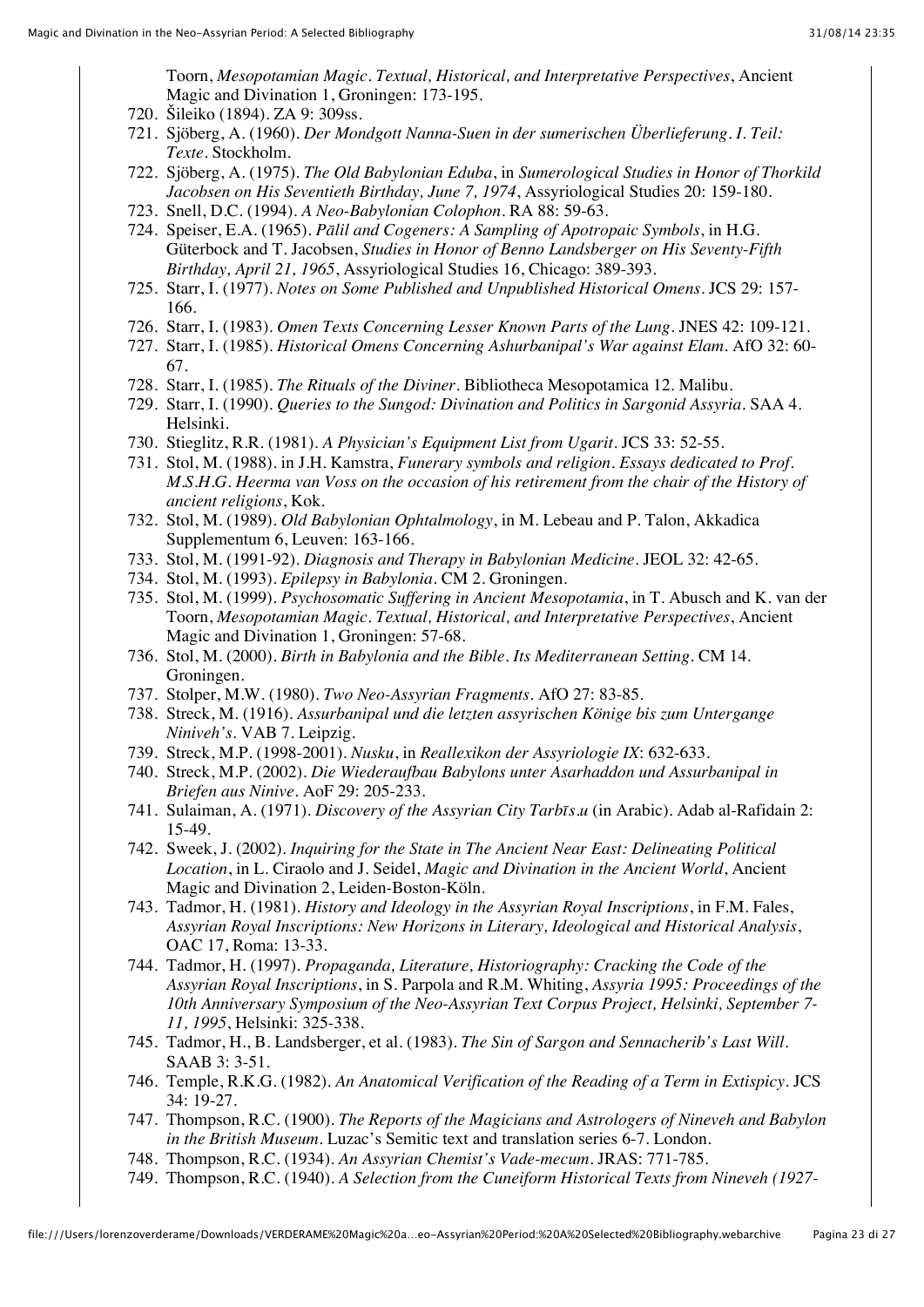*1932)*. Iraq 7: 85-131.

- 750. Thomsen, M.-L. (1992). *The Evil Eye in Mesopotamia*. JNES 51: 19-32.
- 751. Thureau-Dangin, F. (1921). *Rituel et amulettes contre Labartu*. RA 18: 161-198.
- 752. Thureau-Dangin, F. (1921). *Rituels accadiens*. Paris.
- 753. Tonietti, M.V. (1979). *Un incantesimo sumerico contro la Lamaštu*. Orientalia 48: 301-323.
- 754. Townend, B.R. (1938). *An Assyrian Dental Diagnosis*. Iraq 5: 82-84.
- 755. Trolle Larsen, M. (1987). *The Mesopotamian Lukewarm Mind Reflections on Science, Divination and Literacy*, in F. Rochberg-Halton, *Language, Literature, and History. Philological and Historical Studies Presented to Erica Reiner*, AOS 67, Locust Valley, NY: 203-225.
- 756. Tropper, J. (1989). *Nekromantie. Totenbefragung im Alten Orient und im Alten Testament*. AOAT 223. Neukirchen-Vluyn.
- 757. Tsukimoto, A. (1985). *Untersuchungen zur Totenpflege (kispum) im alten Mesopotamien*. AOAT 216. Neukirchen-Vluyn.
- 758. Tsukimoto, A. (1999). *"By the Hand of Madi-Dagan, the Scribe and Apkallu-Priest" A Medical Text from the Middle Euphrates Region*, in K. Watanabe, *Priests and Officials in the Ancient Near East*, Colloquium on the Ancient Near East 2, Heidelberg: 187-200.
- 759. Ungnad, A. (1940). *Spätassyrische und neubabylonische Privaturkunden vom Tell Halaf*, in J. Friedrich, G.R. Meyer, A. Ungnad and E.F. Weidner, *Die Inschriften von Tell Halaf. Keilschrifttexte und aramäische Urkunden aus einer assyrischen Provinzhauptstadt*, AfO Beiheft 6, Berlin: 47-68.
- 760. van Binsbergen, W. and F. Wiggermann (1999). *Magic in History. A Theoretical Perspective, and Its Application to Ancient Mesopotamia*, in T. Abusch and K. van der Toorn, *Mesopotamian Magic. Textual, Historical, and Interpretative Perspectives*, Ancient Magic and Divination 1, Groningen: 1-34.
- 761. van Buren, E.D. (1945). *Amulets in Ancient Mesopotamia*. Orientalia 14: 18-23.
- 762. van der Toorn, K. (1985). *Sin and Sanction in Israel and Mesopotamia*. Studia Semitica Neerlandica 22. Assen-Maastricht.
- 763. van der Toorn, K. (1996). *Family Religion in Babylonia, Syria and Israel. Continuity and Change in the Force of Religious Life*. Leiden.
- 764. van der Toorn, K. (1999). *Magic at the Cradle: A Reassessment*, in T. Abusch and K. van der Toorn, *Mesopotamian Magic. Textual, Historical, and Interpretative Perspectives*, Ancient Magic and Divination 1, Groningen: 139-147.
- 765. van Djik, J.J.A. (1962). *Die Tontafeln aus dem rēš-Heiligtum*, UVB 18: 43-61.
- 766. van Djik, J.J.A. (1976). *Texts of Varying Content*. Texts in the Iraq Museum 9. Leiden.
- 767. van Driel, G. (1969). *The Cult of Aššur*. Studia Semitica Neerlandica 13. Assen.
- 768. van Soldt, W.H. (1995). *Solar Omens of Enuma Anu Enlil: Tablets 23 (24) 29 (30)*. PIHANS 73. Leiden.
- 769. Vanstiphout, H.L.J. (1977). *A Note on the Series "Travel in the Desert"*. JCS 29: 52-56.
- 770. Vanstiphout, H.L.J. (1979). *How Did They Learn Sumerian?* JCS 31: 118-126.
- 771. Vanstiphout, H.L.J. (1995). *Memory and Literacy in Ancient Western Asia*, in J.M. Sasson, *Civilizations of the Ancient Near East IV*, New York: 2181-2196.
- 772. Vanstiphout, H.L.J. (1995). *On the Old Babylonian Eduba Curriculum*, in J.W. Drijvers and A.A. MacDonald, *Centres of Learning. Learning and Location in Pre-Modern Europe and the Near-East*, Brill's Studies in Intellectual History 61, Leiden - New York - Köln: 3-16.
- 773. Veldhuis, N. (1990). *The Heart Grass and Related Matters*. OLP 21: 27-44.
- 774. Veldhuis, N. (1991). *A cow of Sîn*. Library of Oriental Texts 2. Groningen.
- 775. Veldhuis, N. (1995-96). *On Interpreting Mesopotamian Namburbi Rituals*. AfO 42-43: 145- 154.
- 776. Veldhuis, N. (1997). *Elementary Education at Nippur. The Lists of Trees and Wooden Objects*. Groningen.
- 777. Veldhuis, N. (1999). *The Poetry of Magic*, in T. Abusch and K. van der Toorn, *Mesopotamian Magic. Textual, Historical, and Interpretative Perspectives*, Ancient Magic and Divination 1, Groningen: 35-48.
- 778. Vera Chamaza, G.W. (2002). *Die Omnipotenz Aššurs*. AOAT 295. Münster.
- 779. Verderame, L. (2002). *Enūma Anu Enlil Tablets 1-13*, in J.M. Steele and A. Imhausen, *Under One Sky. Astronomy and Mathematics in the Ancient Near East*, AOAT 297, Münster: 447-457.
- 780. Verderame, L. (2002). *Le Tavole I-VI della serie astrologica Enuma Anu Enlil*. NISABA 2.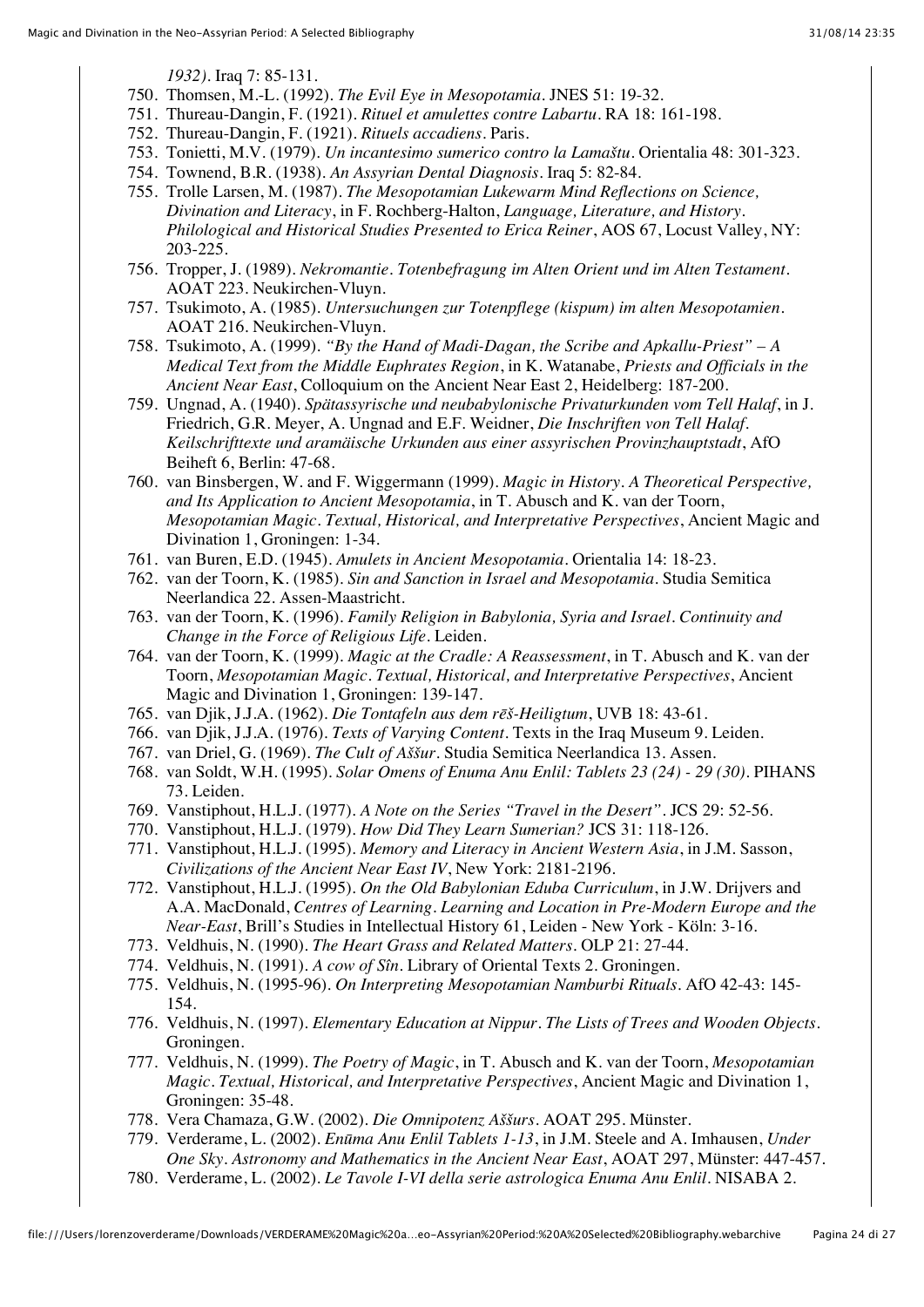Messina.

- 781. Vieyra, M. (1975). *Le nathi de Ninive*. RA 69: 55-58.
- 782. Villard, P. (1991). *Un rapport astrologique du Louvre*, in D. Charpin and F. Joannès, *Marchands, diplomates et empereurs. Etudes sur la civilisation mésopotamienne offertes à Paul Garelli*, Paris: 129-136.
- 783. Villard, P. (1994). NABU 1994: 75.
- 784. Villard, P. (1995). *Les derniers rapports des devins néo-assyriens*. RA 89: 97-107.
- 785. Villard, P. (2001). *Les prophéties à l'epoque néo-assyrienne*, in A. Lemaire, *Prophètes et rois. Bible et Proche-Orient*, Paris: 55-84.
- 786. Vivante, A. (1994). *The Sacrificial Altar in Assyrian Temples. A Suggested New Interpretation of the Term maškittu*. RA 88: 163-168.
- 787. Vogelzang, M.E. (1995). *Learning and Power during the Sargonid Period*, in J.W. Drijvers and A.A. MacDonald, *Centres of Learning. Learning and Location in Pre-Modern Europe and the Near-East*, Brill's Studies in Intellectual History 61, Leiden - New York - Köln: 17-28.
- 788. Vogelzang, M.E. and H.L.J. Vanstiphout, eds., *Mesopotamian Epic Literature: Oral or Aural?* Lewiston.
- 789. Vogelzang, M.E. and H.L.J. Vanstiphout, eds., *Mesopotamian Poetic Language: Sumerian and Akkadian. Proceedings of the Groningen Group for the Study of Mesopotamian Literature 2*. CM 6. Groningen.
- 790. von Lieven, A. (1999). *Divination in Ägypten*. AoF 26: 77-126.
- 791. von Soden, W. (1939). *Aus einem Ersatzopferritual für den assyrischen Hof*. ZA 45: 42-61.
- 792. von Soden, W. (1956). *Beiträge zum verständnis dem neu-assyrischen Briefe über die Ersatzkönigsriten*, in K. Schubert, J. Botterweck and J. Knobloch, *Festschrift für Prof. Dr. Viktor Christian gewidmet von Kollegen und Schülern zum 70. Geburtstag*, Wien: 100-107.
- 793. von Soden, W. (1974). *Duplikate aus Ninive*. JNES 33: 339-344.
- 794. von Soden, W. (1975). *Le temple: terminologie lexicale. Einleitung zum Colloquium am 6. Juli 1972*, in *Le temple et le culte. Compte rendu de la vingtième Rencontre assyriologique internationale*, Uitgaven van het Nederlands Historisch-Archaeologisch Instituut te Istanbul 37, Leiden: 133-143.
- 795. von Soden, W. (1981-82). *Die 2. Tafel der Unterserie Šumma Ea liballiṭ-ka von alandimmû*. ZA 71: 109-121.
- 796. Walker, C.B.F. (1983). *The myth of Gyrra and Elamatum*. Anatolian Studies 33: 145-152.
- 797. Walker, C.B.F. and M. Dick (2001). *The Induction of the Cult Image in Ancient Mesopotamia. The Mesopotamian Mīs Pî Ritual*. SAALT 1. Helsinki.
- 798. Walters, S.D. (1970). *The Sorceress and Her Apprentice*. JCS 23: 28-38.
- 799. Waschow, H. (1936). *Babylonische Briefe aus der Kassitenzeit*. MAOG 10(1).
- 800. Wasserman, N. (1992). *CT 21, 40-42. A Bilingual Report of an Oracle with a Royal Hymn of Hammurabi*. RA 86: 1-18.
- 801. Wasserman, N. (1994). *BM 78613. A Neo-Babylonian Imposture or an Old-Babylonian Amulet?* RA 88: 49-57.
- 802. Wasserman, N. (1994). *A Neo-Babylonian Imposture or an Old-Babylonian Amulet?* RA 88: 49-57.
- 803. Wasserman, N. (1996). *An Old-Babylonian Medical Text against the kurārum Disease*. RA 90: 1-5.
- 804. Wasserman, N. (1997). *An Old-Babylonian Medical Text against the kurārum Disease: Addition*. RA 91: 31-32.
- 805. Watanabe, K. (1987). *Die adê-Vereidigung anlässlich der Thronfolgeregelung Asarhaddons*. BaM 3. Berlin.
- 806. Watanabe, K. (1999). *Seals of Neo-Assyrian Officials*, in K. Watanabe, *Priests and Officials in the Ancient Near East*, Colloquium on the Ancient Near East 2, Heidelberg: 313-366.
- 807. Watson, W.G.E. (1980). *Acrostics in Babylonian and Assyrian*. RA 74: 93.
- 808. Weidner, E.F. (1912). OLZ 15.
- 809. Weidner, E.F. (1915). *Handbuch der babylonischen Astronomie*. Assyriologische Bibliothek 23. Leipzig.
- 810. Weidner, E.F. (1926). *Die grosse Königsliste aus Assur*. AfO 3: 66-77.
- 811. Weidner, E.F. (1932-33). *Assyrische Beschreibungen der Kriegs-Reliefs Aššurbânaplis*. AfO 32-33: 175-203.
- 812. Weidner, E.F. (1932-33). *Der Staatsvertrag Aššurnirâris VI. von Assyrien mit Mati'ilu von Bît-*